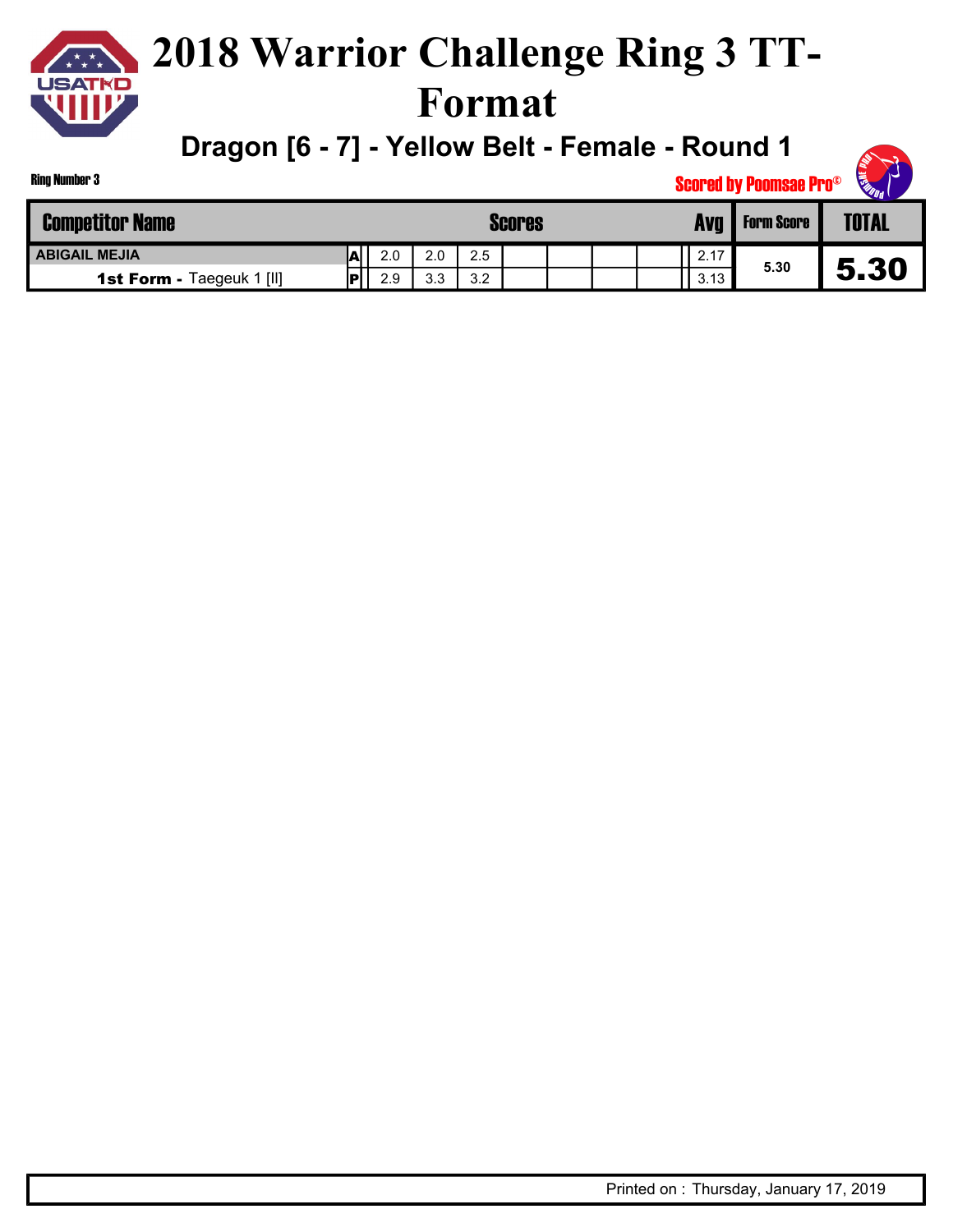**Dragon [6 - 7] - Yellow Belt - Female - Round 2**

| Ring Number 3                    |     |     |              |               |  |      | <b>Scored by Poomsae Pro®</b> | <b>CERTIFICATION</b> |
|----------------------------------|-----|-----|--------------|---------------|--|------|-------------------------------|----------------------|
| <b>Competitor Name</b>           |     |     |              | <b>Scores</b> |  | Avq  | <b>Form Score</b>             | <b>TOTAL</b>         |
| <b>ABIGAIL MEJIA</b>             |     | 1.5 | $^{\circ}$ 1 | 1.9           |  | 83   |                               |                      |
| <b>1st Form - Taegeuk 2 [Ee]</b> | lol | 2.9 | 3.3          | 3.1           |  | 3.10 | 4.93                          | 4.93                 |

**CALL READ**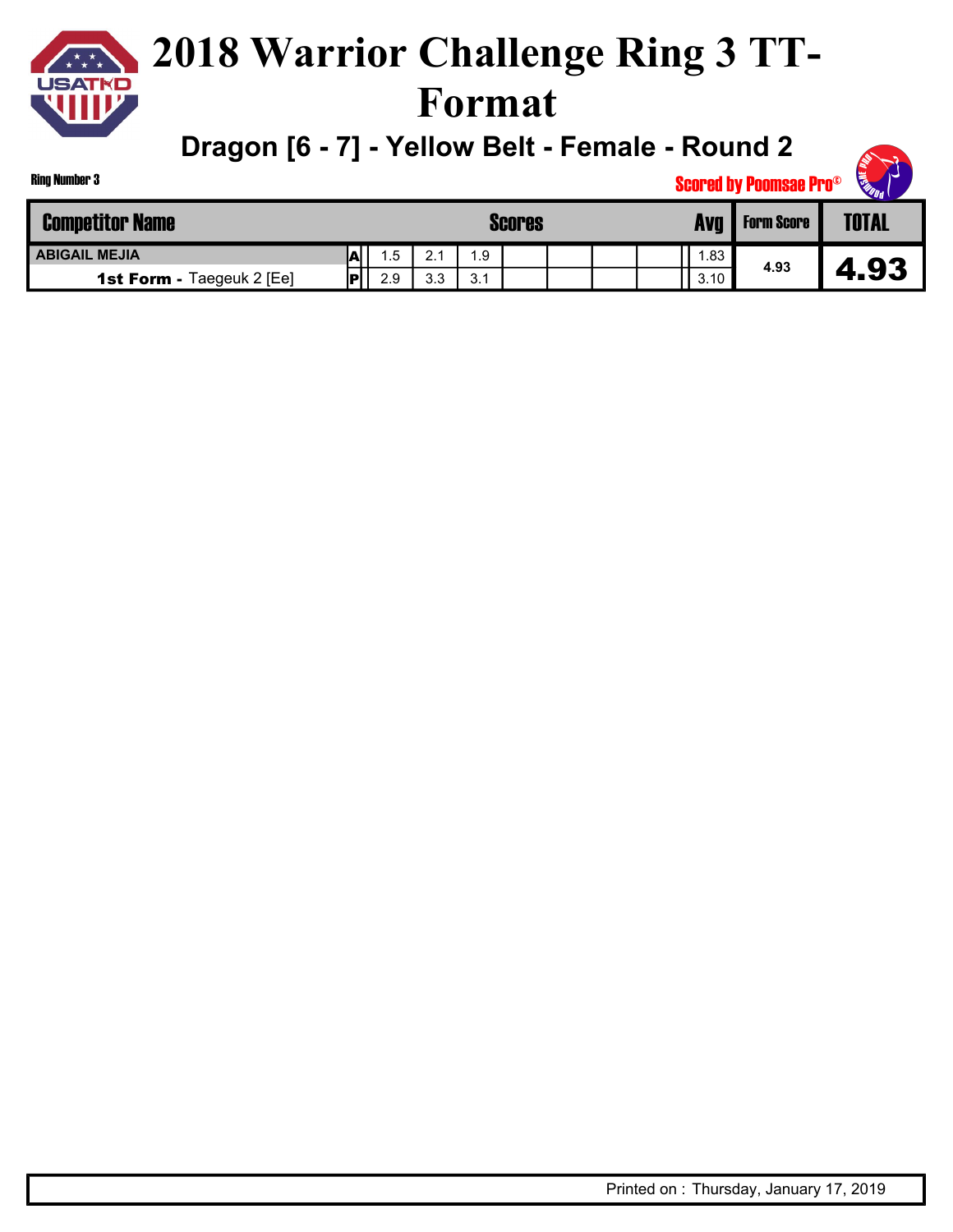

**Dragon [6 - 7] - Blue Belt - Male - Round 1**

| Ring Number 3                     |     |     |     |     |               |  |            | <b>Scored by Poomsae Pro®</b> | <b>READER</b> |
|-----------------------------------|-----|-----|-----|-----|---------------|--|------------|-------------------------------|---------------|
| <b>Competitor Name</b>            |     |     |     |     | <b>Scores</b> |  | <b>Avg</b> | <b>Form Score</b>             | <b>TOTAL</b>  |
| <b>GiaBao Dong</b>                | .AL | 2.0 | 2.1 | 2.1 |               |  | 2.07       |                               |               |
| <b>1st Form - Taegeuk 3 [Som]</b> | íD' | 3.4 | 3.4 | 3.8 |               |  | 3.53       | 5.60                          | 5.60          |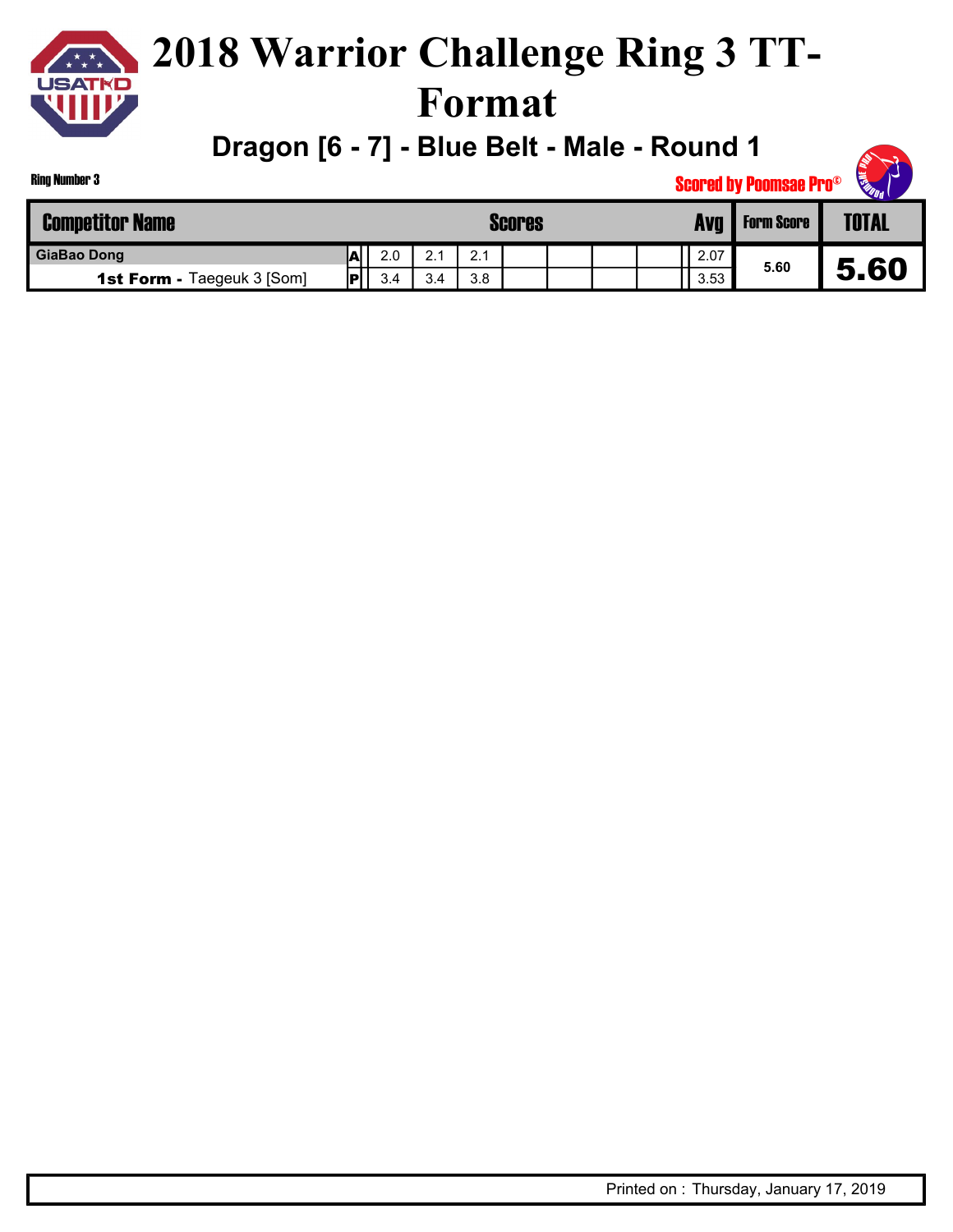

### **2018 Warrior Challenge Ring 3 TT-Format**

**Dragon [6 - 7] - Blue Belt - Male - Round 2**

| <b>SOUT</b> |
|-------------|
|-------------|

| <b>Competitor Name</b>           |    |     |     | Scores |  | Avg  | <b>Form Score</b> | <b>TOTAL</b> |
|----------------------------------|----|-----|-----|--------|--|------|-------------------|--------------|
| <b>GiaBao Dong</b>               | IА | 2.2 | 2.0 | 2.2    |  | 2.13 |                   |              |
| <b>1st Form - Taegeuk 4 [Sa]</b> | םו | 3.0 | 3.4 | 3.6    |  | 3.33 | 5.46              | , 46<br>5    |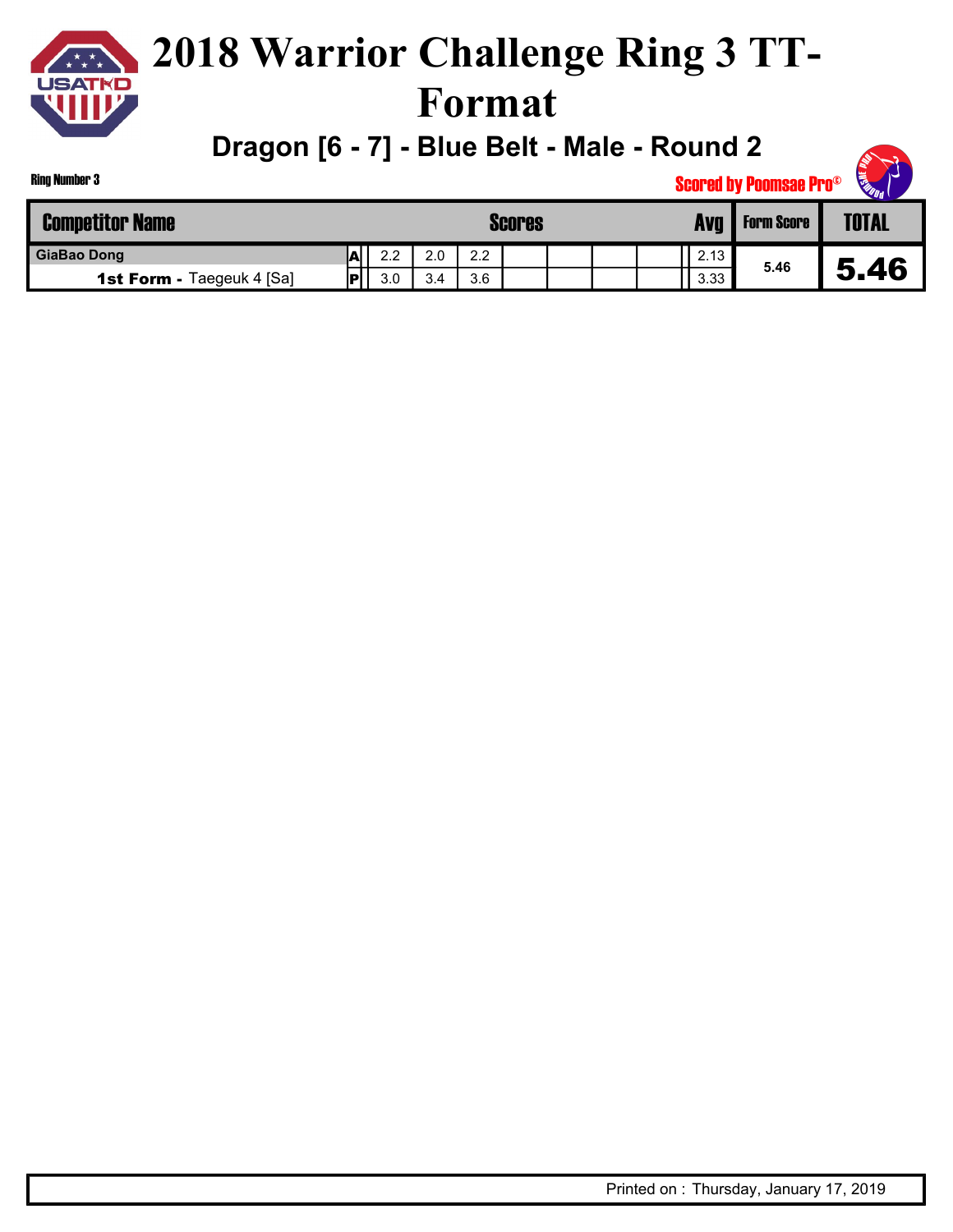

#### **2018 Warrior Challenge Ring 3 TT-Format**

**Dragon [6 - 7] - Blue Belt - Male - Round 3**

| <b>SOUT</b> |  |
|-------------|--|

| <b>Competitor Name</b>           |    |          |     |                  | <b>Scores</b> |  | Avg                   | <b>Form Score</b> | <b>WILL</b><br><b>TOTAL</b> |
|----------------------------------|----|----------|-----|------------------|---------------|--|-----------------------|-------------------|-----------------------------|
| <b>GiaBao Dong</b>               | IА | ່າ       | . . | $2.2\phantom{0}$ |               |  | 1.50                  |                   |                             |
| <b>1st Form - Taegeuk 5 [Oh]</b> | IР | 27<br>۷. | 3.2 | 3.6              |               |  | $\rightarrow$<br>3.17 | 4.67              | 67<br>4                     |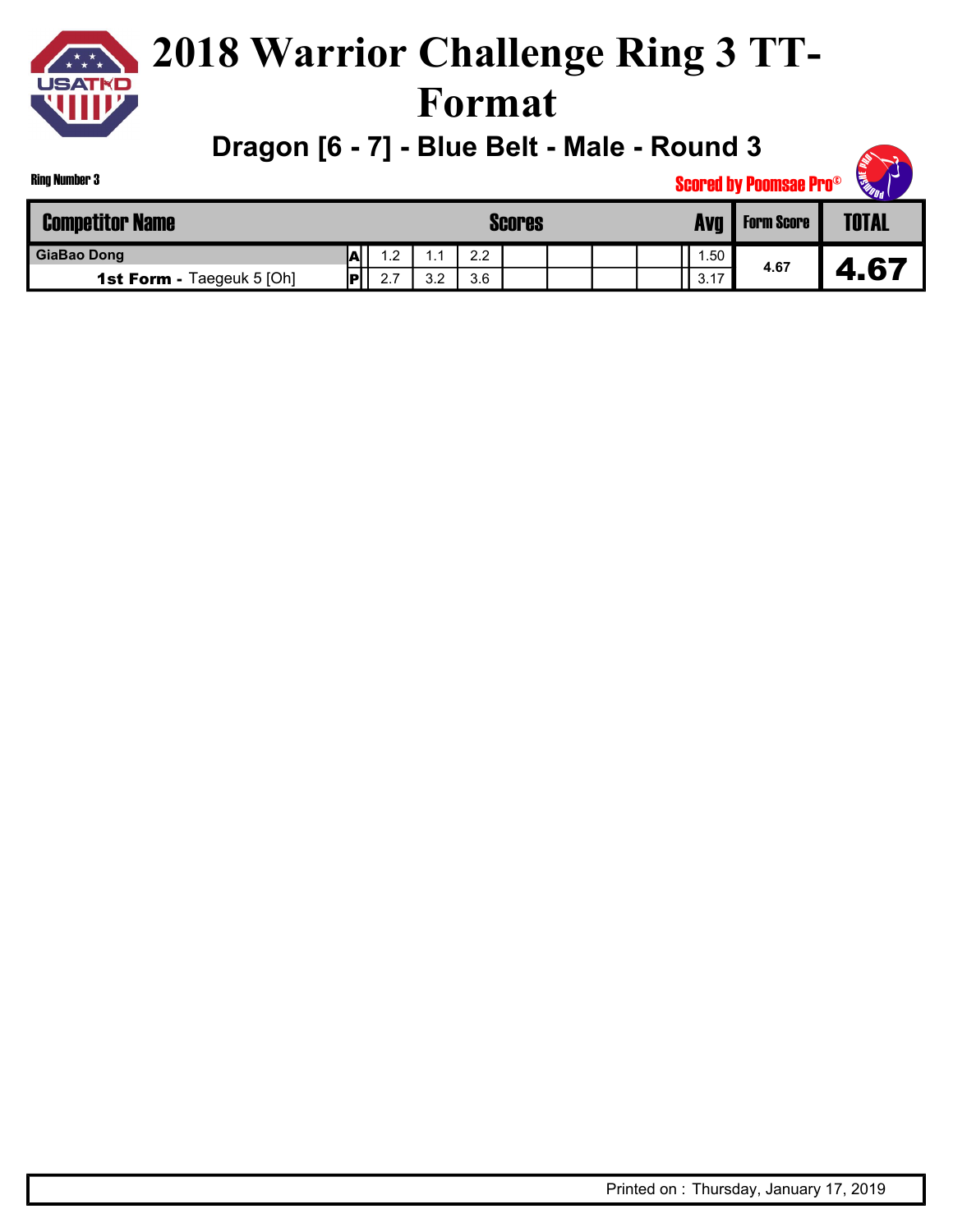

**Dragon [6 - 7] - Blue Belt - Male - Round 4**

|                                   |    |     |      |     |               |  |      | <b>Scored by Poomsae Pro®</b> | <b>READING</b><br>n. |  |
|-----------------------------------|----|-----|------|-----|---------------|--|------|-------------------------------|----------------------|--|
| titor Name                        |    |     |      |     | <b>Scores</b> |  | Avg  | <b>Form Score</b>             | <b>TOTAL</b>         |  |
| )ong                              | IА | 2.1 | 4. ا | 1.8 |               |  | .77  |                               |                      |  |
| <b>1st Form - Taegeuk 6 [Yuk]</b> | P  | 3.2 | 3.3  | 3.2 |               |  | 3.23 | 5.00                          | 5.00                 |  |

Ring Number 3

**GiaBao Dong** 

**Competitor Name**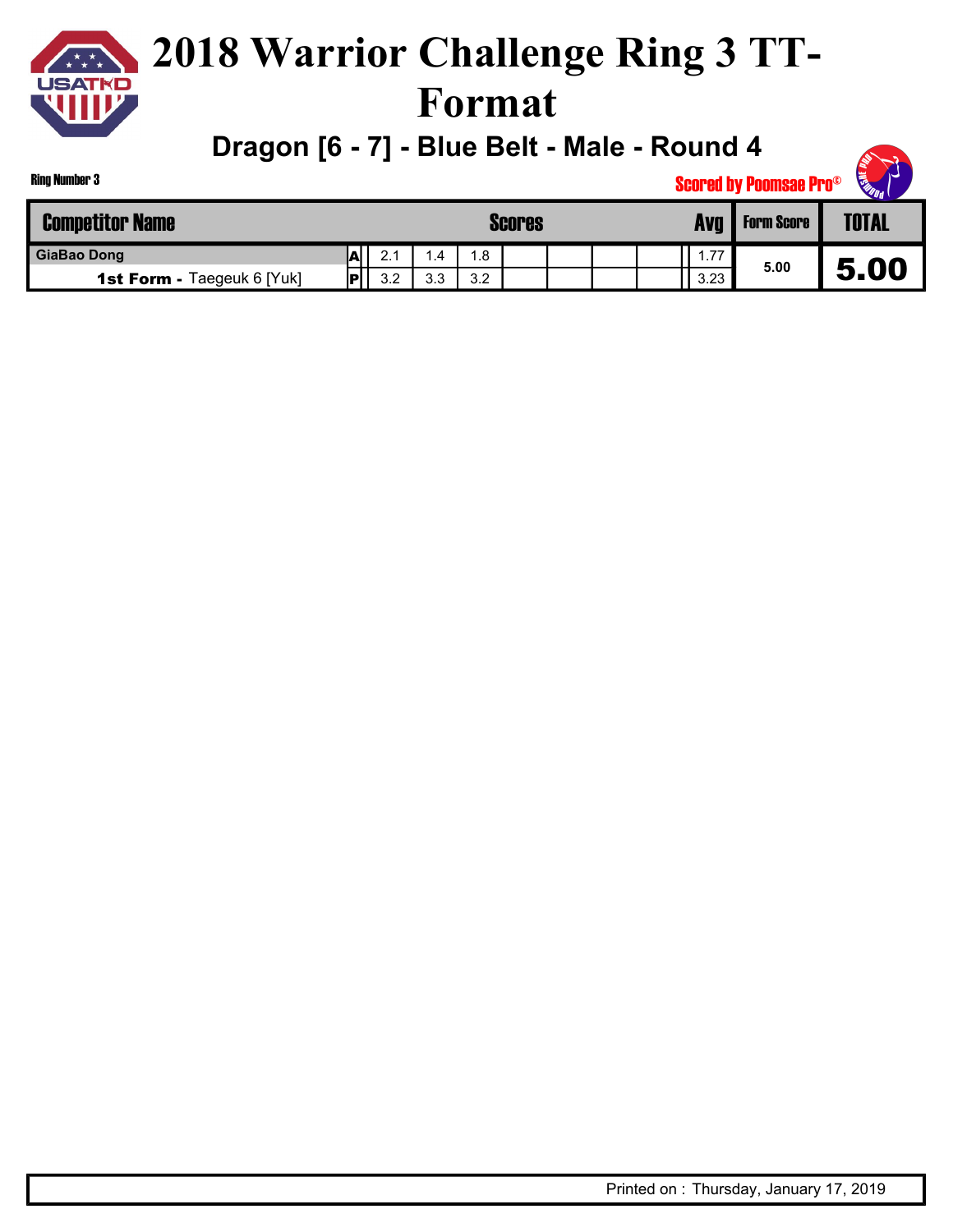**Tigers [8 - 9] - Red Belt - Male - Round 1**

| ina Number 3                     |     |     |     |     |               |  |            | <b>Scored by Poomsae Pro®</b> | <b>SERVICE AND RESPONSE AND</b> |
|----------------------------------|-----|-----|-----|-----|---------------|--|------------|-------------------------------|---------------------------------|
| <b>Competitor Name</b>           |     |     |     |     | <b>Scores</b> |  | <b>Avg</b> | <b>Form Score</b>             | <b>TOTAL</b>                    |
| <b>Tien Huynh</b>                | A   | 1.8 | 2.6 | 2.5 |               |  | 2.30       |                               |                                 |
| <b>1st Form - Taegeuk 5 [Oh]</b> | IPI | 3.3 | 4.3 | 3.9 |               |  | 3.83       | 6.13                          | 6.13                            |
| <b>Amar'e Davis</b>              | Al  | 2.2 | 2.0 | 2.7 |               |  | 2.30       | 5.87                          |                                 |
| 1st Form - Taegeuk 5 [Oh]        | P   | 3.8 | 3.0 | 3.9 |               |  | 3.57       |                               | 5.87                            |
| zION Williams                    | A   | 2.0 | 1.9 | 2.4 |               |  | 2.10       | 5.43                          |                                 |
| <b>1st Form - Taegeuk 5 [Oh]</b> | P   | 3.5 | 2.8 | 3.7 |               |  | 3.33       |                               | 5.43                            |
| <b>Carlos Ybarra</b>             | Al  | 1.6 | 2.0 | 2.0 |               |  | 1.87       | 5.20                          |                                 |
| 1st Form - Taegeuk 5 [Oh]        | IPI | 3.5 | 3.1 | 3.4 |               |  | 3.33       |                               | 5.20                            |
| <b>Rahko Diggs</b>               | ΙAΙ | 1.4 | 2.0 | 2.0 |               |  | 1.80       | 4.93                          |                                 |
| 1st Form - Taegeuk 5 [Oh]        | P   | 3.3 | 2.6 | 3.5 |               |  | 3.13       |                               | 4.93                            |

 $\star \star \star$ 

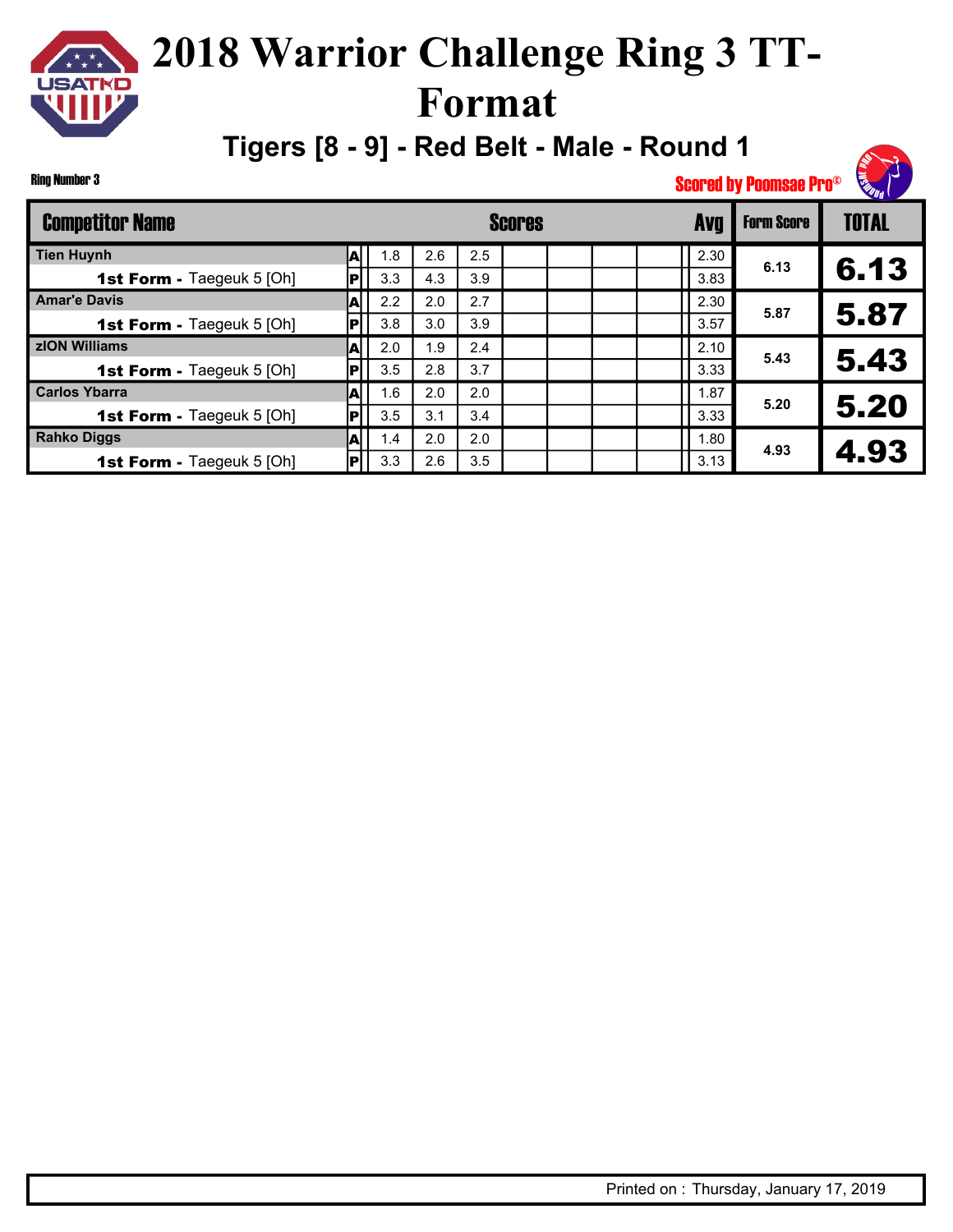#### **2018 Warrior Challenge Ring 3 TT-** $\begin{array}{c}\n\mathbf{1} & \mathbf{1} \\
\mathbf{1} & \mathbf{1} \\
\mathbf{1} & \mathbf{1} \\
\mathbf{1} & \mathbf{1}\n\end{array}$ **USATKD Format**

**Tigers [8 - 9] - Red Belt - Male - Round 2**

Form Score | TOTAL Competitor Name **Scores Avg zION Williams** 2.3 2.9 2.2 **1st Form -** Taegeuk 6 [Yuk]  $||\mathbf{P}||$  3.5  $|$  3.3  $|$  3.4 A P 2.47 3.40 **5.87** 5.87 **Tien Huynh A** 2.1 2.2 2.7 **1st Form -** Taegeuk 6 [Yuk]  $||P||$  3.8 | 2.9 | 3.8 A P 2.33 3.50 **5.83** 5.83 **Amar'e Davis 1.8** 2.3 2.4 **1st Form -** Taegeuk 6 [Yuk]  $||\mathbf{P}||$  3.8 | 3.2 | 3.7 A P 2.17 3.57 **5.74** 5.74 **Rahko Diggs** 2.1 2.0 2.4 **1st Form -** Taegeuk 6 [Yuk]  $||P||$  3.4 | 2.9 | 3.3 A  $\overline{\mathsf{P}}$ 2.17 3.20 **5.37** 5.37 **Carlos Ybarra** 1.3 1.8 1.8 **1st Form - Taegeuk 6 [Yuk]**  $||\mathbf{P}||$  3.1 | 2.6 | 3.2 A P 1.63 2.97 **4.60** 4.60

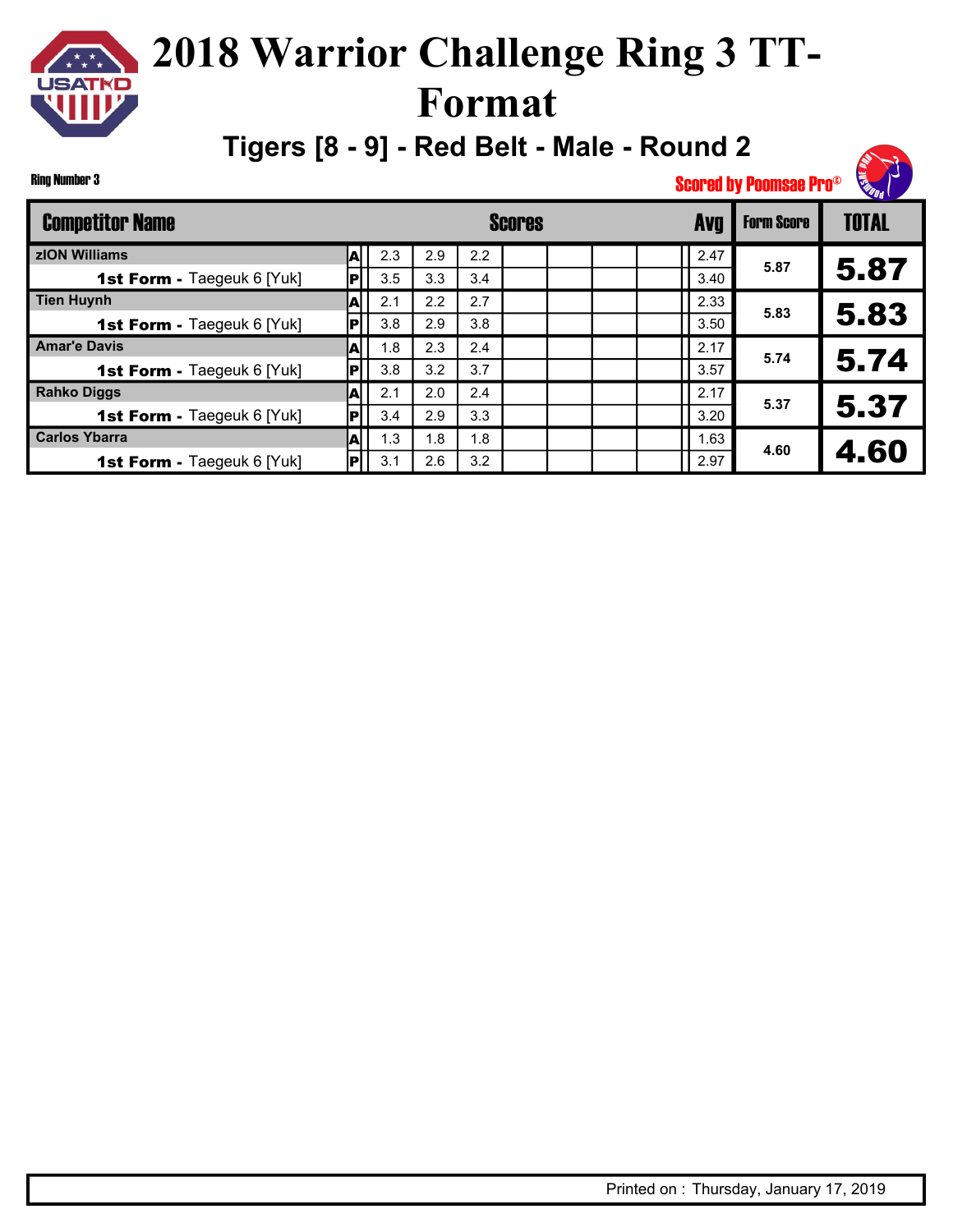**Tigers [8 - 9] - Red Belt - Male - Round 3**

Ring Number 3

 $\star \star \star$ 

| <b>Competitor Name</b>             |      |     |     |     | <b>Scores</b> |  | <b>Avq</b> | <b>Form Score</b> | <b>TOTAL</b> |
|------------------------------------|------|-----|-----|-----|---------------|--|------------|-------------------|--------------|
| zION Williams                      | A    | 2.1 | 2.6 | 1.4 |               |  | 2.03       | 5.53              |              |
| <b>1st Form - Taegeuk 7 [Chil]</b> | IPI. | 3.7 | 3.5 | 3.3 |               |  | 3.50       |                   | 5.53         |
| <b>Amar'e Davis</b>                |      | 1.7 | 2.2 | 2.0 |               |  | .97        | 5.37              |              |
| <b>1st Form - Taegeuk 7 [Chil]</b> | lPl  | 3.6 | 3.0 | 3.6 |               |  | 3.40       |                   | 5.37         |
| <b>Tien Huynh</b>                  |      | 1.3 | 2.0 | 1.7 |               |  | 1.67       | 5.00              |              |
| <b>1st Form - Taegeuk 7 [Chil]</b> | lPl  | 2.9 | 3.6 | 3.5 |               |  | 3.33       |                   | 5.00         |
| <b>Rahko Diggs</b>                 |      | 1.6 | 2.1 | 1.5 |               |  | 1.73       | 4.93              |              |
| 1st Form - Taegeuk 7 [Chil]        | lPi  | 3.2 | 3.2 | 3.2 |               |  | 3.20       |                   | 4.93         |
| <b>Carlos Ybarra</b>               | IAI  | 1.7 | 1.8 | 1.6 |               |  | 1.70       | 4.80              |              |
| <b>1st Form - Taegeuk 7 [Chil]</b> | lPi  | 3.3 | 2.7 | 3.3 |               |  | 3.10       |                   | 4.80         |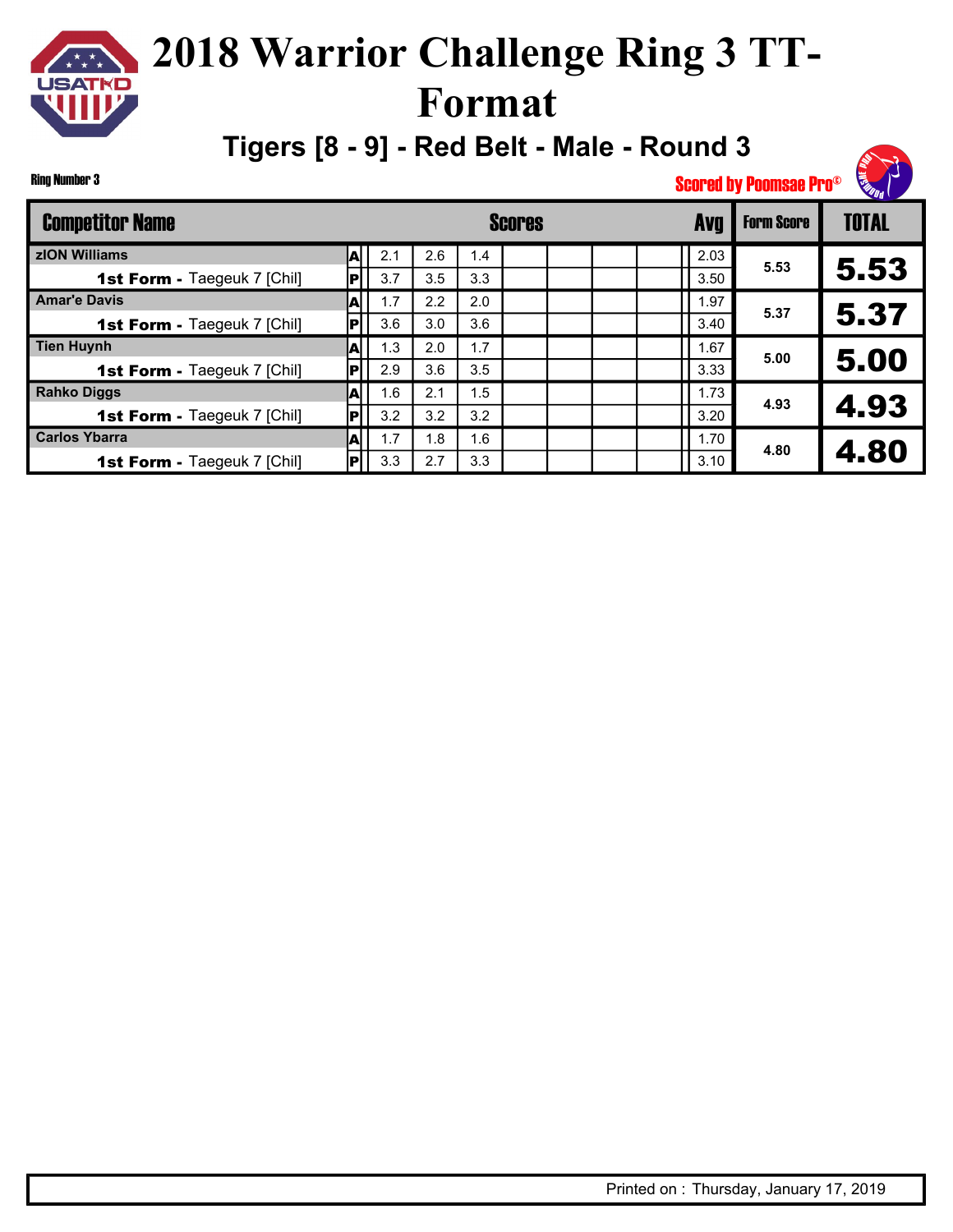**Tigers [8 - 9] - Red Belt - Male - Round 4**

Ring Number 3

| <b>Competitor Name</b>            |     |     |     |                 | Scores |  | <b>Avg</b> | <b>Form Score</b> | <b>TOTAL</b> |
|-----------------------------------|-----|-----|-----|-----------------|--------|--|------------|-------------------|--------------|
| <b>Amar'e Davis</b>               |     | 1.7 | 2.0 | 1.9             |        |  | 1.87       | 5.40              |              |
| <b>1st Form - Taegeuk 8 [Pal]</b> | IPI | 3.6 | 3.5 | 3.5             |        |  | 3.53       |                   | 5.40         |
| <b>Tien Huynh</b>                 |     | 1.7 | 2.0 | 2.4             |        |  | 2.03       | 5.40              |              |
| <b>1st Form - Taegeuk 8 [Pal]</b> | lPl | 3.1 | 3.1 | 3.9             |        |  | 3.37       |                   | 5.40         |
| zION Williams                     |     | 1.6 | 2.3 | $\overline{.9}$ |        |  | 1.93       | 5.26              |              |
| <b>1st Form - Taegeuk 8 [Pal]</b> | IР  | 3.2 | 3.6 | 3.2             |        |  | 3.33       |                   | 5.26         |
| <b>Rahko Diggs</b>                |     | 2.1 | 2.0 | 1.9             |        |  | 2.00       | 5.13              |              |
| <b>1st Form - Taegeuk 8 [Pal]</b> | lPi | 3.4 | 2.9 | 3.1             |        |  | 3.13       |                   | 5.13         |
| <b>Carlos Ybarra</b>              | ΙAΙ | 1.1 | 1.7 | 1.6             |        |  | 1.47       | 4.54              |              |
| <b>1st Form - Taegeuk 8 [Pal]</b> | Ы   | 3.4 | 2.8 | 3.0             |        |  | 3.07       |                   | 4.54         |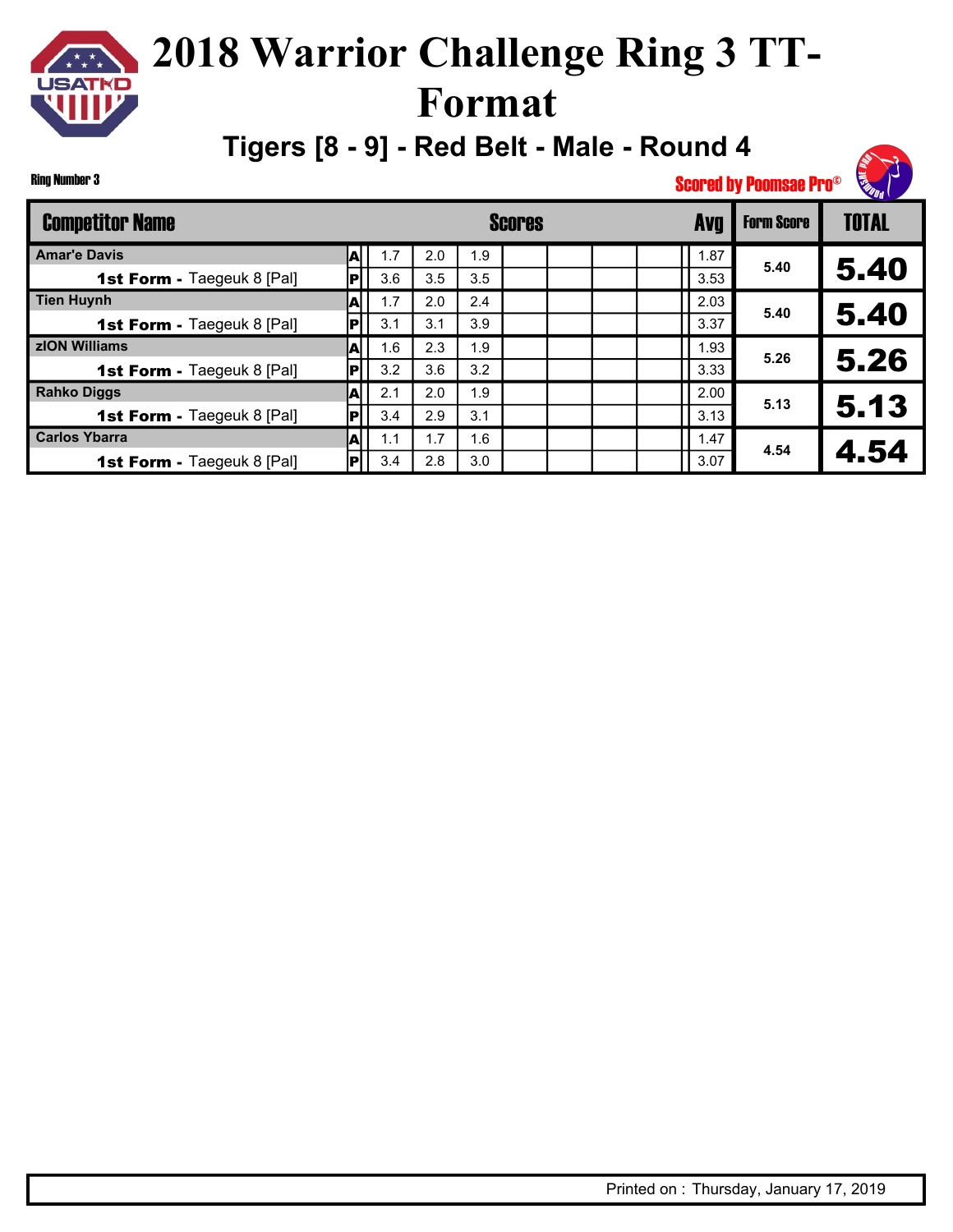

#### **2018 Warrior Challenge Ring 3 TT-Format**

**Tigers [8 - 9] - Red Belt - Female - Round 1**

| King Number 1                    |     |     |     |     |               |  |      | <b>Scored by Poomsae Pro®</b> | <b>SEE DUE</b> |
|----------------------------------|-----|-----|-----|-----|---------------|--|------|-------------------------------|----------------|
| <b>Competitor Name</b>           |     |     |     |     | <b>Scores</b> |  | Avg  | <b>Form Score</b>             | <b>TOTAL</b>   |
| <b>Mahannah Hoskins</b>          | А   | 2.0 | 2.6 | 2.3 |               |  | 2.30 |                               |                |
| <b>1st Form - Taegeuk 5 [Oh]</b> | iD' | 3.3 | 3.9 | 3.4 |               |  | 3.53 | 5.83                          | 5.83           |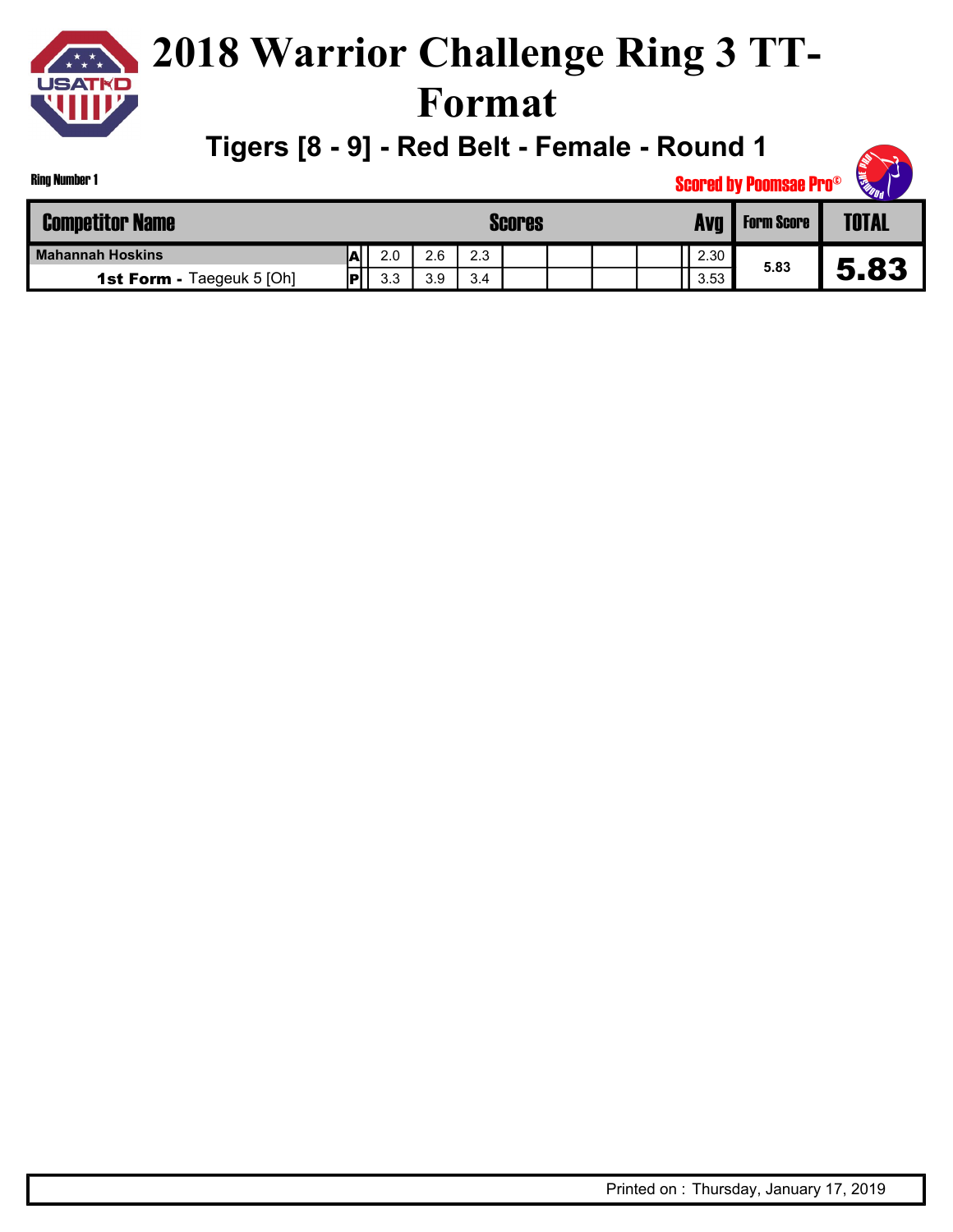

**Tigers [8 - 9] - Red Belt - Female - Round 2**

| <b>Ring Number 1</b><br><b>Scored by Poomsae Pro®</b> |     |     |     |     |               |  |  |  |      |                   |              |
|-------------------------------------------------------|-----|-----|-----|-----|---------------|--|--|--|------|-------------------|--------------|
| <b>Competitor Name</b>                                |     |     |     |     | <b>Scores</b> |  |  |  | Avg  | <b>Form Score</b> | <b>TOTAL</b> |
| <b>Mahannah Hoskins</b>                               | İΑ  | 2.1 | 2.3 | 1.7 |               |  |  |  | 2.03 |                   |              |
| <b>1st Form - Taegeuk 6 [Yuk]</b>                     | IPI | 3.5 | 3.5 | 3.2 |               |  |  |  | 3.40 | 5.43              | 5.43         |

**RADIO**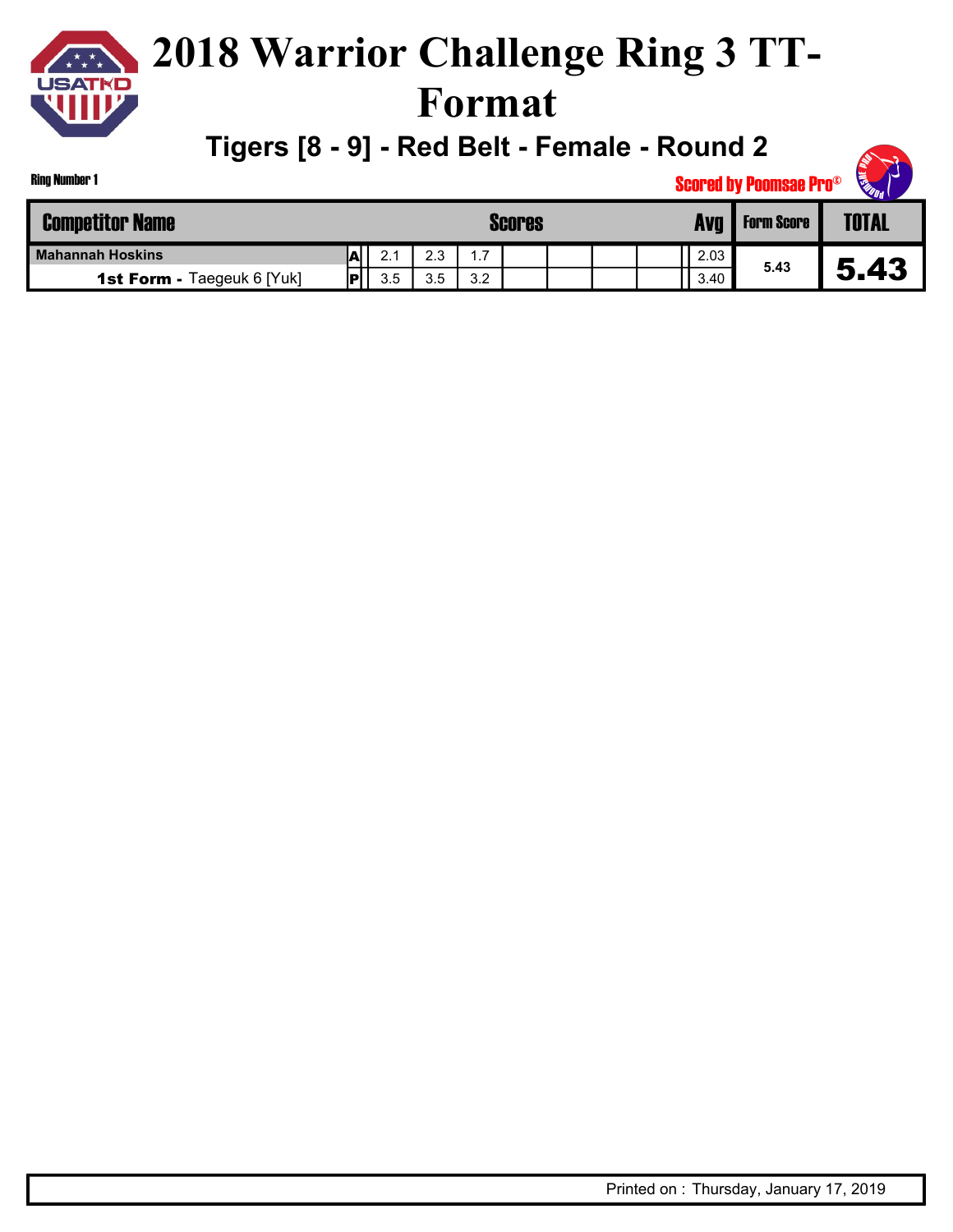

**Tigers [8 - 9] - Red Belt - Female - Round 3**

| Ring Number 1                      | <b>READAN</b><br><b>Scored by Poomsae Pro®</b> |     |     |     |               |  |  |  |      |                   |              |  |
|------------------------------------|------------------------------------------------|-----|-----|-----|---------------|--|--|--|------|-------------------|--------------|--|
| <b>Competitor Name</b>             |                                                |     |     |     | <b>Scores</b> |  |  |  | Avg  | <b>Form Score</b> | <b>TOTAL</b> |  |
| <b>Mahannah Hoskins</b>            | ΙAΙ                                            | 2.1 | 2.0 | .6  |               |  |  |  | .90  |                   |              |  |
| <b>1st Form - Taegeuk 7 [Chil]</b> | ∣P′                                            | 3.6 | 3.4 | 2.8 |               |  |  |  | 3.27 | 5.17              | 5.17         |  |

**REAL PROPERTY**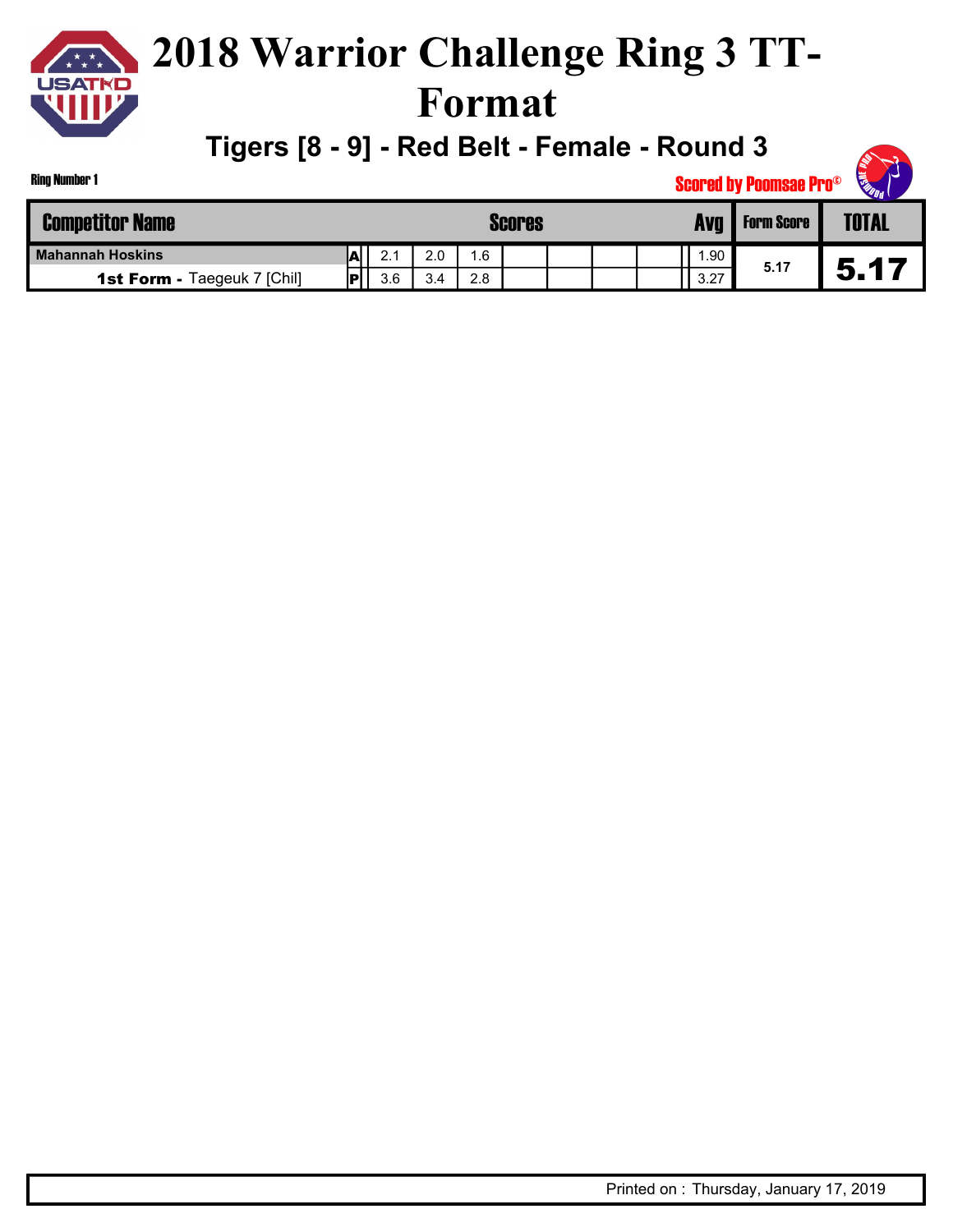

**Tigers [8 - 9] - Red Belt - Female - Round 4**

| Ring Number 1                     |     |     |     |     |               |  |      | <b>Scored by Poomsae Pro®</b> | <b>CENTRAL</b><br>$\overline{\phantom{a}}$ |
|-----------------------------------|-----|-----|-----|-----|---------------|--|------|-------------------------------|--------------------------------------------|
| <b>Competitor Name</b>            |     |     |     |     | <b>Scores</b> |  |      | <b>Form Score</b>             | TOTAL                                      |
| Mahannah Hoskins                  | .AL | 2.2 | 2.2 | 2.0 |               |  | 2.13 |                               |                                            |
| <b>1st Form - Taegeuk 8 [Pal]</b> | IP' | 3.5 | 3.3 | 3.4 |               |  | 3.40 | 5.53                          | 5.53                                       |

**RANT READ**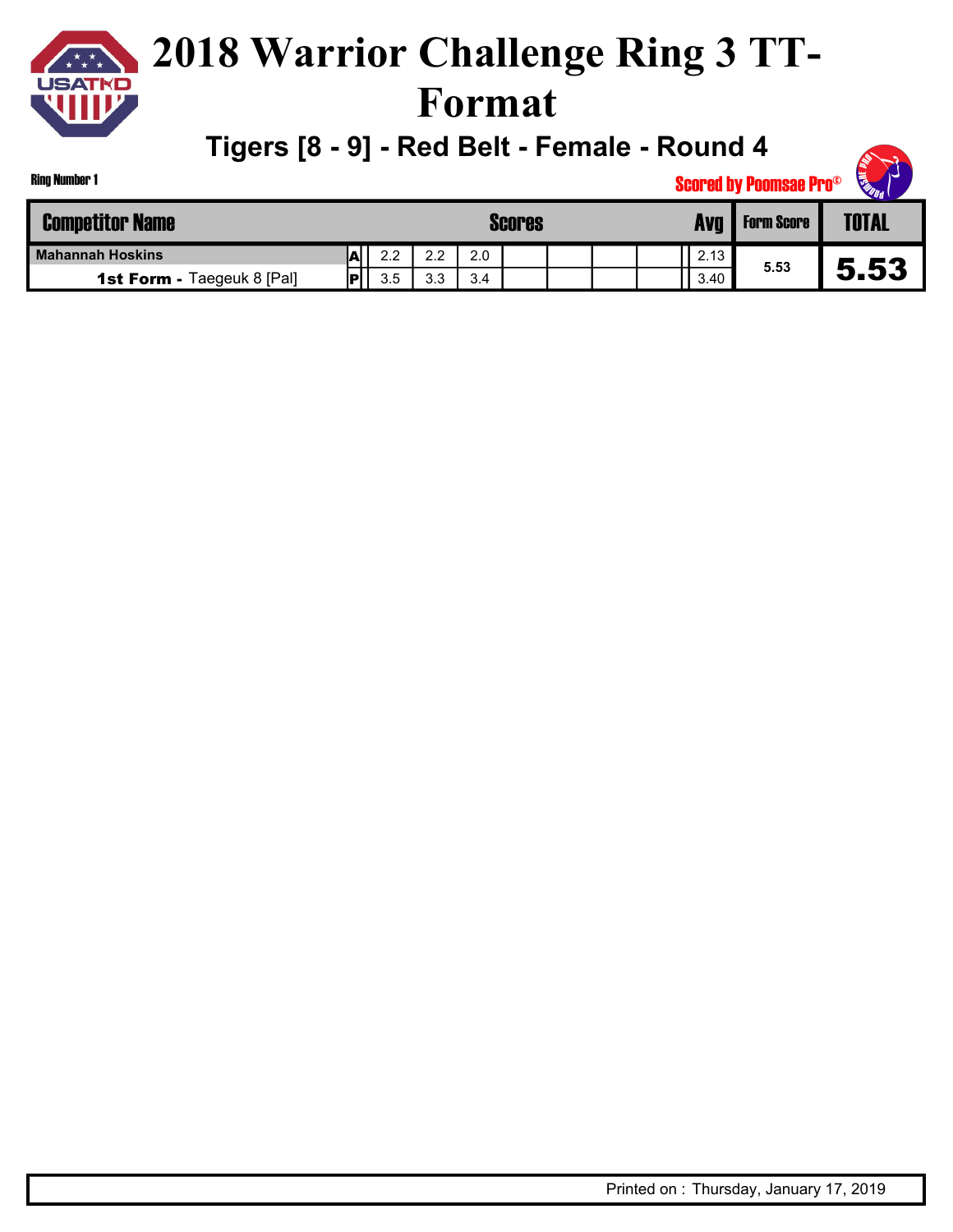## **USATKD**

### **2018 Warrior Challenge Ring 3 TT-Format**

**Youth [10 -11] - Yellow - Flight 2 - Male - Round 1**

| <b>Competitor Name</b>           |   |     |     | <b>Scores</b> | <b>Form Score</b> | <b>TOTAL</b> |      |      |      |
|----------------------------------|---|-----|-----|---------------|-------------------|--------------|------|------|------|
| <b>Isaac Kim</b>                 | A | 2.3 | 3.1 | 3.0           |                   |              | 2.80 |      |      |
| <b>1st Form - Taegeuk 1 [II]</b> |   | 3.6 | 3.5 | 3.5           |                   |              | 3.53 | 6.33 | 6.33 |
| Sabastian Mata                   |   | 1.9 | 2.5 | .5            |                   |              | 1.97 |      |      |
| <b>1st Form - Taegeuk 1 [II]</b> |   | 2.9 | 2.8 | 2.9           |                   |              | 2.87 | 4.84 | 84   |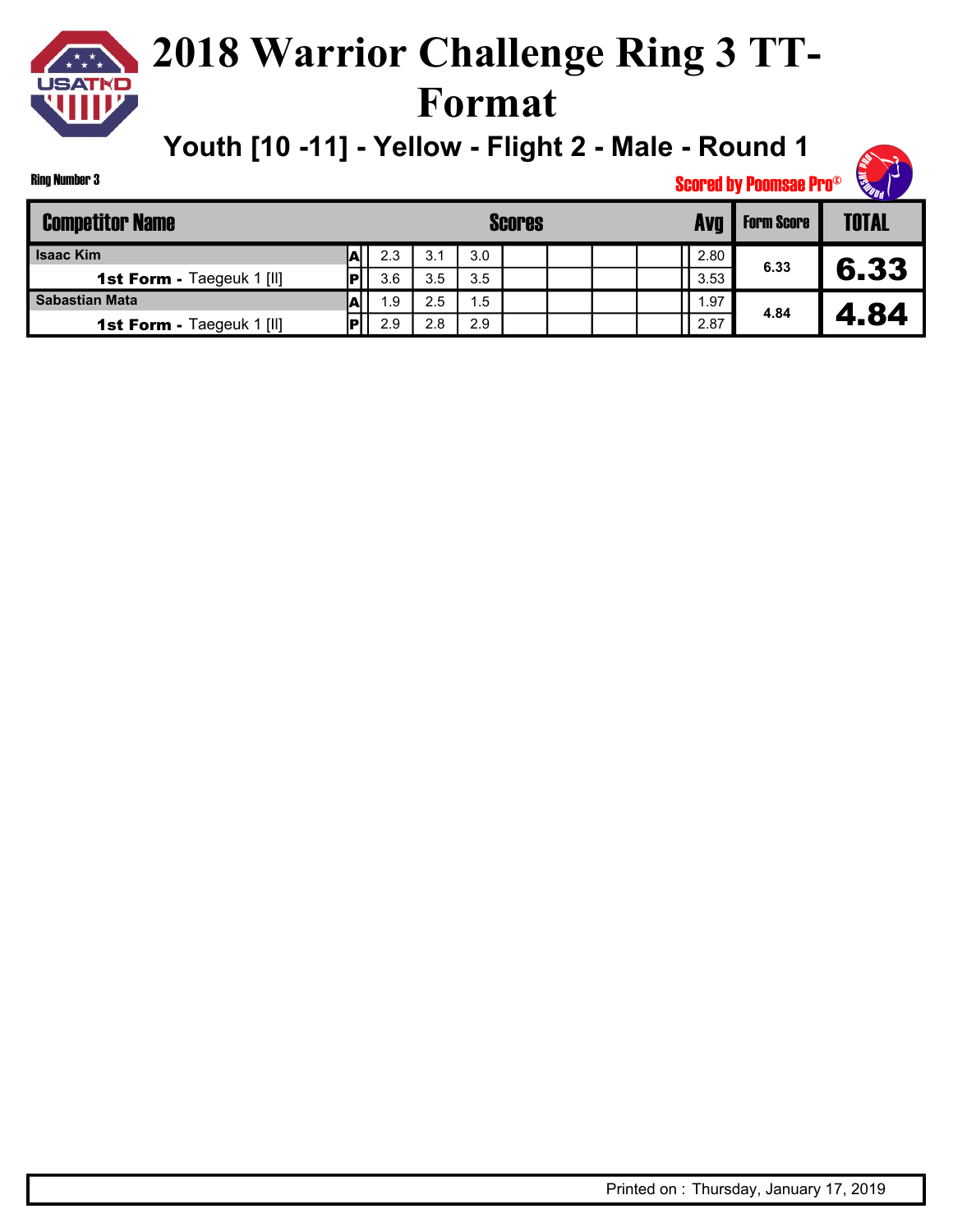### **2018 Warrior Challenge Ring 3 TT-Format**

**Youth [10 -11] - Yellow - Flight 2 - Male - Round 2**



| <b>Competitor Name</b>           |     |     | Avo<br><b>Scores</b><br><b>Form Score</b> |     |  |  |  |  |      |      |      |  |
|----------------------------------|-----|-----|-------------------------------------------|-----|--|--|--|--|------|------|------|--|
| <b>Isaac Kim</b>                 |     | 2.7 | 3.1                                       | 2.7 |  |  |  |  | 2.83 |      |      |  |
| <b>1st Form - Taegeuk 2 [Ee]</b> | lol | 3.9 | 3.3                                       | 3.6 |  |  |  |  | 3.60 | 6.43 | 6.43 |  |
| <b>Sabastian Mata</b>            | м   | 1.9 | 1.8                                       | 1.3 |  |  |  |  | .67  |      |      |  |
| <b>1st Form - Taegeuk 2 [Ee]</b> | Iы  | 3.0 | 2.8                                       | 2.8 |  |  |  |  | 2.87 | 4.54 | . 54 |  |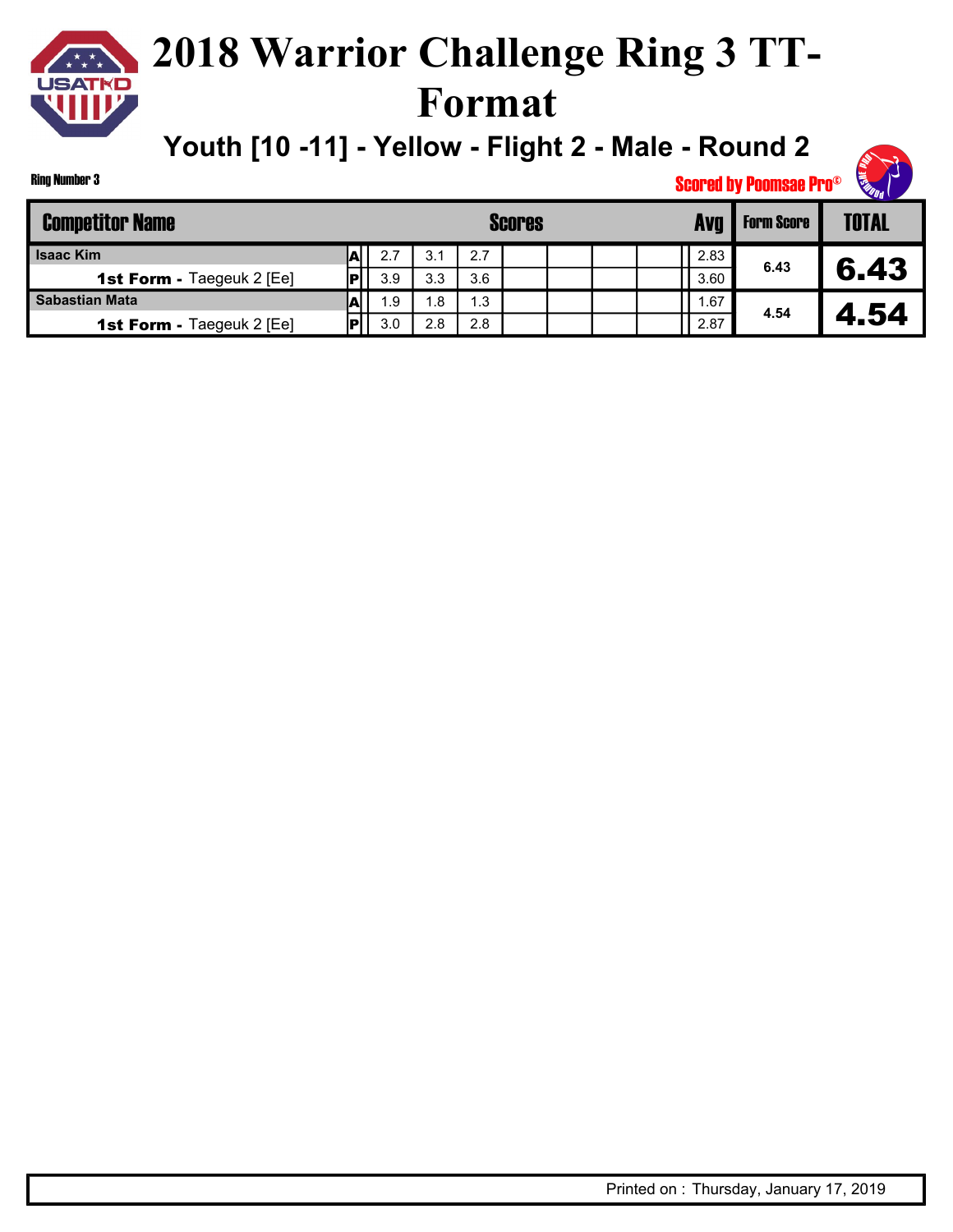

**Youth [10 -11] - Yellow Belt - Male - Round 1**

| Ring Number 3          | . <i>.</i><br><b>Scored by Poomsae Pro®</b> |   |     |     |     |        |  |  |  | <b>CERTIFICATION</b><br>◝ |                   |              |
|------------------------|---------------------------------------------|---|-----|-----|-----|--------|--|--|--|---------------------------|-------------------|--------------|
| <b>Competitor Name</b> |                                             |   |     |     |     | Scores |  |  |  | <b>Avg</b>                | <b>Form Score</b> | <b>TOTAL</b> |
| <b>Elijah Farris</b>   |                                             | A | 2.0 | 2.0 | 2.3 |        |  |  |  | 2.10                      | - - -             |              |

2.10 2.90

**5.00** 5.00

| Ring Number 3 |  |
|---------------|--|
|               |  |

**1st Form - Taegeuk 1 [II] P** 2.9 3.1 2.7

A P

Printed on : Thursday, January 17, 2019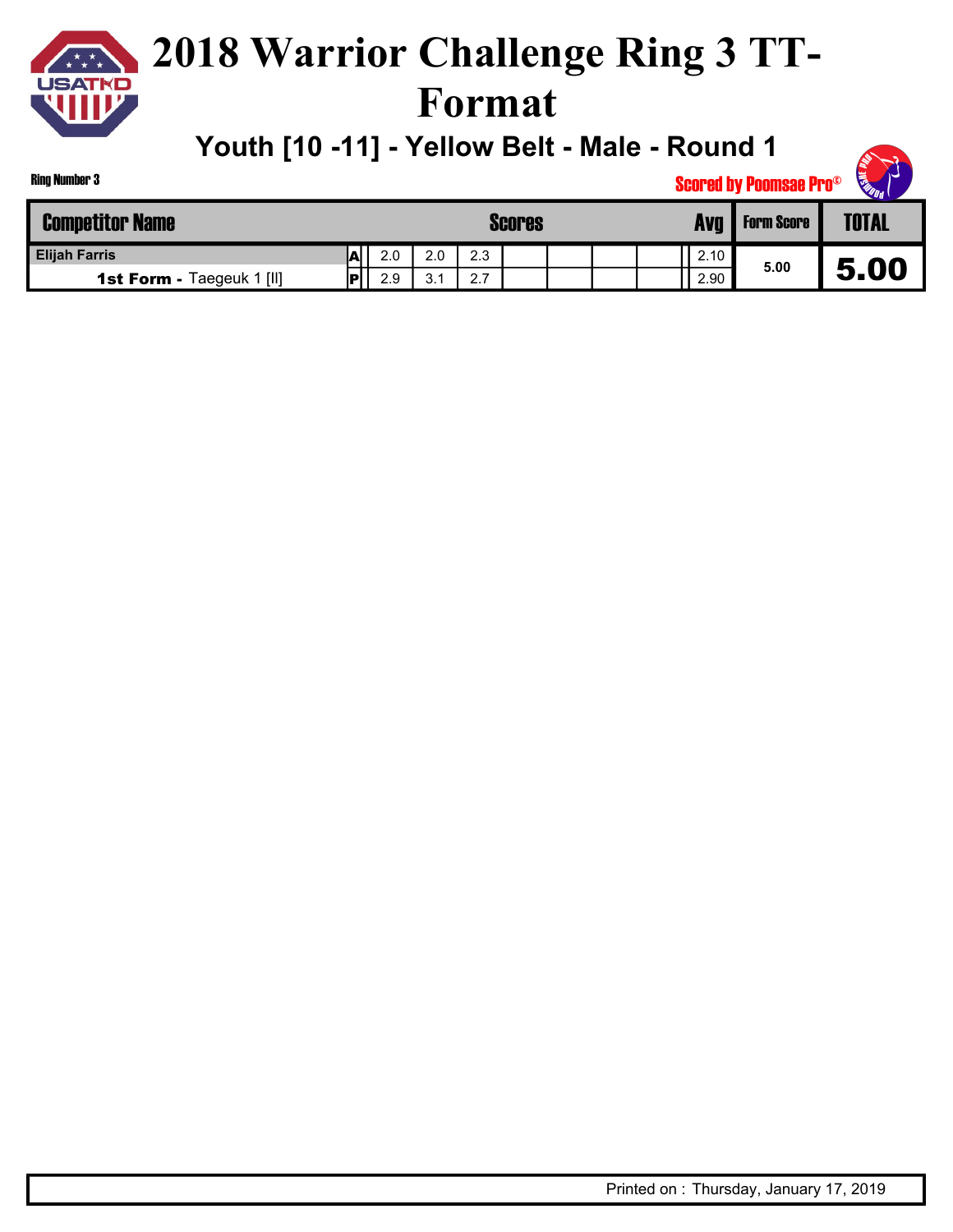

**Youth [10 -11] - Yellow Belt - Male - Round 2**

2.80

| <b>Ring Number 3</b>   |     |               |               |               |  |            | <b>Scored by Poomsae Pro®</b> | <b>CERTIFICATION</b> |
|------------------------|-----|---------------|---------------|---------------|--|------------|-------------------------------|----------------------|
| <b>Competitor Name</b> |     |               |               | <b>Scores</b> |  | <b>Avg</b> | <b>Form Score</b>             | <b>TOTAL</b>         |
| <b>Elijah Farris</b>   | ΙAΙ | 2.0           | 2.0           | 1.9           |  | 1.97       |                               |                      |
| エー・・・・・ しょうけい<br>.     | .   | $\sim$ $\sim$ | $\sim$ $\sim$ | $\sim$ $\sim$ |  | 0.00       | 4.77                          |                      |

**1st Form - Taegeuk 1 [II]** P 2.8 2.8 2.8

FI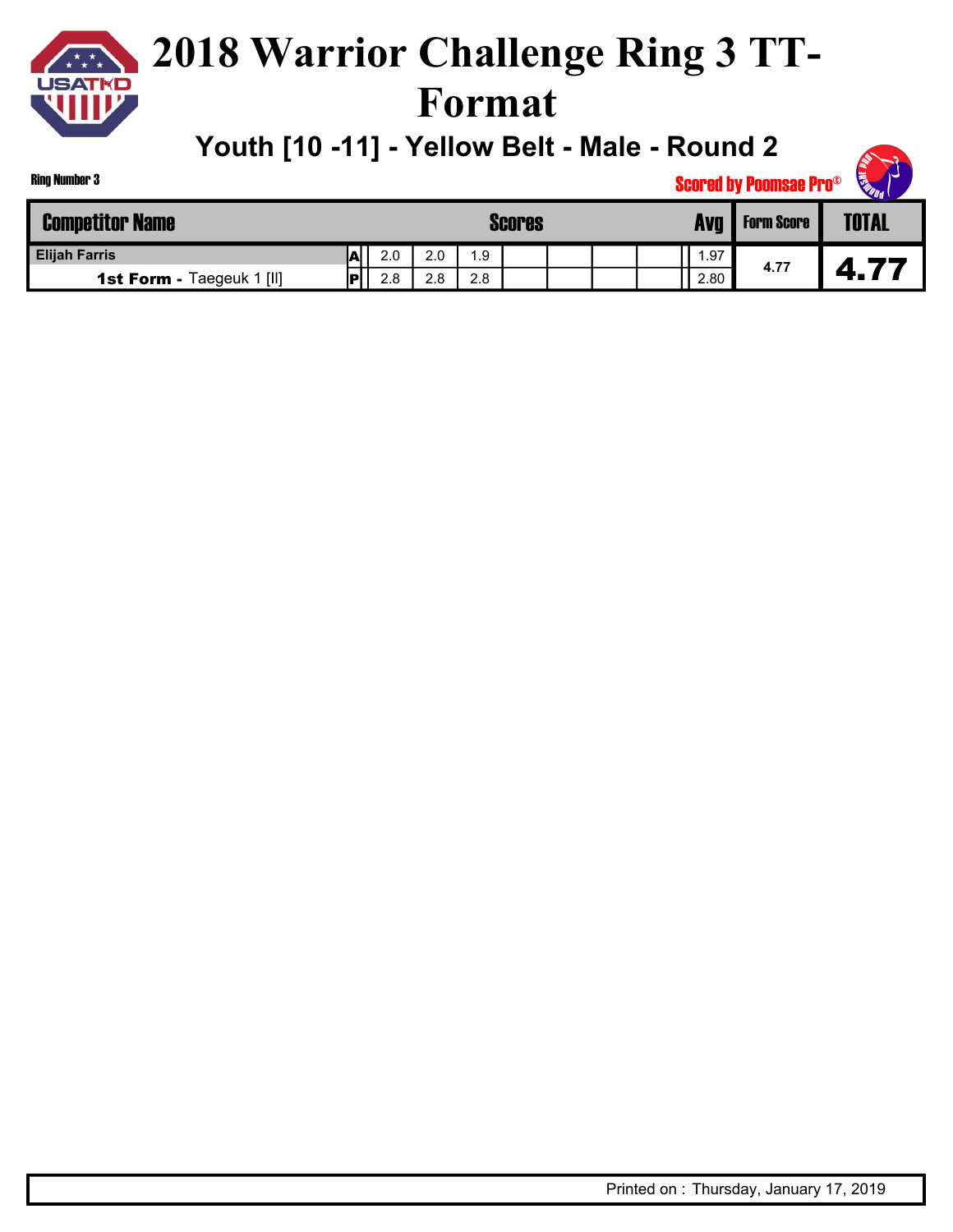## **2018 Warrior Challenge Ring 3 TT-Format**

**Youth [10 -11] - Green Belt - Male - Round 4**

Ring Number 1

| <b>Competitor Name</b>           |   |     |      |     | <b>Scores</b> |  | <b>Avr</b> | <b>Form Score</b> | <b>TOTAL</b> |
|----------------------------------|---|-----|------|-----|---------------|--|------------|-------------------|--------------|
| <b>Blair Carter</b>              |   | 2.2 | . .9 | 2.3 |               |  | 2.13       |                   |              |
| <b>1st Form - Taegeuk 2 [Ee]</b> |   | 3.2 | 3.3  | 3.2 |               |  | 3.23       | 5.36              | 5.36         |
| <b>Andrew Neal</b>               |   | 1.6 | 1.7  | 1.3 |               |  | 1.53       | 4.50              |              |
| <b>1st Form - Taegeuk 2 [Ee]</b> | ы | 3.1 | 3.0  | 2.8 |               |  | 2.97       |                   | 4.50         |
| <b>Nathan McGar</b>              |   | 1.3 | 6.،  | 1.3 |               |  | 1.40       | 4.27              |              |
| <b>1st Form - Taegeuk 2 [Ee]</b> |   | 2.8 | 2.8  | 3.0 |               |  | 2.87       |                   | 4.27         |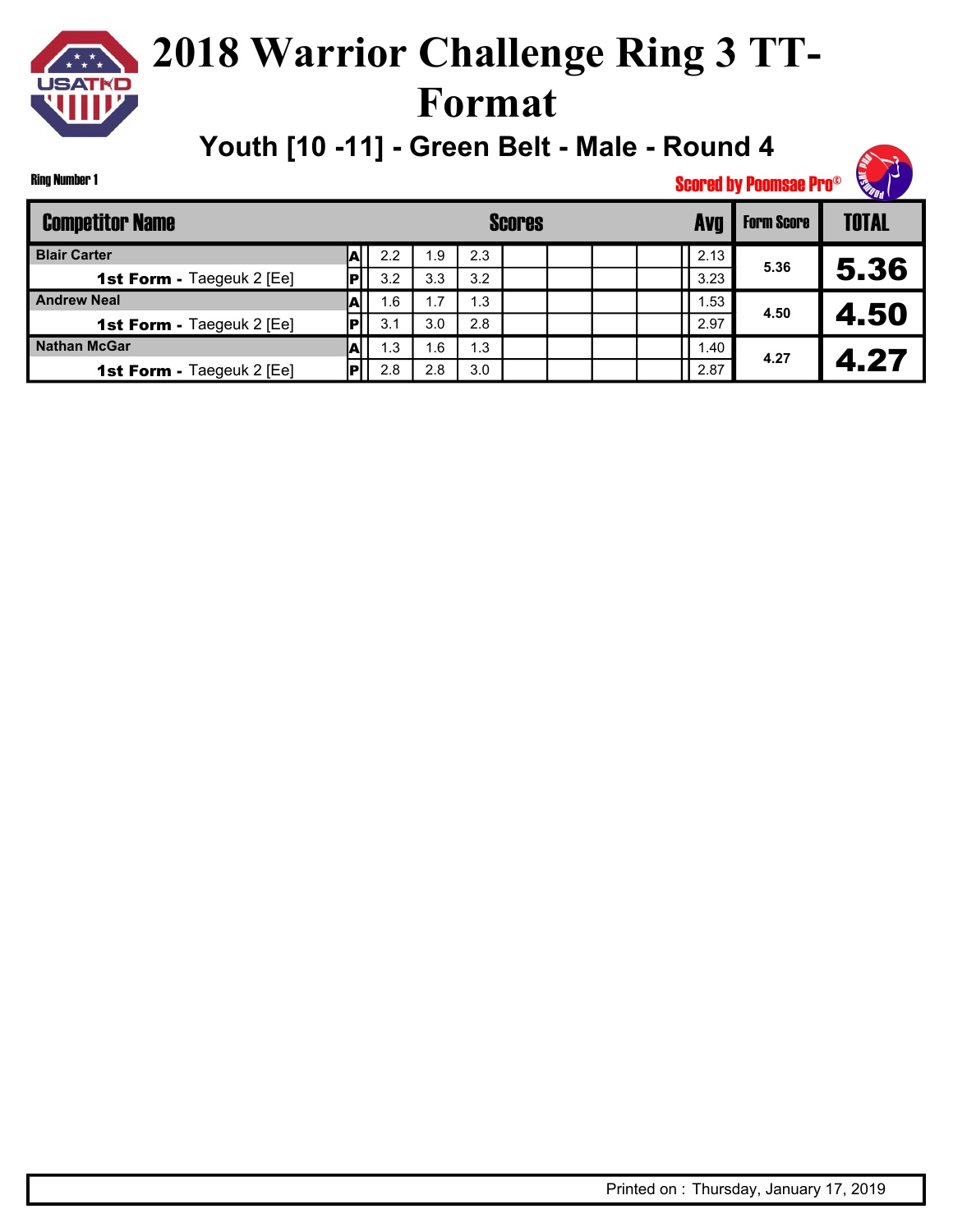Ring Number 3

## **2018 Warrior Challenge Ring 3 TT-Format**

**Youth [10 -11] - Green Belt - Male - Round 5**



| <b>Competitor Name</b>            |    |     |     |     | <b>Scores</b> |  | Avc  | <b>Form Score</b> | TOTAL |
|-----------------------------------|----|-----|-----|-----|---------------|--|------|-------------------|-------|
| <b>Blair Carter</b>               | AI | 1.5 | 2.1 | 1.8 |               |  | 1.80 |                   |       |
| <b>1st Form - Taegeuk 3 [Som]</b> |    | 3.1 | 3.4 | 3.2 |               |  | 3.23 | 5.03              | 5.03  |
| <b>Nathan McGar</b>               |    | 1.4 | l.3 | 2.4 |               |  | 1.70 | 4.53              |       |
| <b>1st Form - Taegeuk 3 [Som]</b> |    | 2.8 | 2.7 | 3.0 |               |  | 2.83 |                   | 4.53  |
| <b>Andrew Neal</b>                |    | 1.5 | 1.1 | 1.8 |               |  | 1.47 |                   |       |
| <b>1st Form - Taegeuk 3 [Som]</b> |    | 3.2 | 2.4 | 3.2 |               |  | 2.93 | 4.40              | 4.40  |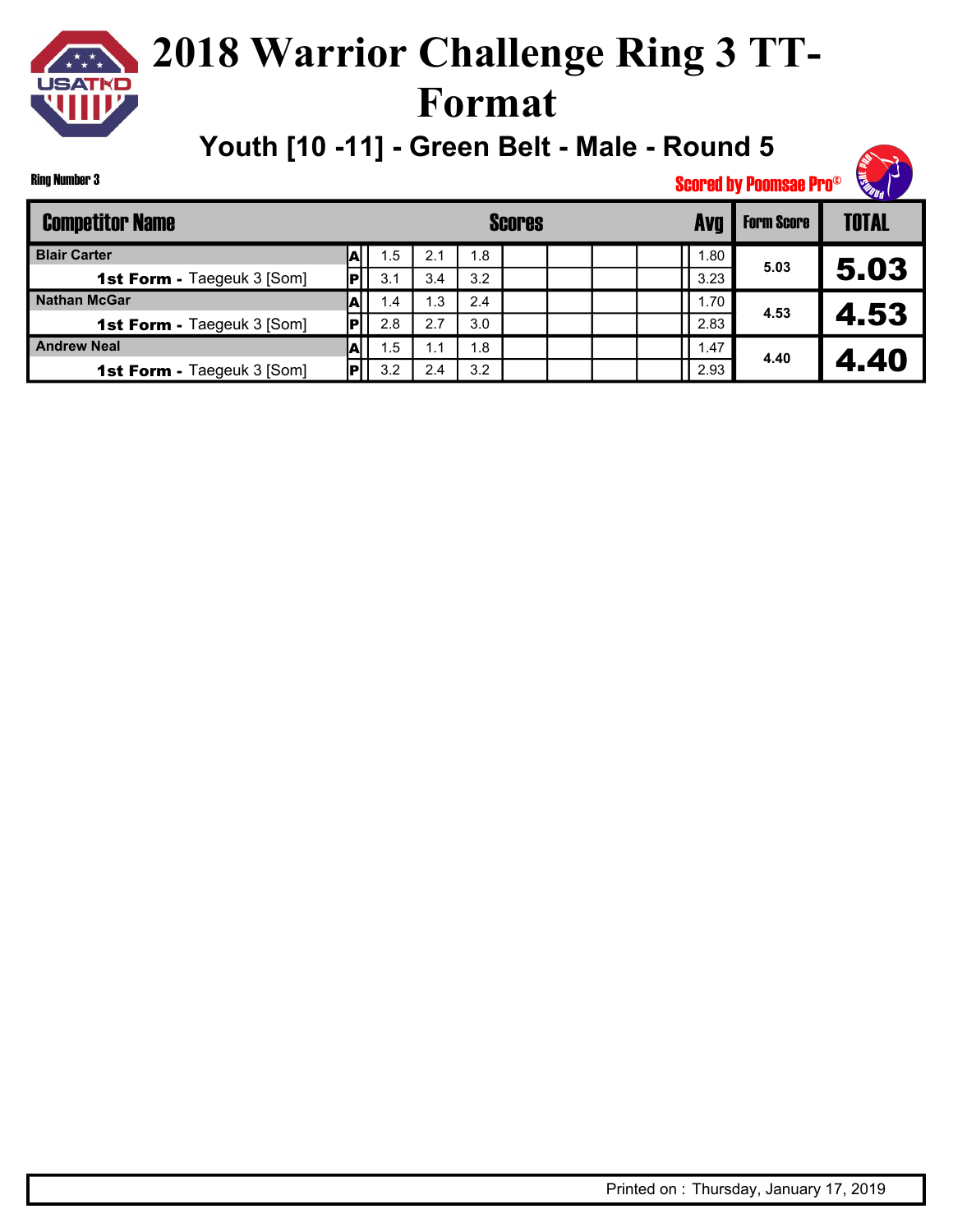## **2018 Warrior Challenge Ring 3 TT-Format**

**Youth [10 -11] - Green Belt - Male - Round 6**



Ring Number 3

| <b>Competitor Name</b>           |   |     |                |     | <b>Scores</b> |  | <b>Form Score</b> | <b>TOTAL</b> |      |
|----------------------------------|---|-----|----------------|-----|---------------|--|-------------------|--------------|------|
| <b>Blair Carter</b>              | A | 1.7 | .9             | 2.0 |               |  | 1.87              |              |      |
| <b>1st Form - Taegeuk 4 [Sa]</b> |   | 3.1 | 3.4            | 3.2 |               |  | 3.23              | 5.10         | 5.10 |
| <b>Andrew Neal</b>               | А | 1.5 | 1.4            | 1.8 |               |  | 1.57              | 4.50         |      |
| <b>1st Form - Taegeuk 4 [Sa]</b> |   | 2.9 | 2.9            | 3.0 |               |  | 2.93              |              | 4.50 |
| <b>Nathan McGar</b>              | ∼ | 1.5 | $\overline{2}$ | 1.4 |               |  | 1.37              |              |      |
| <b>1st Form - Taegeuk 4 [Sa]</b> |   | 2.8 | 2.9            | 2.8 |               |  | 2.83              | 4.20         | 4.20 |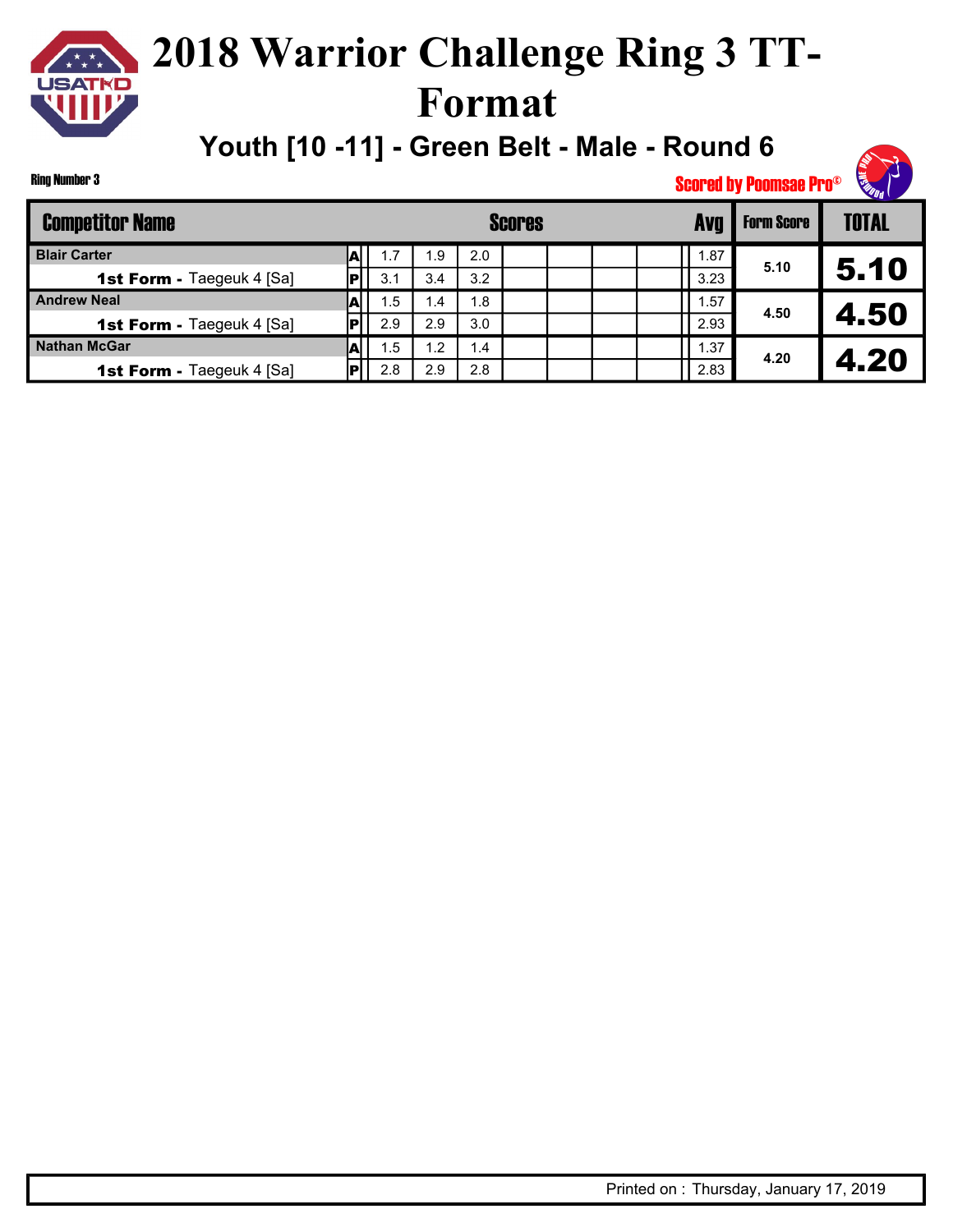

**Youth [10 -11] - Blue Belt - Male - Round 1**



Ring Number 3

| <b>Competitor Name</b>            |    |     |           |     | <b>Scores</b> | Avo | <b>Form Score</b> | <b>TOTAL</b> |      |      |
|-----------------------------------|----|-----|-----------|-----|---------------|-----|-------------------|--------------|------|------|
| Julio Tapia                       |    | 1.5 | $4 \cdot$ | 1.9 |               |     |                   | . 60         |      |      |
| <b>1st Form - Taegeuk 3 [Som]</b> |    | 3.0 | 3.2       | 3.4 |               |     |                   | 3.20         | 4.80 | 4.80 |
| <b>Leo Wilkens</b>                |    | 0.6 | . .5      | 2.0 |               |     |                   | .37          |      |      |
| <b>1st Form - Taegeuk 3 [Som]</b> | اه | 2.6 | 3.3       | 3.3 |               |     |                   | 3.07         | 4.44 | .44  |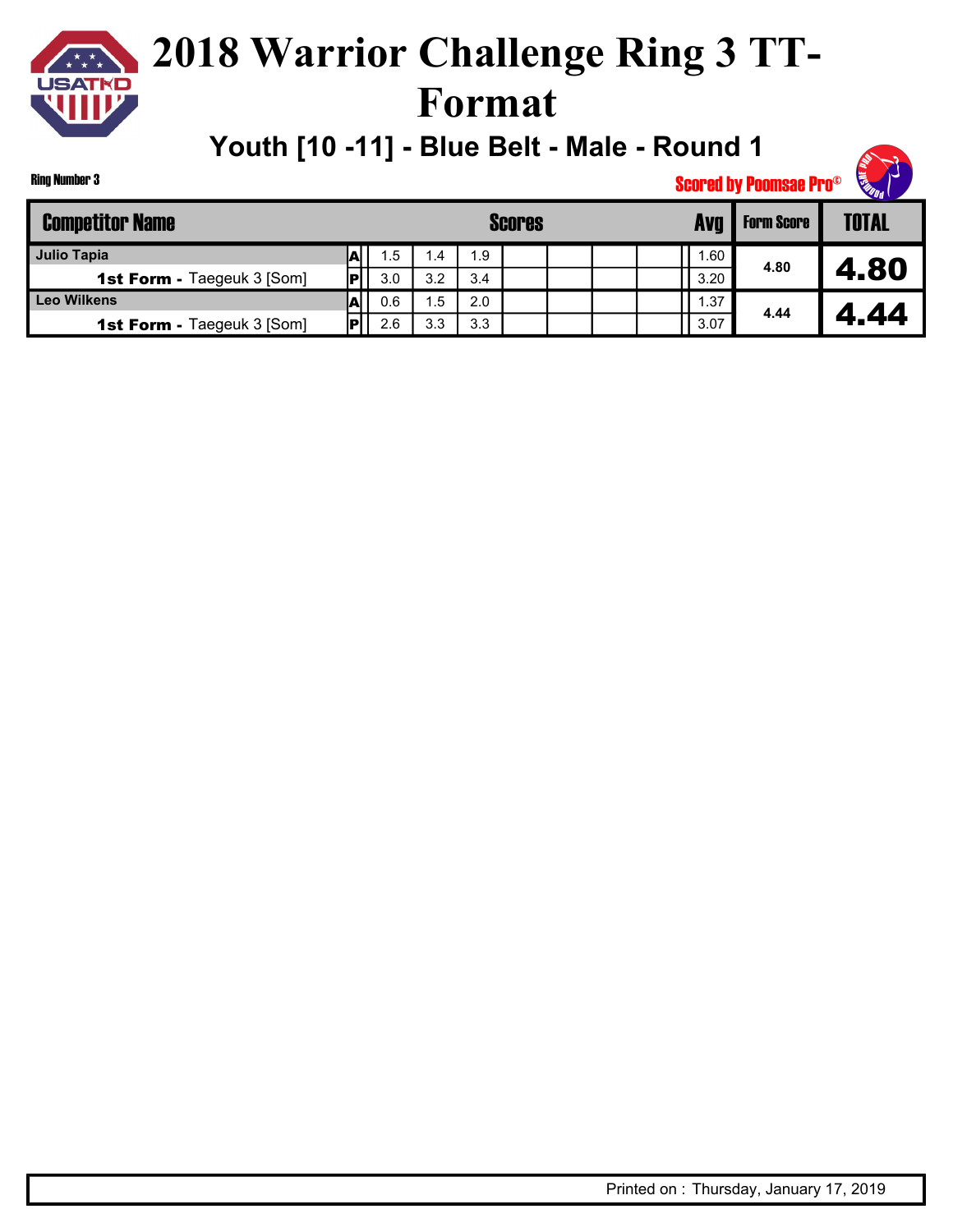

**Youth [10 -11] - Blue Belt - Male - Round 2**

| <b>SARR</b> |  |
|-------------|--|

Ring Number 3

| <b>Competitor Name</b>           |                          |     |     |     | <b>Scores</b> | Avg  | <b>Form Score</b> | <b>TOTAL</b> |
|----------------------------------|--------------------------|-----|-----|-----|---------------|------|-------------------|--------------|
| Julio Tapia                      | $\overline{\phantom{a}}$ | 1.7 | 7.، | 1.8 |               | 1.73 |                   |              |
| <b>1st Form - Taegeuk 4 [Sa]</b> | Ы                        | 3.2 | 3.1 | 3.1 |               | 3.13 | 4.86              | 4.86         |
| <b>Leo Wilkens</b>               | vы                       | 1.2 | .0  | 0.5 |               | 0.90 |                   |              |
| <b>1st Form - Taegeuk 4 [Sa]</b> |                          | 3.0 | 2.7 | 2.5 |               | 2.73 | 3.63              | 3.63         |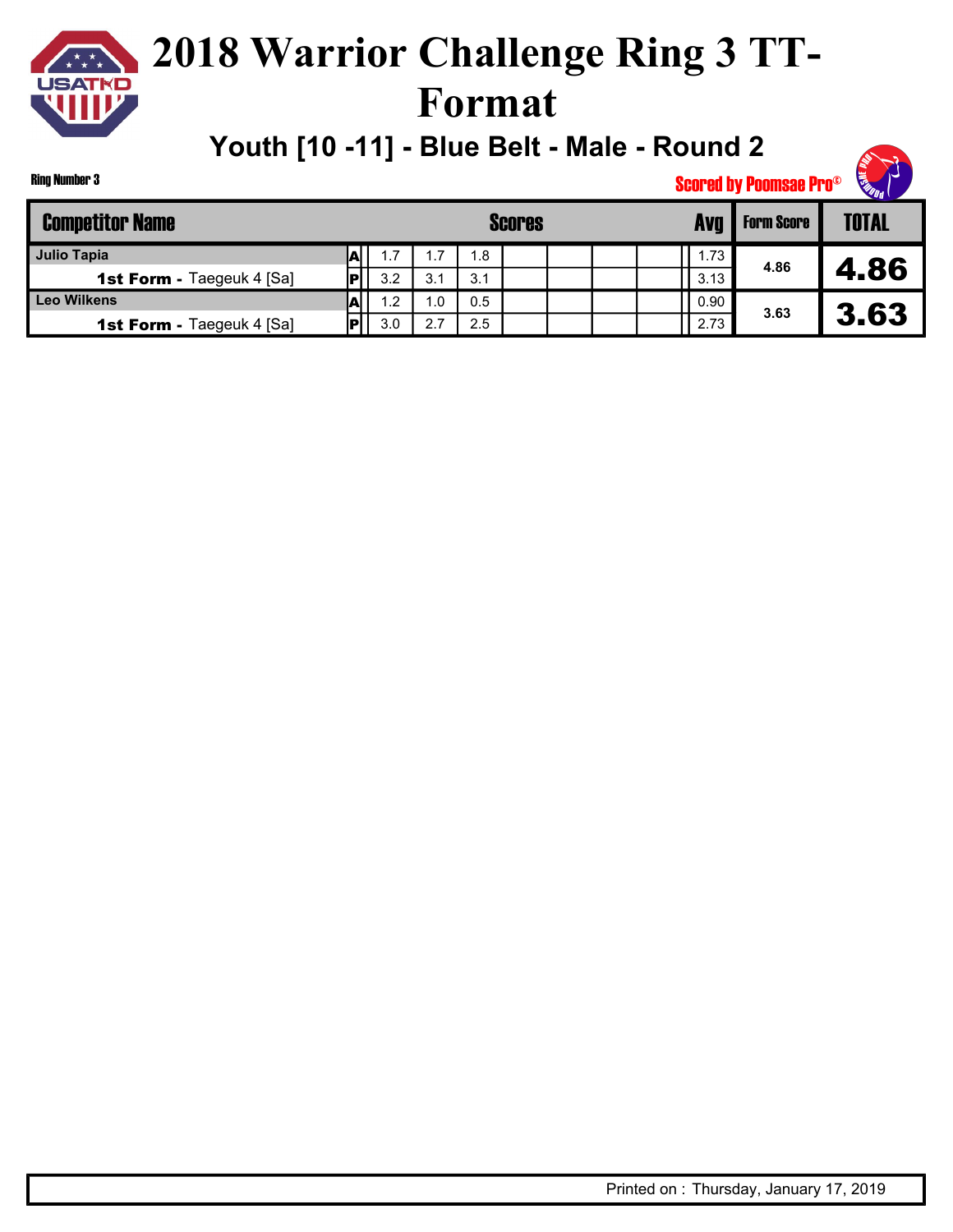

### **2018 Warrior Challenge Ring 3 TT-Format**

**Youth [10 -11] - Blue Belt - Male - Round 3**



| <b>Competitor Name</b>           |   |     |                  | <b>Scores</b> | <b>Form Score</b> | <b>TOTAL</b> |      |      |      |
|----------------------------------|---|-----|------------------|---------------|-------------------|--------------|------|------|------|
| Julio Tapia                      |   | 1.0 | . 3              | 1.9           |                   |              | 1.40 |      |      |
| <b>1st Form - Taegeuk 5 [Oh]</b> |   | 3.0 | 3.3              | 3.3           |                   |              | 3.20 | 4.60 | 4.60 |
| Leo Wilkens                      | A | 1.0 | $\overline{0}$ . | 1.7           |                   |              | .23  |      |      |
| <b>1st Form - Taegeuk 5 [Oh]</b> |   | 2.6 | 3.3              | 3.0           |                   |              | 2.97 | 4.20 | 4.20 |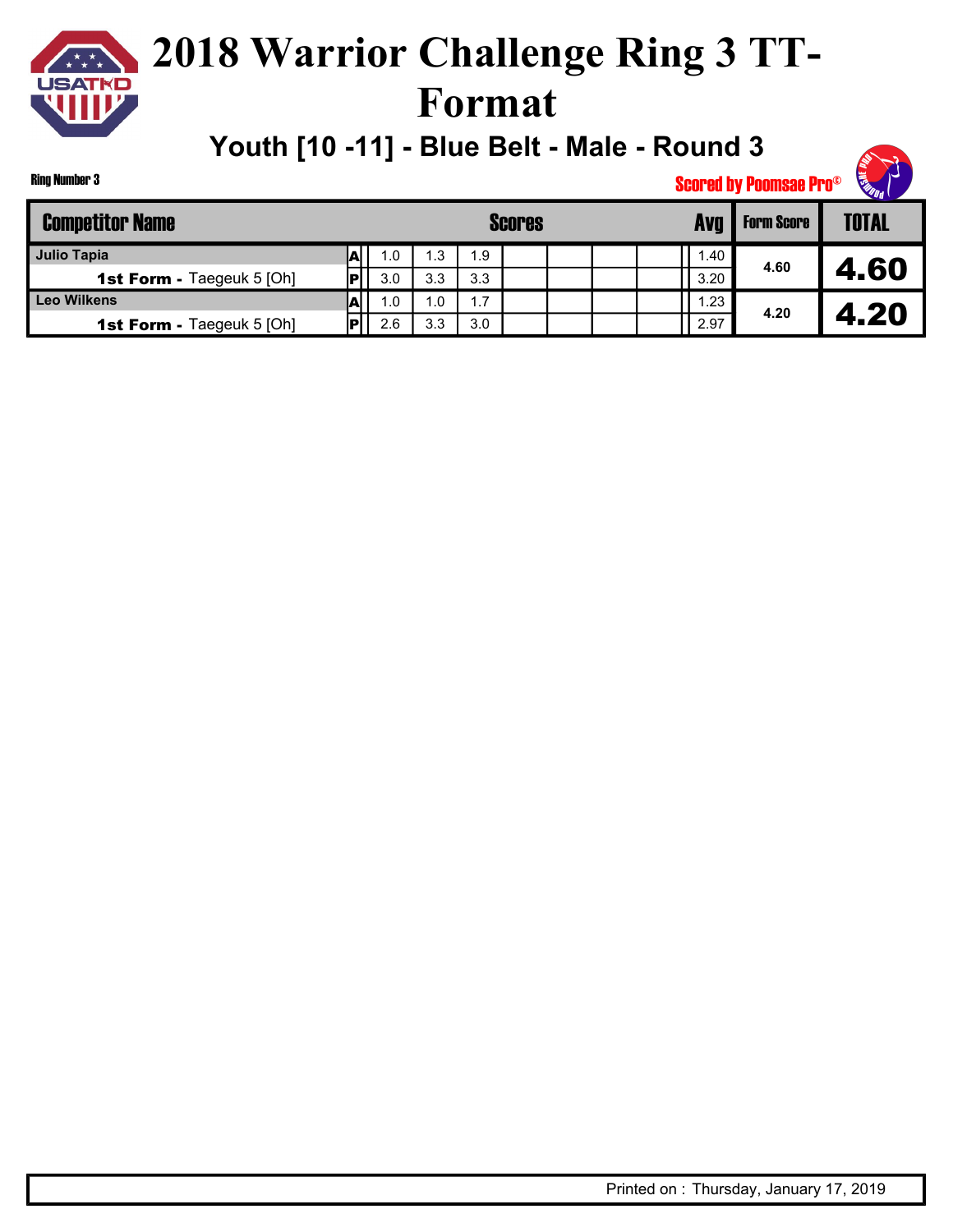

**Youth [10 -11] - Blue Belt - Male - Round 4**

| <b>SOUTH</b> |  |
|--------------|--|

Ring Number 3

| <b>Competitor Name</b>            |     |     |     | <b>Scores</b> |  | Avg  | <b>Form Score</b> | <b>TOTAL</b> |
|-----------------------------------|-----|-----|-----|---------------|--|------|-------------------|--------------|
| <b>Leo Wilkens</b>                | 1.2 | 1.4 | 1.1 |               |  | .23  |                   |              |
| <b>1st Form - Taegeuk 6 [Yuk]</b> | 2.8 | 3.3 | 2.9 |               |  | 3.00 | 4.23              | 4.23         |
| Julio Tapia                       | 0.9 | 1.4 | 1.5 |               |  | .27  |                   |              |
| 1st Form - Taegeuk 6 [Yuk]        | 2.6 | 3.0 | 3.0 |               |  | 2.87 | 4.14              | 4.14         |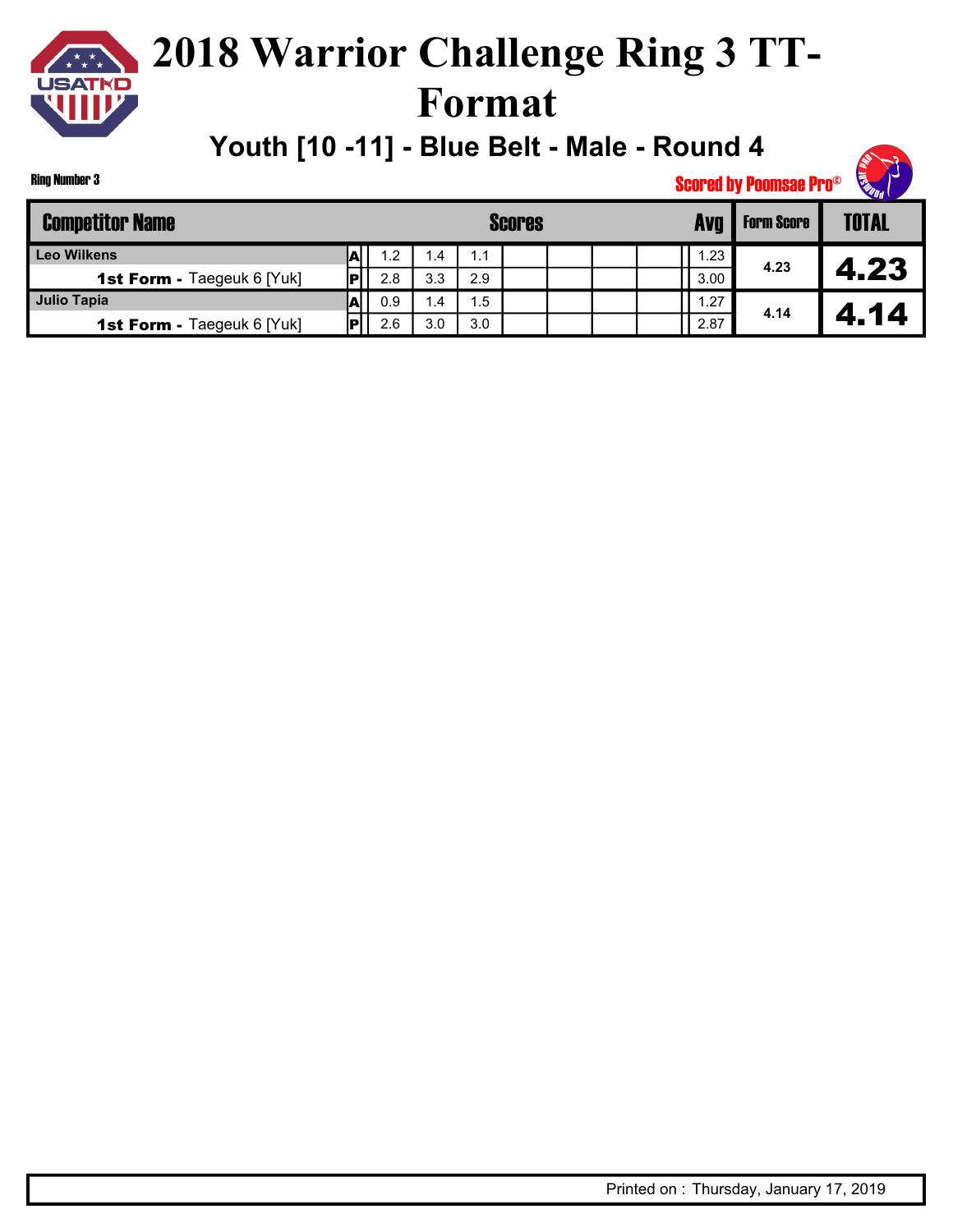

### **2018 Warrior Challenge Ring 3 TT-Format**

**Youth [10 -11] - Red Belt - Male - Round 4**

| <b>SUD</b> |
|------------|
|------------|

| <b>Competitor Name</b>           |    |     |            |            | <b>Scores</b> |  | <b>Avq</b> | <b>Form Score</b> | <b>TOTAL</b> |
|----------------------------------|----|-----|------------|------------|---------------|--|------------|-------------------|--------------|
| <b>Roy Kim</b>                   | M  | .8  | . .        | $\cdot$ .2 |               |  | .37        |                   |              |
| <b>1st Form - Taegeuk 5 [Oh]</b> | IP | 3.4 | າ າ<br>ے.د | 3.2        |               |  | 3.27       | 4.64              | .64<br>◢     |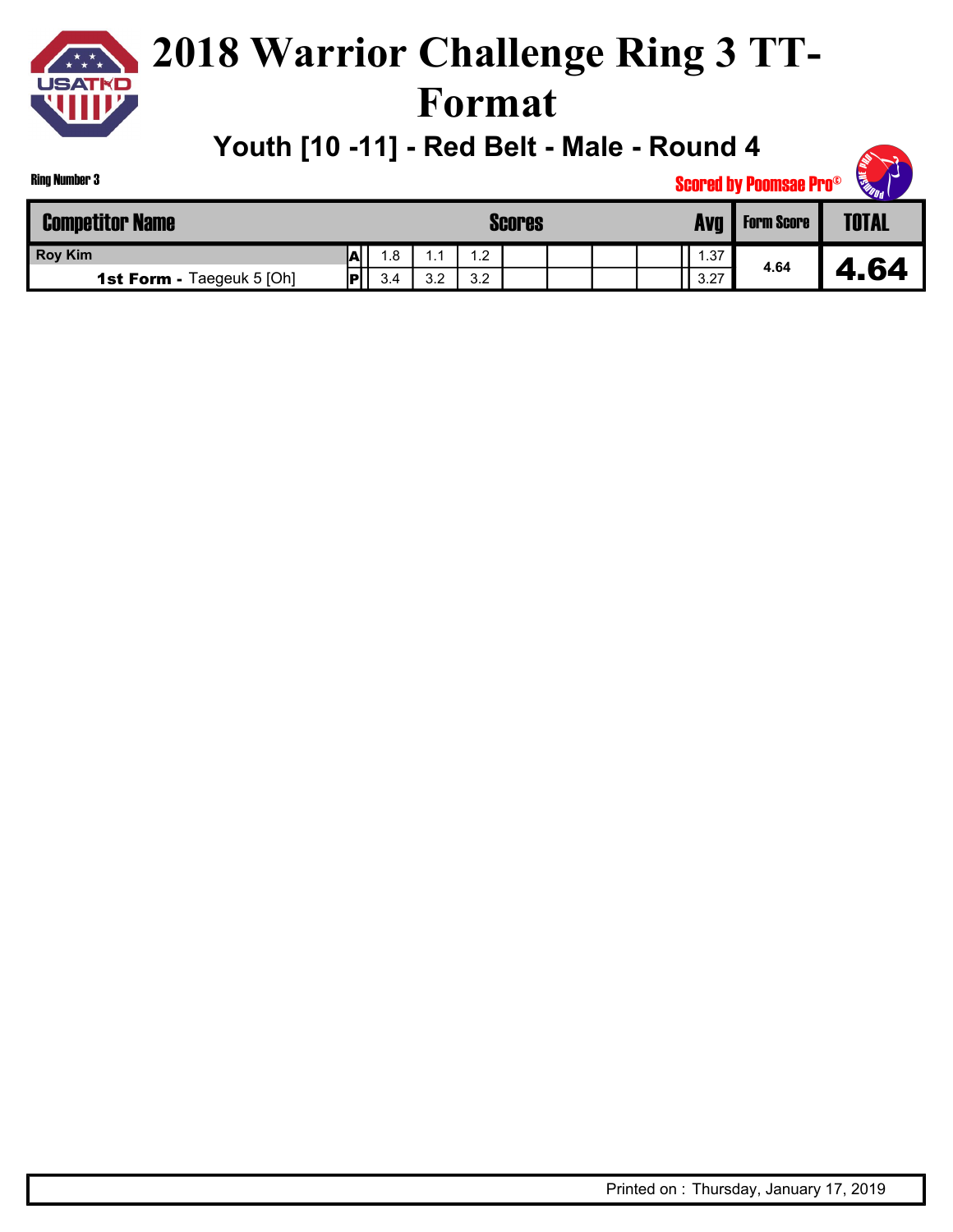

### **2018 Warrior Challenge Ring 3 TT-Format**

**Youth [10 -11] - Red Belt - Male - Round 5**

| <b>SULLE</b> |
|--------------|
|--------------|

| <b>Competitor Name</b>            |     |     |               |     | <b>Scores</b> |  | Avq  | <b>Form Score</b> | <b>TOTAL</b> |
|-----------------------------------|-----|-----|---------------|-----|---------------|--|------|-------------------|--------------|
| <b>Roy Kim</b>                    | IA, | 2.1 | $\mathcal{A}$ |     |               |  | .53  |                   |              |
| <b>1st Form - Taegeuk 6 [Yuk]</b> | ю   | 3.3 | 3.0           | 3.0 |               |  | 3.10 | 4.63              | 63           |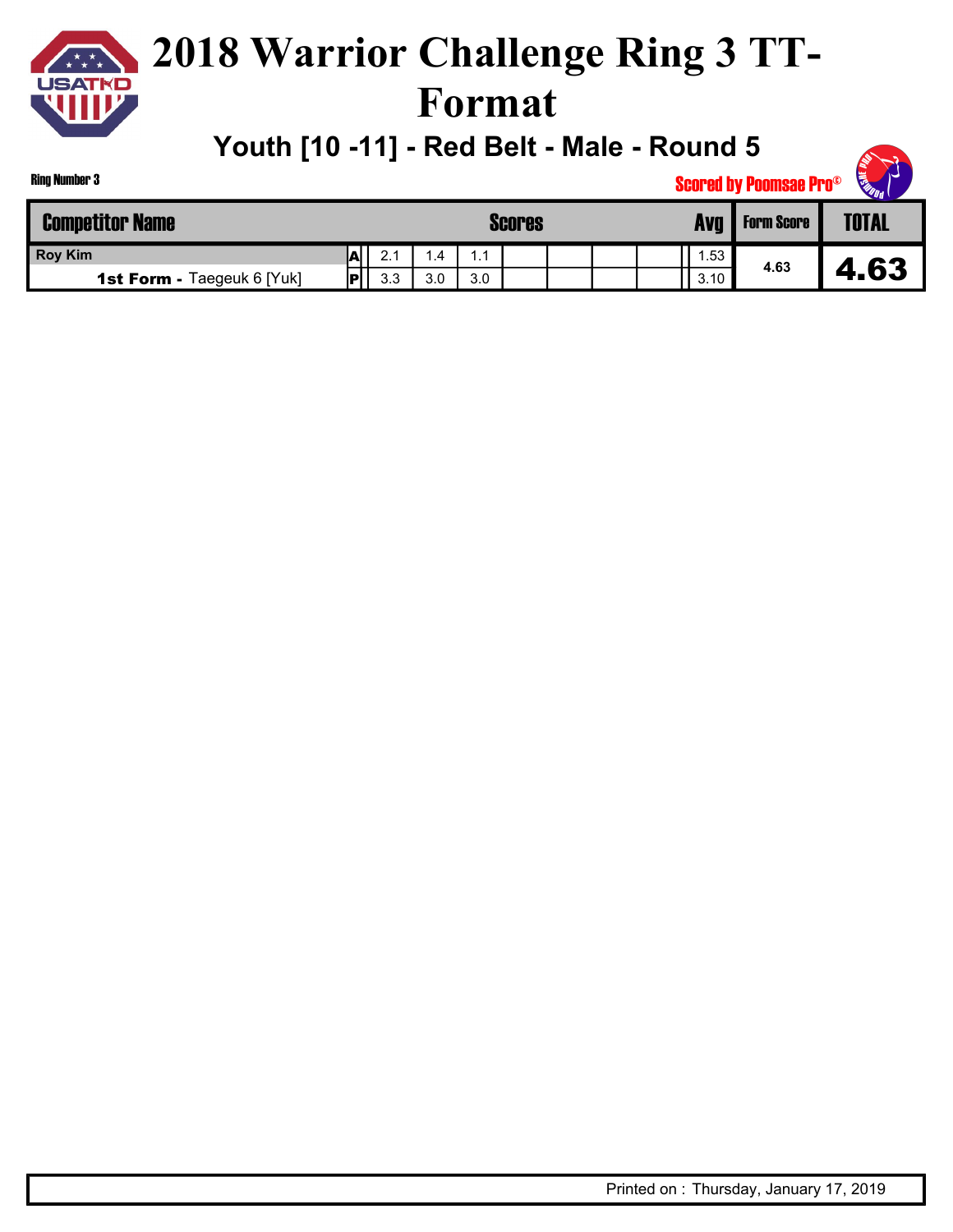

### **2018 Warrior Challenge Ring 3 TT-Format**

**Youth [10 -11] - Red Belt - Male - Round 6**

| <b>Competitor Name</b>             | <b>Scores</b> |       |                        |     |  |  |  | Avg  | <b>Form Score</b> | <b>TOTAL</b> |
|------------------------------------|---------------|-------|------------------------|-----|--|--|--|------|-------------------|--------------|
| <b>Roy Kim</b>                     | А             | . . 4 | ⌒<br>.v                | 0.7 |  |  |  | .03  |                   |              |
| <b>1st Form - Taegeuk 7 [Chil]</b> | ID            | 3.3   | $\sim$ $\lambda$<br>ບ. | 2.9 |  |  |  | 3.10 | 4.13              | 13<br>4.     |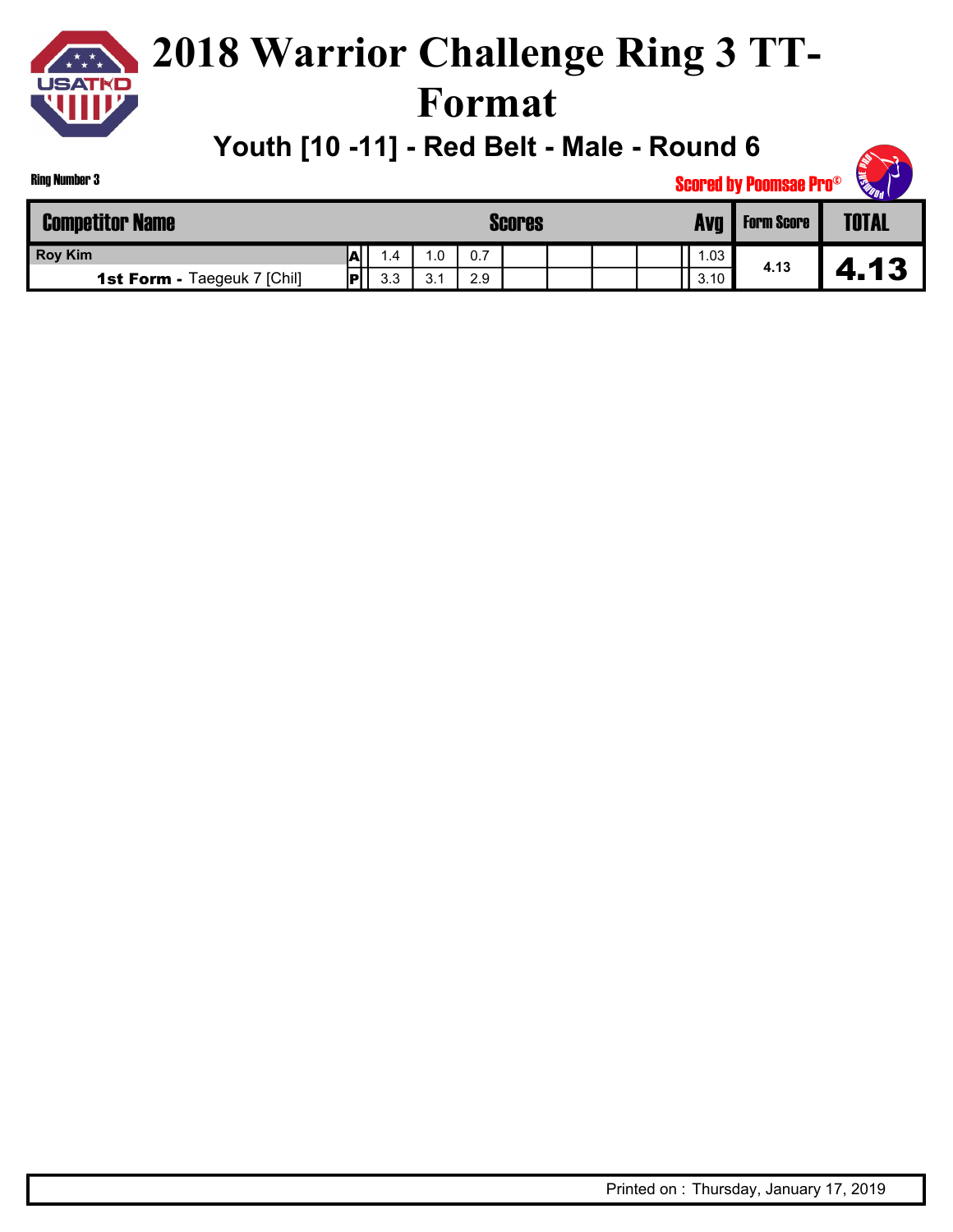

## **2018 Warrior Challenge Ring 3 TT-Format**

**Youth [10 -11] - Red Belt - Male - Round 7**

| <b>Ring Number 3</b>              |               |     | <b>READER</b><br><b>Scored by Poomsae Pro®</b> |     |  |  |  |  |      |                   |              |  |
|-----------------------------------|---------------|-----|------------------------------------------------|-----|--|--|--|--|------|-------------------|--------------|--|
| <b>Competitor Name</b>            | <b>Scores</b> |     |                                                |     |  |  |  |  | Avg  | <b>Form Score</b> | <b>TOTAL</b> |  |
| <b>Roy Kim</b>                    | ΙAΙ           | 1.2 | $\cdot$                                        | 0.1 |  |  |  |  | 0.83 |                   |              |  |
| <b>1st Form - Taegeuk 8 [Pal]</b> | <b>PI</b>     | 3.0 | 2.8                                            | 3.0 |  |  |  |  | 2.93 | 3.76              | 3.76         |  |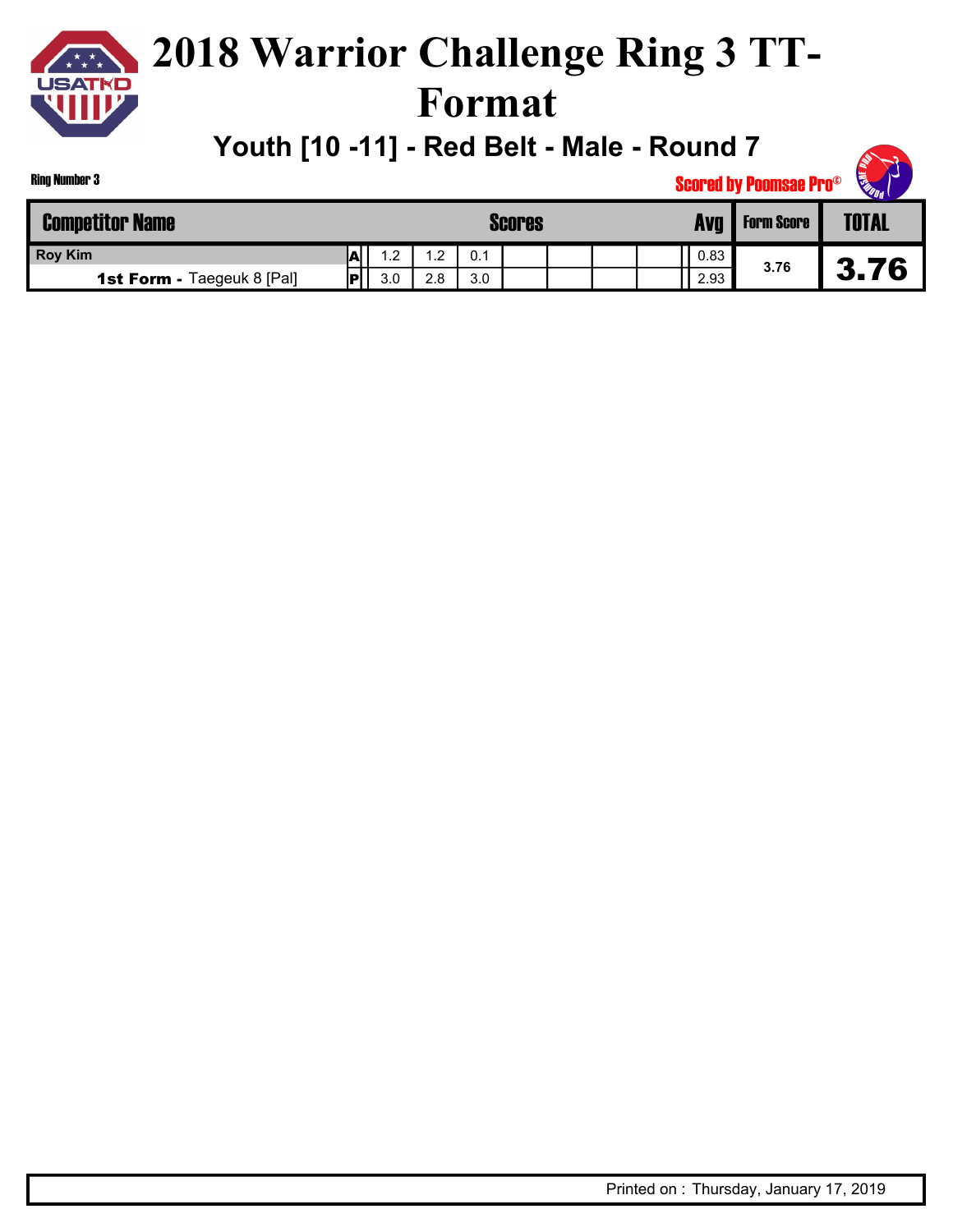## **2018 Warrior Challenge Ring 3 TT-Format**

**Youth [10 -11] - Red Belt - Female - Round 1**



| <b>Competitor Name</b>           |    |     |                |     | <b>Scores</b> | Avq | <b>Form Score</b> | <b>TOTAL</b> |      |
|----------------------------------|----|-----|----------------|-----|---------------|-----|-------------------|--------------|------|
| <b>Hao Nguyen</b>                |    | 1.6 | . .8           | 2.2 |               |     | 1.87              |              |      |
| <b>1st Form - Taegeuk 5 [Oh]</b> |    | 3.2 | 3.5            | 3.5 |               |     | 3.40              | 5.27         | 5.27 |
| Selma Bojcic                     |    | 1.5 | $\mathsf{R}$ . | 2.1 |               |     | .80               |              |      |
| <b>1st Form - Taegeuk 5 [Oh]</b> |    | 2.5 | 3.4            | 3.4 |               |     | 3.10              | 4.90         | 4.90 |
| <b>Lea Tyson</b>                 | AI | 0.9 | 1.1            | 1.4 |               |     | 1.13              | 3.86         |      |
| <b>1st Form - Taegeuk 5 [Oh]</b> |    | 2.5 | 3.0            | 2.7 |               |     | 2.73              |              | 3.86 |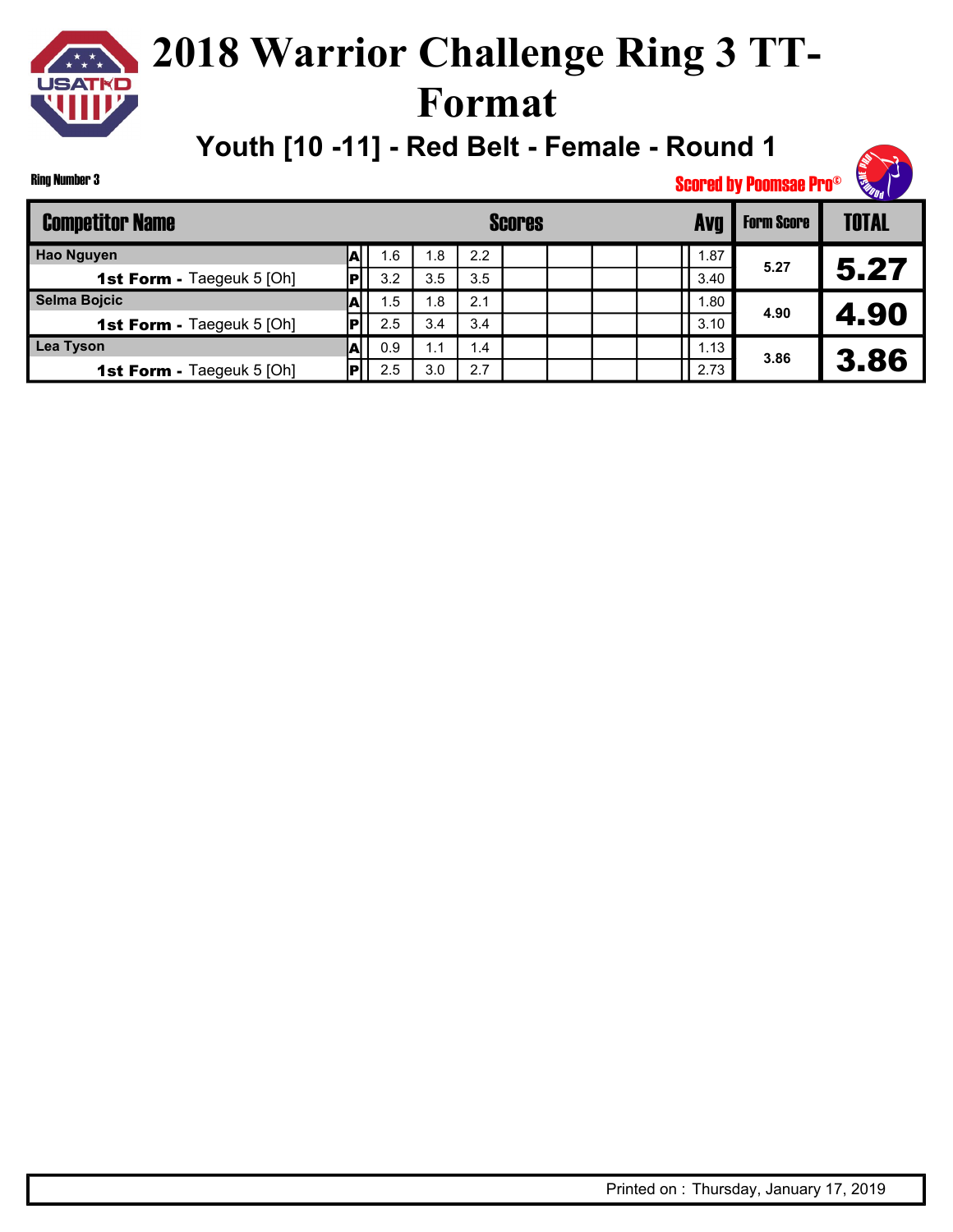## **2018 Warrior Challenge Ring 3 TT-Format**

**Youth [10 -11] - Red Belt - Female - Round 2**

Ring Number 3

| <b>Competitor Name</b>            |      | <b>Scores</b> |      |     |  |  |  |  |      | <b>Form Score</b> | <b>TOTAL</b> |
|-----------------------------------|------|---------------|------|-----|--|--|--|--|------|-------------------|--------------|
| <b>Hao Nguyen</b>                 |      | 2.2           | 2.5  | 2.0 |  |  |  |  | 2.23 | 5.53              |              |
| <b>1st Form - Taegeuk 6 [Yuk]</b> |      | 3.2           | 3.5  | 3.2 |  |  |  |  | 3.30 |                   | 5.53         |
| Selma Bojcic                      |      | 1.6           | 2.0  | 2.2 |  |  |  |  | 1.93 |                   |              |
| <b>1st Form - Taegeuk 6 [Yuk]</b> |      | 3.4           | 3.6  | 3.6 |  |  |  |  | 3.53 | 5.46              | 5.46         |
| Lea Tyson                         | .A∣∴ | 1.2           | 3. ا | 1.7 |  |  |  |  | 1.40 | 4.27              | 4.27         |
| <b>1st Form - Taegeuk 6 [Yuk]</b> |      | 2.8           | 2.9  | 2.9 |  |  |  |  | 2.87 |                   |              |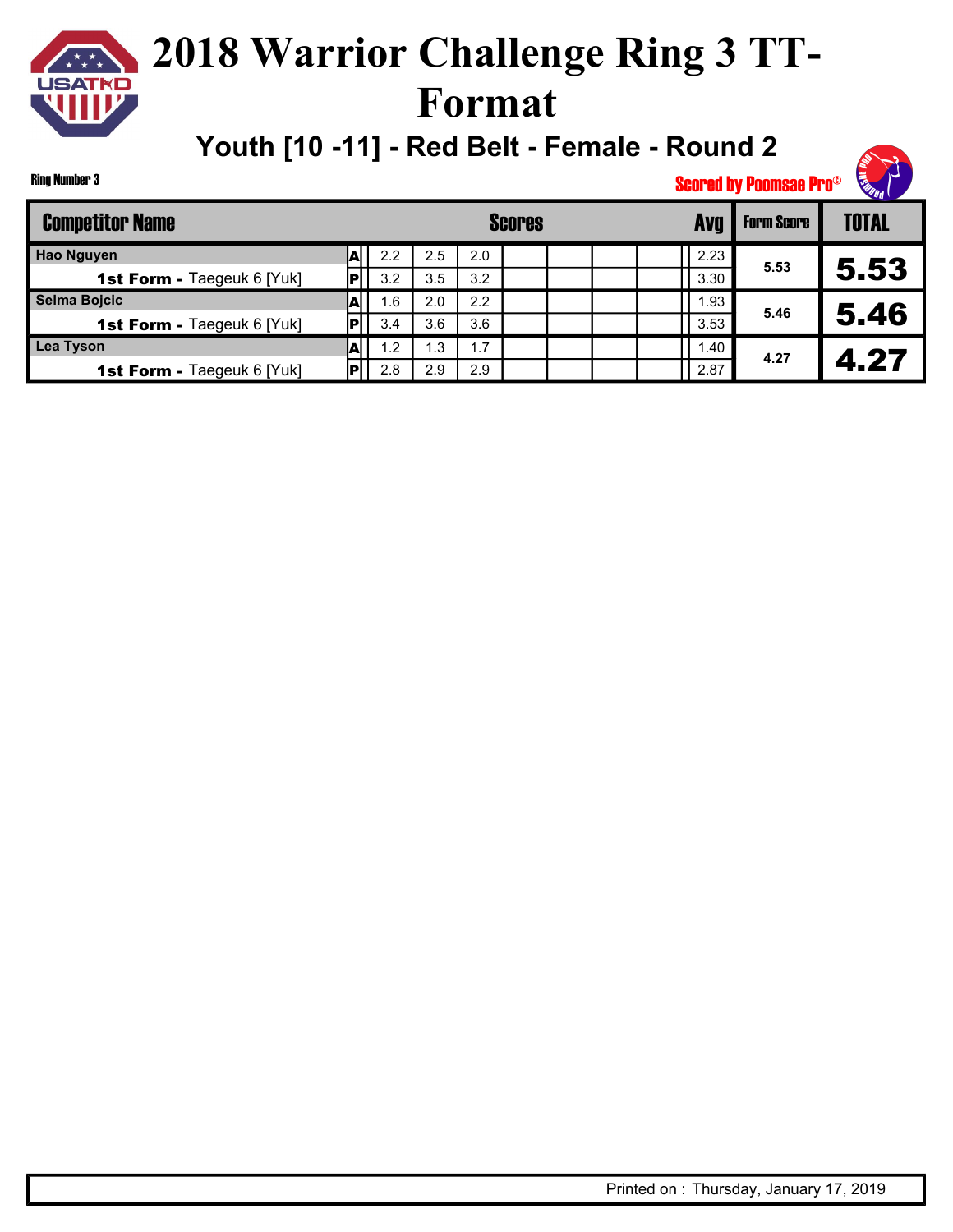## **2018 Warrior Challenge Ring 3 TT-Format**

**Youth [10 -11] - Red Belt - Female - Round 3**

Ring Number 3

| <b>Competitor Name</b>             |    |     |     |     | Scores |      | <b>Form Score</b> | <b>TOTAL</b> |
|------------------------------------|----|-----|-----|-----|--------|------|-------------------|--------------|
| Selma Bojcic                       |    | 1.8 | . 5 | 2.2 |        | . 83 | 5.26              |              |
| <b>1st Form - Taegeuk 7 [Chil]</b> |    | 3.2 | 3.5 | 3.6 |        | 3.43 |                   | 5.26         |
| <b>Hao Nguyen</b>                  |    | 2.2 | 8.، | 1.9 |        | .97  |                   |              |
| <b>1st Form - Taegeuk 7 [Chil]</b> |    | 3.0 | 3.5 | 3.2 |        | 3.23 | 5.20              | 5.20         |
| Lea Tyson                          | AI | 1.5 | 5.، | 1.8 |        | i.60 | 4.50              | 4.50         |
| <b>1st Form - Taegeuk 7 [Chil]</b> |    | 2.8 | 3.1 | 2.8 |        | 2.90 |                   |              |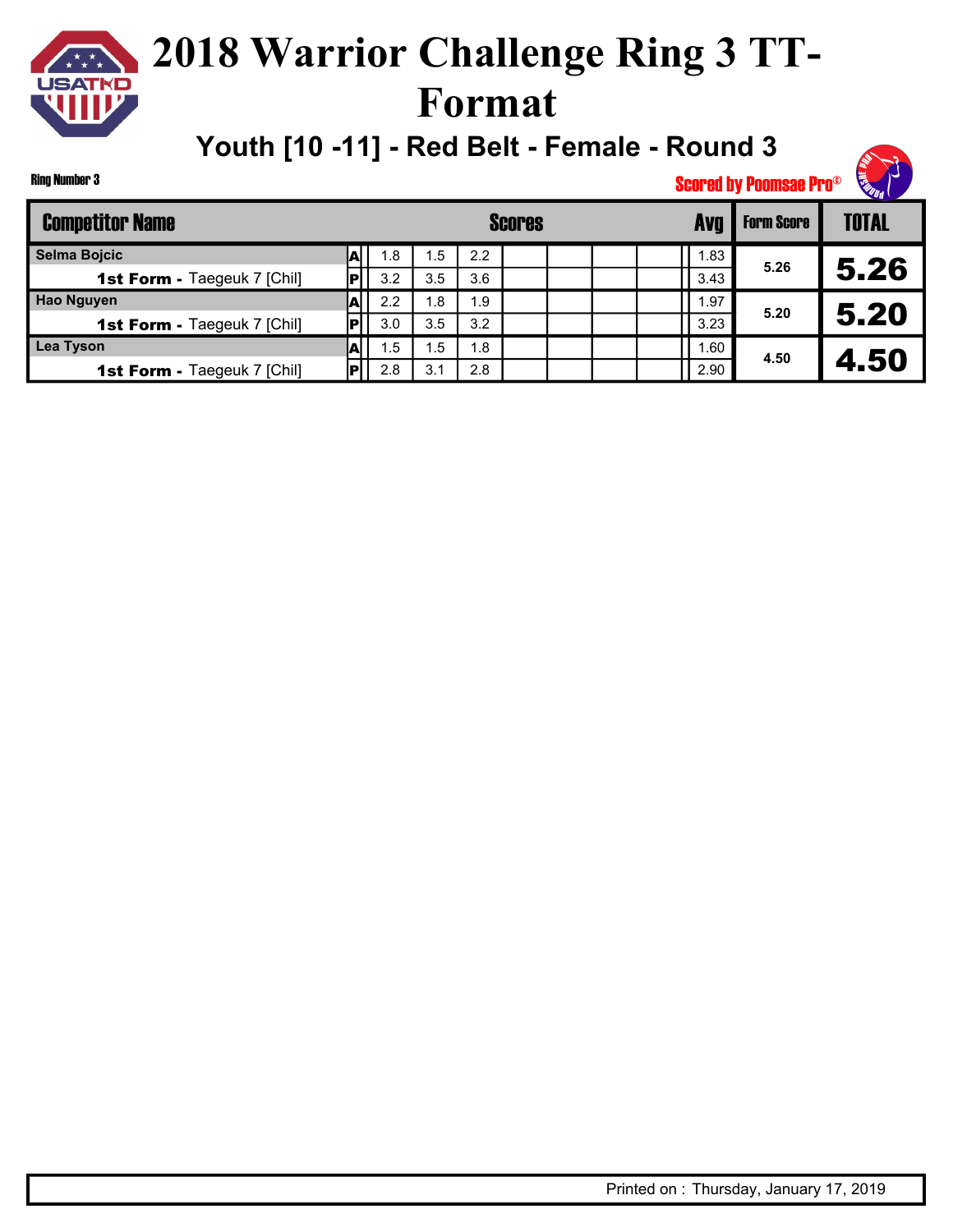## **2018 Warrior Challenge Ring 3 TT-Format**

**Youth [10 -11] - Red Belt - Female - Round 4**

Ring Number 3

| <b>Competitor Name</b>            |    |     |     |     | <b>Scores</b> |  | Avg | <b>Form Score</b> | <b>TOTAL</b> |      |
|-----------------------------------|----|-----|-----|-----|---------------|--|-----|-------------------|--------------|------|
| <b>Hao Nguyen</b>                 |    | 2.3 | . 5 | 2.0 |               |  |     | 93،،              | 5.36         |      |
| <b>1st Form - Taegeuk 8 [Pal]</b> | РI | 3.4 | 3.5 | 3.4 |               |  |     | 3.43              |              | 5.36 |
| Selma Bojcic                      |    | 1.7 | 6.، | 2.2 |               |  |     | 1.83              |              |      |
| <b>1st Form - Taegeuk 8 [Pal]</b> | РI | 3.2 | 3.3 | 3.7 |               |  |     | 3.40              | 5.23         | 5.23 |
| Lea Tyson                         | Al | 1.1 | .6  | 1.8 |               |  |     | 1.50              | 4.37         | 4.37 |
| <b>1st Form - Taegeuk 8 [Pal]</b> | ÞІ | 3.1 | 2.9 | 2.6 |               |  |     | 2.87              |              |      |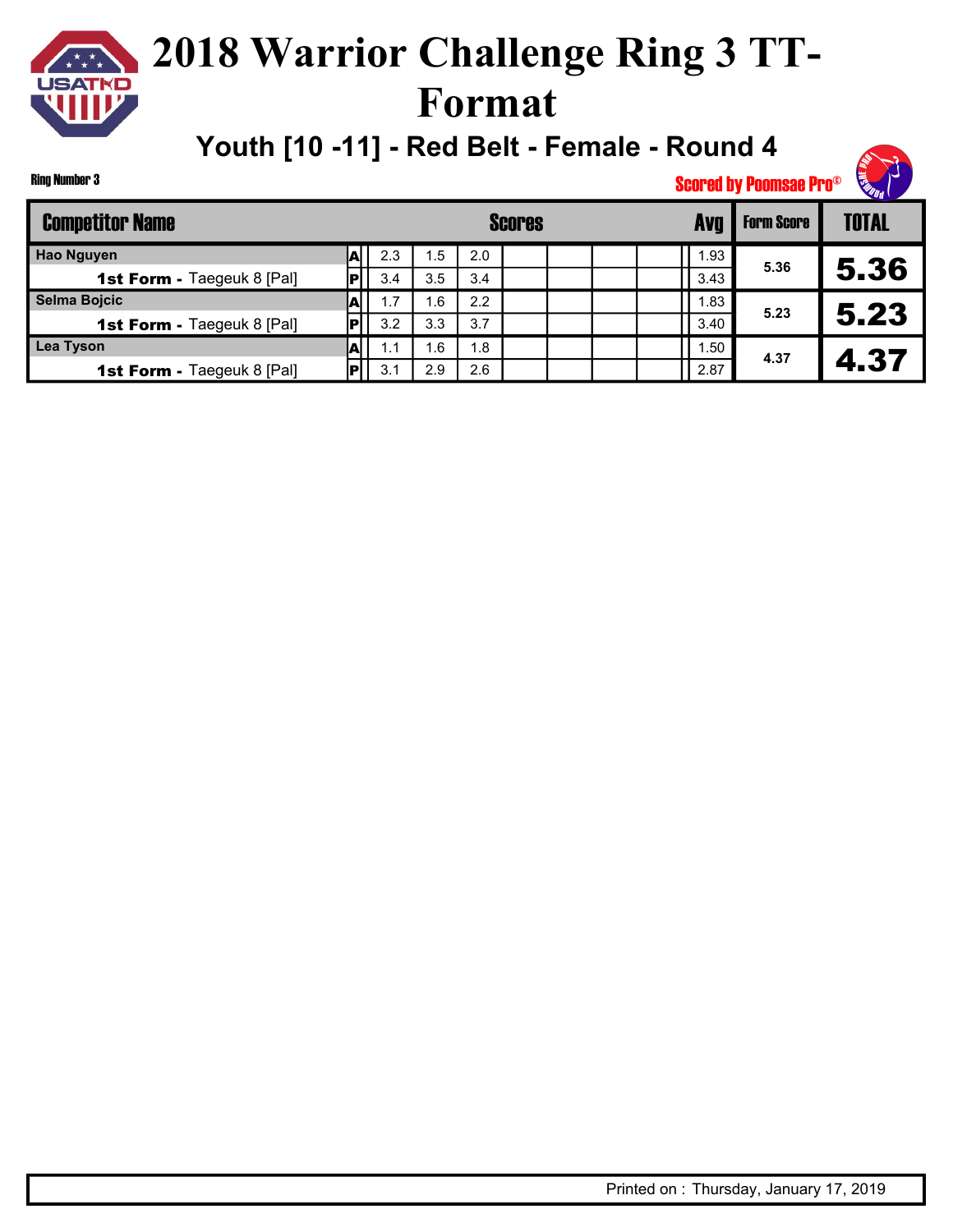

**Cadet [12 - 14] - Blue Belt - Male - Round 1**

| <b>SALD</b> |
|-------------|
|-------------|

| <b>Ring Number 3</b>              |   |     |     |     |               |  | <b>EURICE</b><br><b>Scored by Poomsae Pro®</b> |      |                   |              |  |  |  |
|-----------------------------------|---|-----|-----|-----|---------------|--|------------------------------------------------|------|-------------------|--------------|--|--|--|
| <b>Competitor Name</b>            |   |     |     |     | <b>Scores</b> |  |                                                | Avg  | <b>Form Score</b> | <b>TOTAL</b> |  |  |  |
| <b>Jesse Soignet</b>              | А | 1.8 | 1.9 | 0.9 |               |  |                                                | .53  |                   |              |  |  |  |
| <b>1st Form - Taegeuk 3 [Som]</b> | P | 3.2 | 3.2 | 3.0 |               |  |                                                | 3.13 | 4.66              | 66           |  |  |  |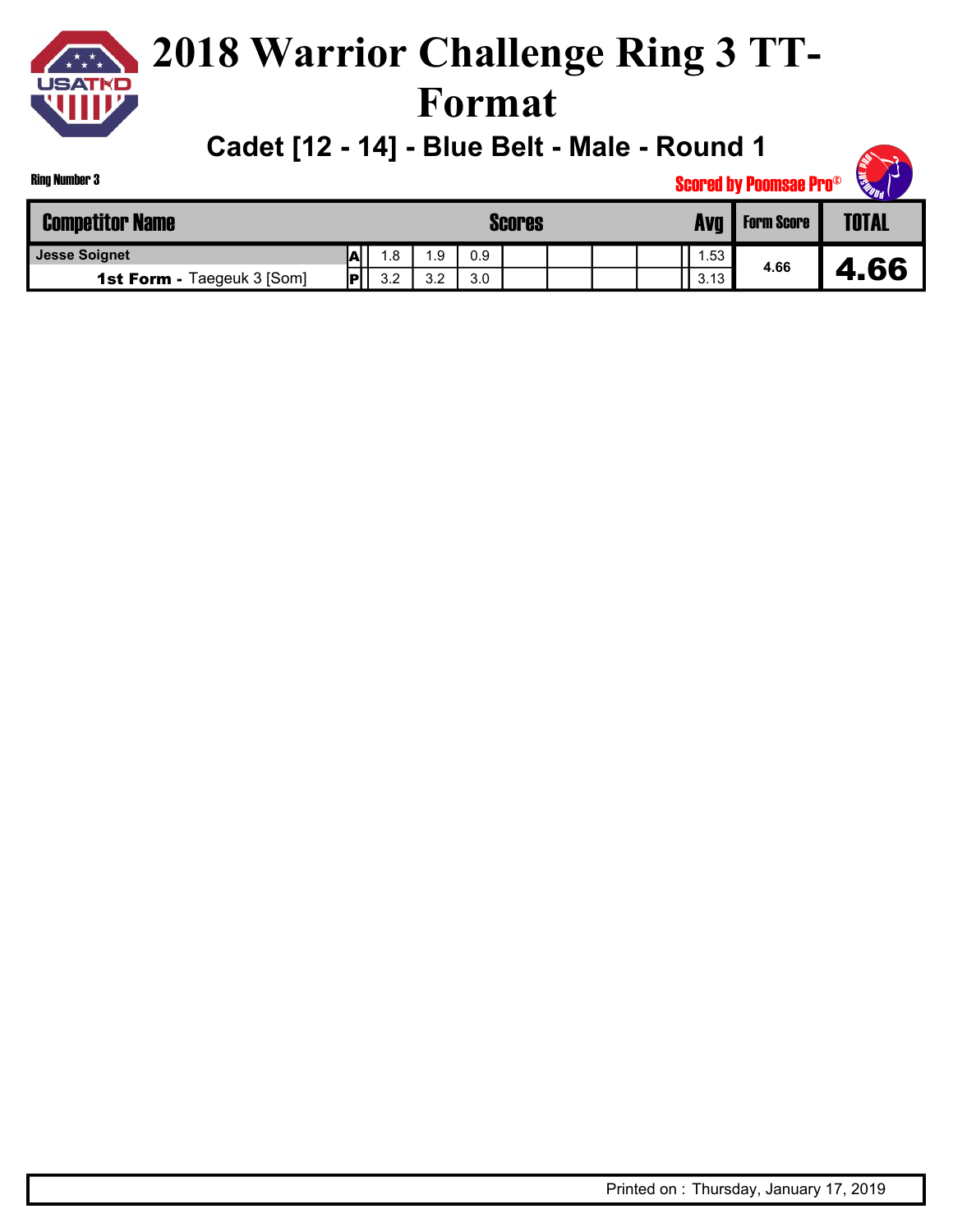

### **2018 Warrior Challenge Ring 3 TT-Format**

**Cadet [12 - 14] - Blue Belt - Male - Round 2**

| <b>Ring Number 3</b>             | <b>Scored by Poomsae Pro®</b> |               |     |     |  |  |  |  |      |                   |              |  |
|----------------------------------|-------------------------------|---------------|-----|-----|--|--|--|--|------|-------------------|--------------|--|
| <b>Competitor Name</b>           |                               | <b>Scores</b> |     |     |  |  |  |  | Ava  | <b>Form Score</b> | <b>TOTAL</b> |  |
| <b>Jesse Soignet</b>             | IА                            |               | .9  | .3  |  |  |  |  | .63  |                   |              |  |
| <b>1st Form - Taegeuk 4 [Sa]</b> | ∣P′                           | 3.0           | 3.2 | 3.1 |  |  |  |  | 3.10 | 4.73              | 4.73         |  |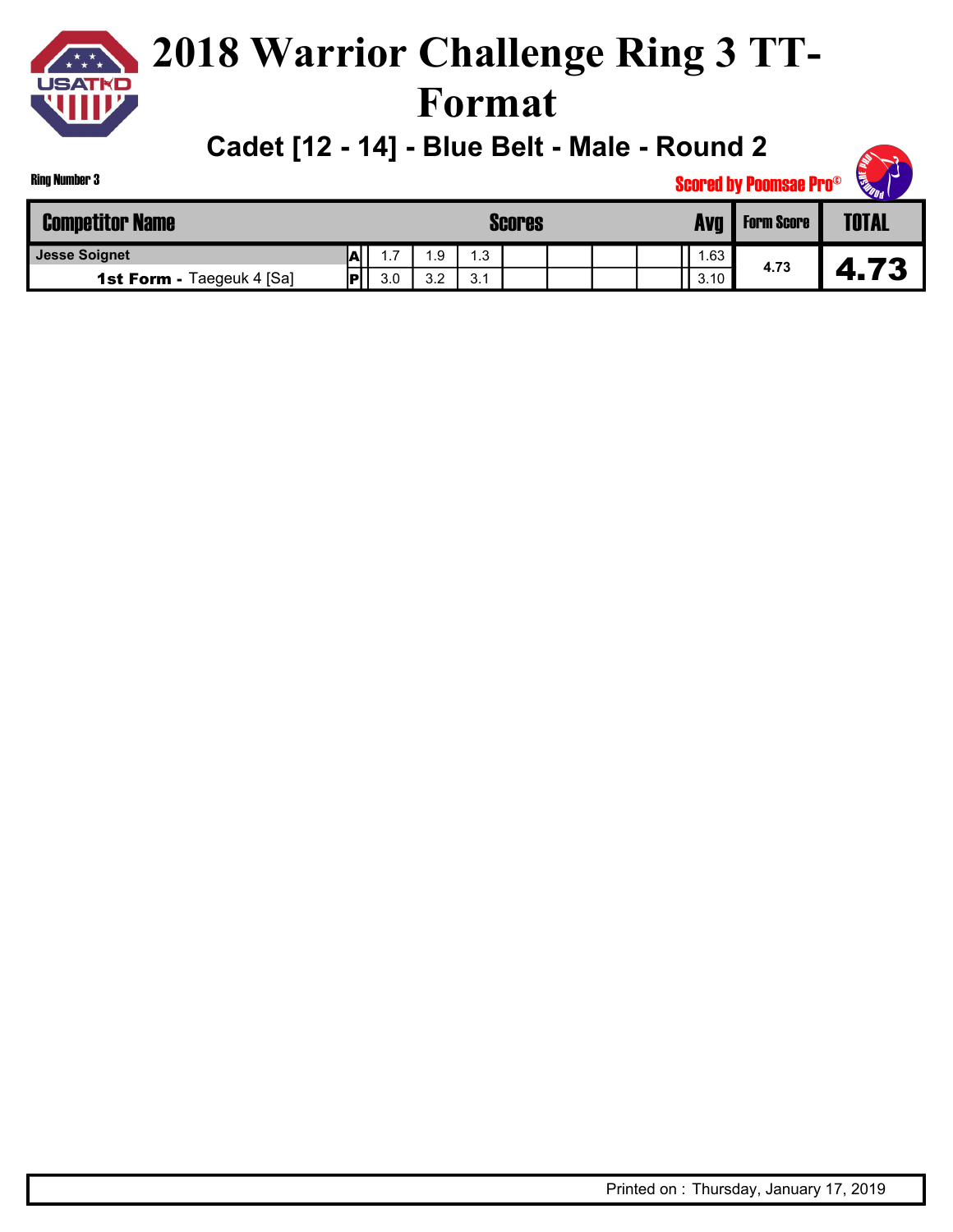

### **2018 Warrior Challenge Ring 3 TT-Format**

**Cadet [12 - 14] - Blue Belt - Male - Round 3**

| <b>Competitor Name</b>            |                               |      |        |     | <b>Scores</b> |  | Avg  | <b>Form Score</b> | <b>TOTAL</b> |
|-----------------------------------|-------------------------------|------|--------|-----|---------------|--|------|-------------------|--------------|
| <b>Jesse Soignet</b>              | r<br>$\overline{\phantom{a}}$ | 9. ، | -<br>. |     |               |  | . 67 |                   |              |
| <b>1st Form - Taegeuk 6 [Yuk]</b> | ю                             | 3.4  | 3.2    | 3.2 |               |  | 3.27 | 4.94              |              |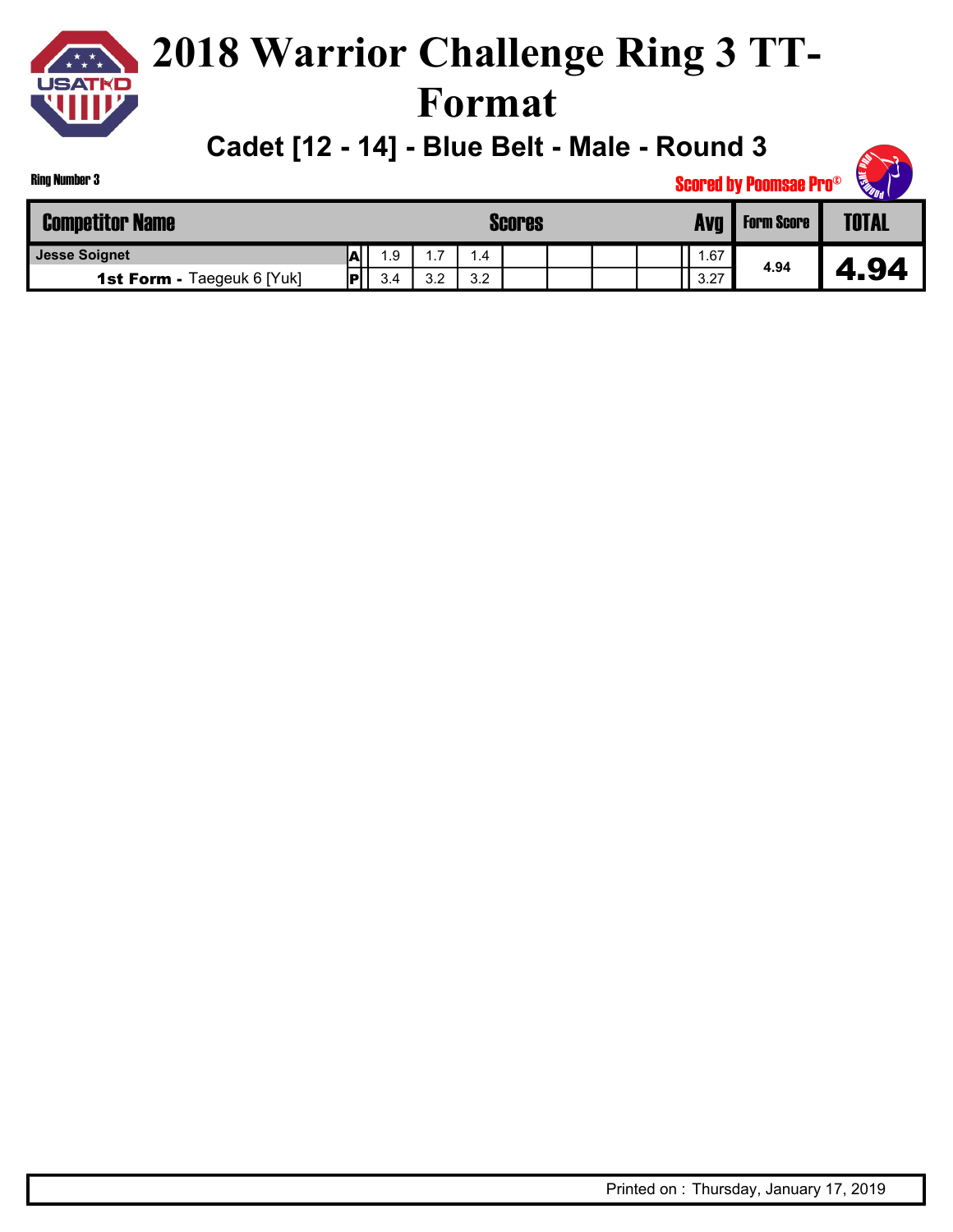

### **2018 Warrior Challenge Ring 3 TT-Format**

**Cadet [12 - 14] - Blue Belt - Male - Round 4**

| <b>SALLO</b> |
|--------------|
|--------------|

| <b>Competitor Name</b>            |           |    |           |     | <b>Scores</b> |  | Avq  | <b>Form Score</b> | <b>TOTAL</b> |
|-----------------------------------|-----------|----|-----------|-----|---------------|--|------|-------------------|--------------|
| <b>Jesse Soignet</b>              | M         | .8 | .8        | .6  |               |  | 1.73 |                   |              |
| <b>1st Form - Taegeuk 6 [Yuk]</b> | <b>IP</b> | っっ | 30<br>J.U | 3.4 |               |  | 3.20 | 4.93              | 4.93         |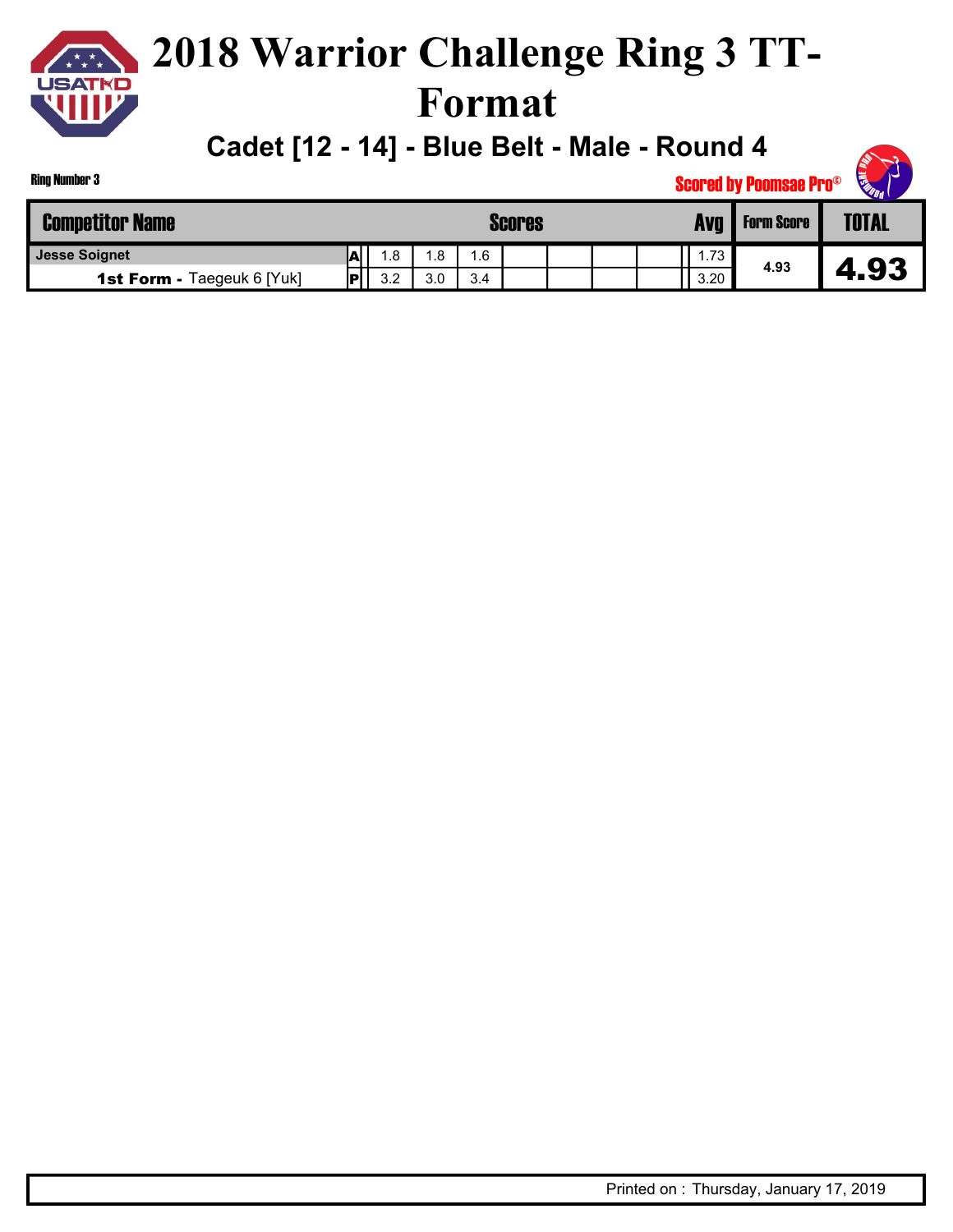**Cadet [12 - 14] - Blue Belt - Female - Round 1**

Ring Number 3

| <b>Competitor Name</b>            |     |     |     |     | <b>Scores</b> |  | Avg  | <b>Form Score</b> | <b>TOTAL</b> |
|-----------------------------------|-----|-----|-----|-----|---------------|--|------|-------------------|--------------|
| <b>Ruby Spain</b>                 |     | 2.3 | 2.0 | 1.7 |               |  | 2.00 |                   |              |
| <b>1st Form - Taegeuk 3 [Som]</b> | Iвl | 3.3 | 3.5 | 3.3 |               |  | 3.37 | 5.37              |              |
| <b>Isabelle Wilkens</b>           |     | 2.2 | 1.7 | 1.9 |               |  | .93  |                   |              |
| <b>1st Form - Taegeuk 3 [Som]</b> | lвl | 3.2 | 3.1 | 3.3 |               |  | 3.20 | 5.13              | 5.13         |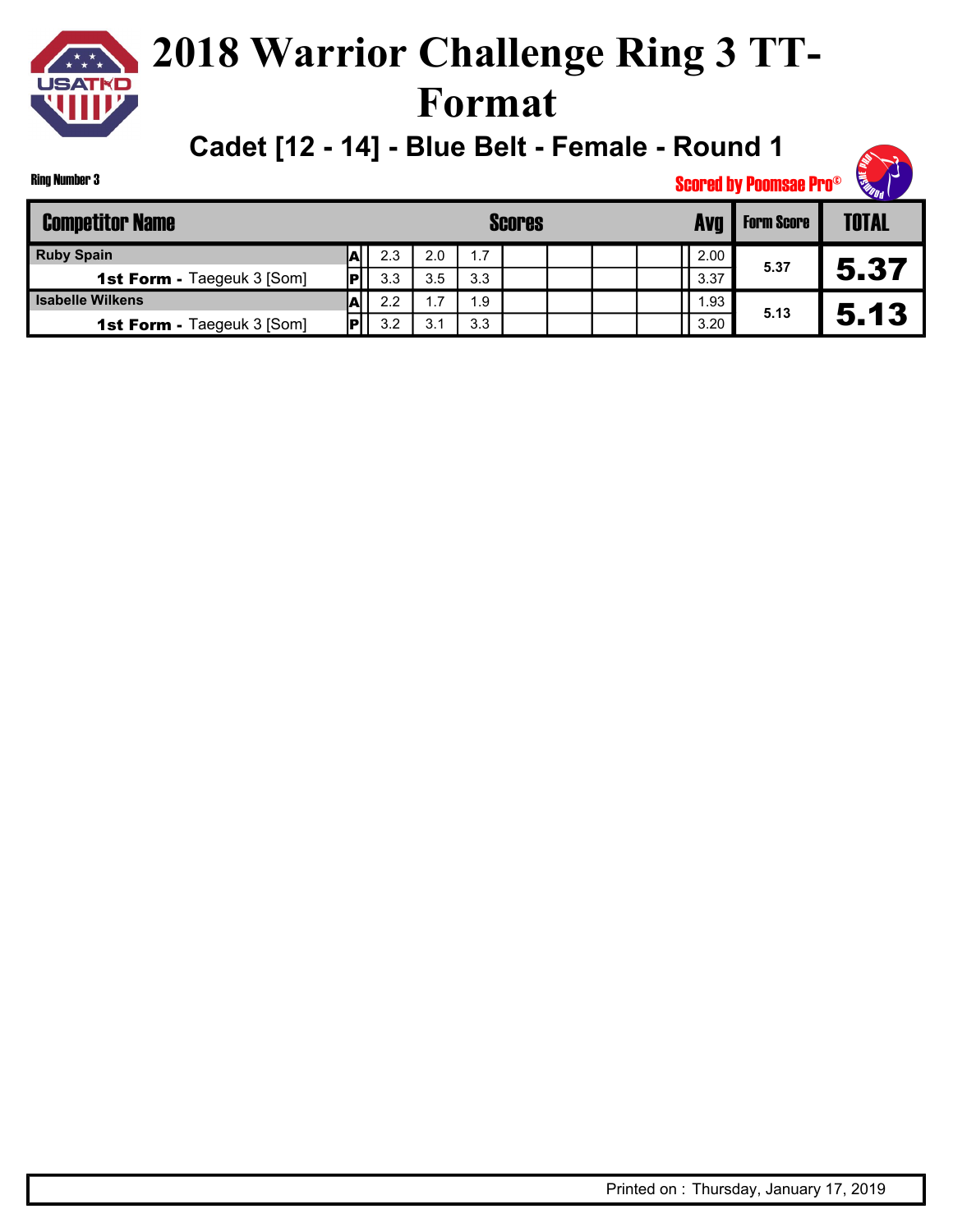**Cadet [12 - 14] - Blue Belt - Female - Round 2**

| Ring Number 3 |  |
|---------------|--|
|               |  |

| <b>Competitor Name</b>           |            |     |     |     | <b>Scores</b> |  | Avg  |     | <b>Form Score</b> | TOTAL |
|----------------------------------|------------|-----|-----|-----|---------------|--|------|-----|-------------------|-------|
| <b>Ruby Spain</b>                | -          | 2.3 | .7  | 2.0 |               |  | 2.00 |     |                   |       |
| <b>1st Form - Taegeuk 4 [Sa]</b> |            | 3.4 | 3.5 | 3.3 |               |  | 3.40 |     | 5.40              | 5.40  |
| <b>Isabelle Wilkens</b>          | $\sqrt{2}$ | 2.0 | .7  | 1.7 |               |  |      | .80 |                   |       |
| <b>1st Form - Taegeuk 4 [Sa]</b> |            | 3.0 | 2.9 | 3.0 |               |  | 2.97 |     | 4.77              | 4.77  |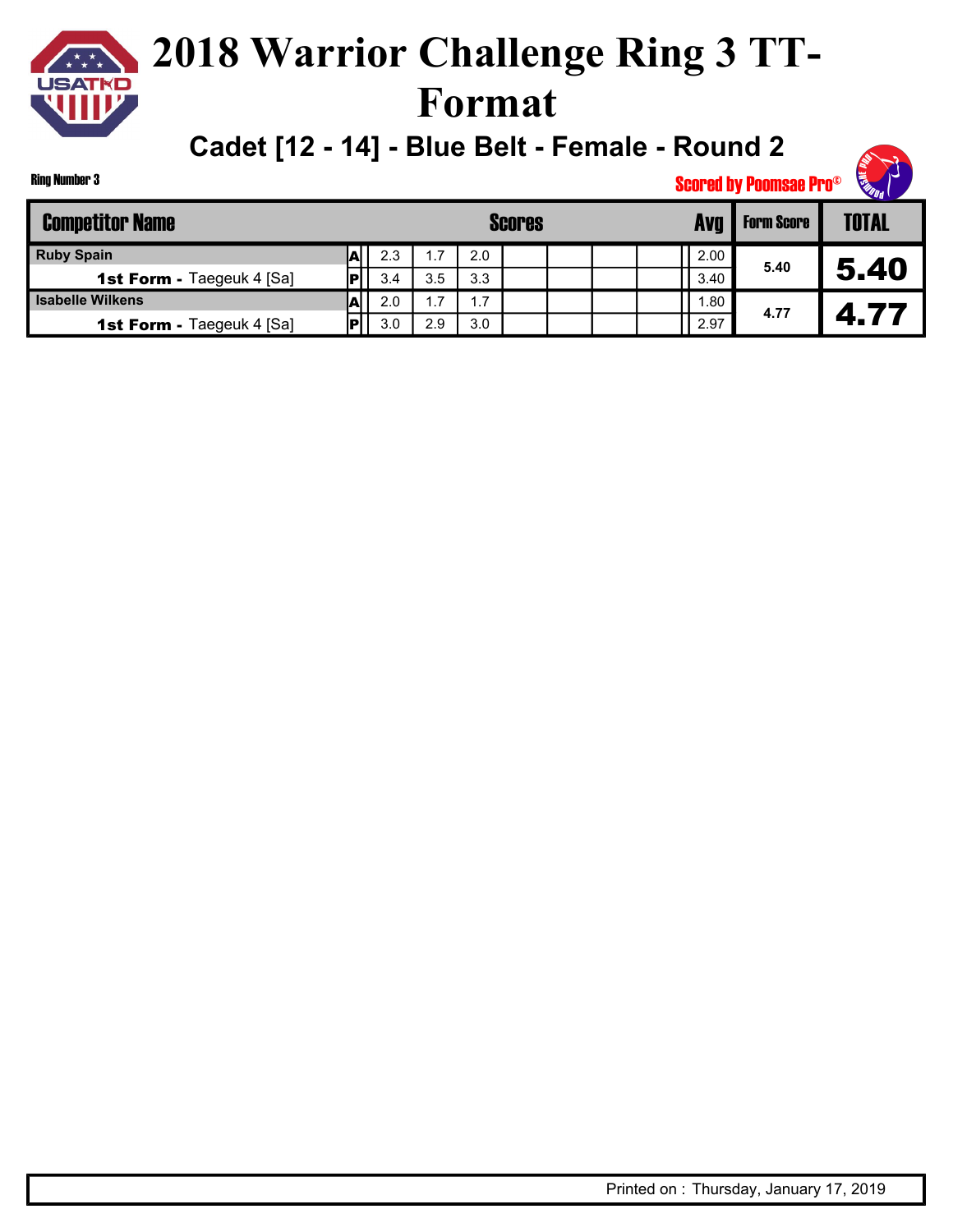**Cadet [12 - 14] - Blue Belt - Female - Round 3**

Ring Number 3

| <b>Competitor Name</b>           |     |     |     | <b>Scores</b> |  | Avo  | <b>Form Score</b> | <b>TOTAL</b> |
|----------------------------------|-----|-----|-----|---------------|--|------|-------------------|--------------|
| <b>Ruby Spain</b>                | 2.2 | . 5 | 1.7 |               |  | . 80 |                   |              |
| <b>1st Form - Taegeuk 5 [Oh]</b> | 2.8 | 2.9 | 3.3 |               |  | 3.00 | 4.80              | 4.80         |
| <b>Isabelle Wilkens</b>          | 1.3 | . 5 | 1.6 |               |  | 1.47 |                   |              |
| <b>1st Form - Taegeuk 5 [Oh]</b> | 2.9 | ົ   | 3.1 |               |  | 3.03 | 4.50              | 4.50         |

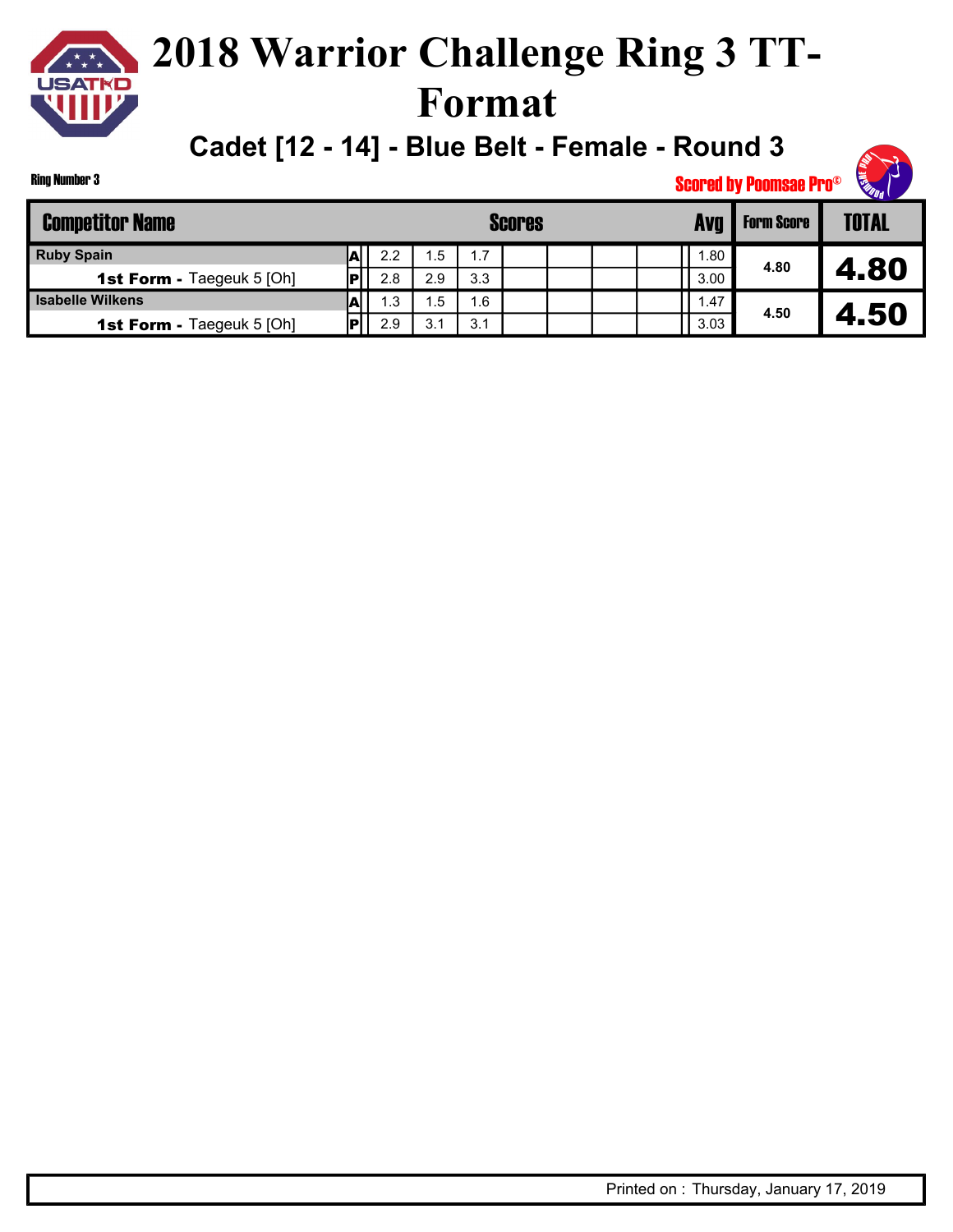**Cadet [12 - 14] - Blue Belt - Female - Round 4**

Ring Number 3

| <b>Competitor Name</b>     |      |     |         |     | <b>Scores</b> |  | Avg              | <b>Form Score</b> | <b>TOTAL</b> |
|----------------------------|------|-----|---------|-----|---------------|--|------------------|-------------------|--------------|
| <b>Ruby Spain</b>          |      | 2.4 | l .4    | 1.7 |               |  | .83 <sup>1</sup> |                   |              |
| 1st Form - Taegeuk 6 [Yuk] | Iвl  | 3.2 | 2.8     | 3.0 |               |  | 3.00             | 4.83              | 4.83         |
| <b>Isabelle Wilkens</b>    |      | 2.1 | $\cdot$ | 1.8 |               |  | .70'             |                   |              |
| 1st Form - Taegeuk 6 [Yuk] | lol. | 2.9 | 2.7     | 2.9 |               |  | 2.83             | 4.53              | 4.53         |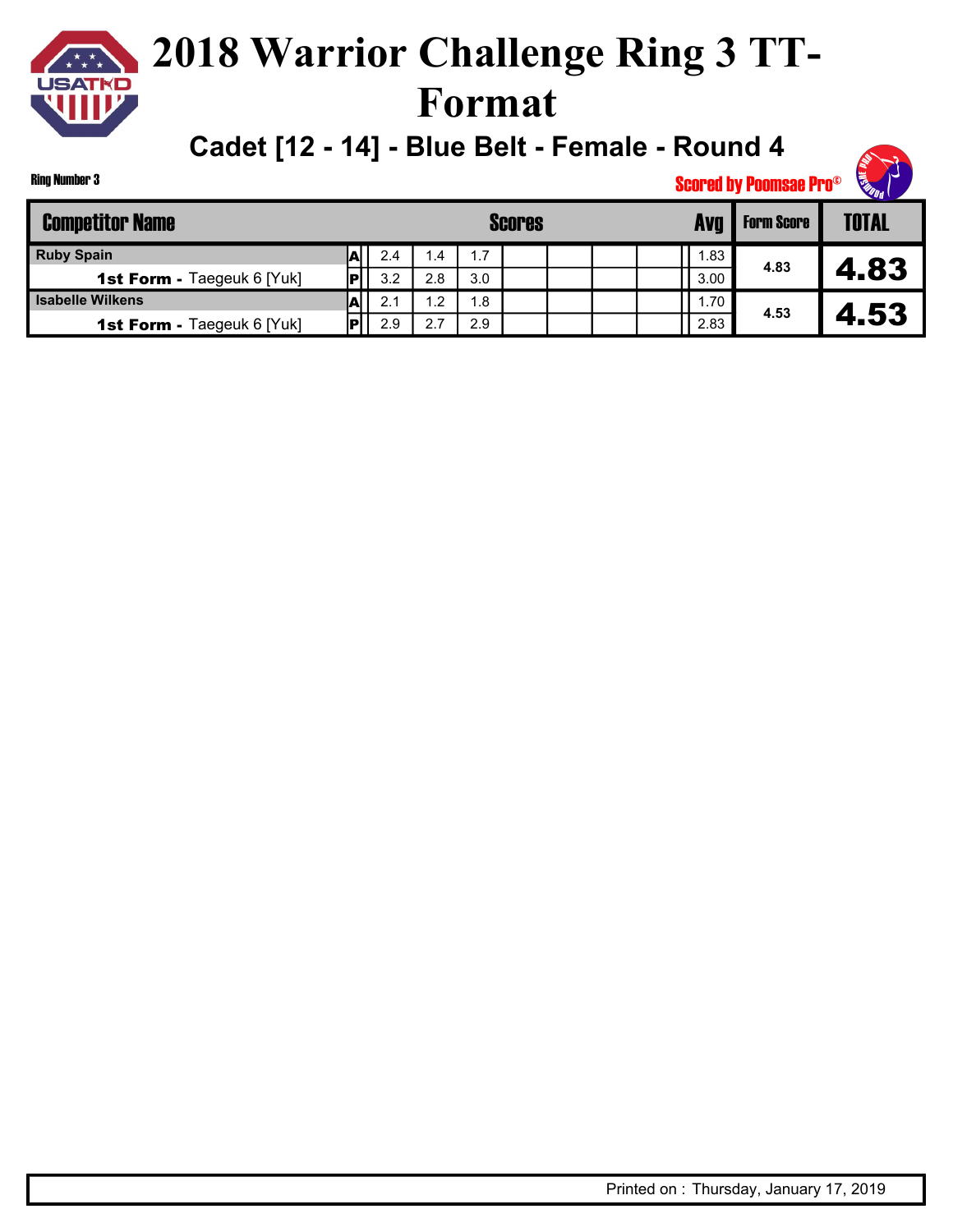

**Cadet [12 - 14] - Red Belt - Male - Round 1**

|  | Ring Number 3 |  |
|--|---------------|--|
|--|---------------|--|

| <b>Competitor Name</b>           |                          |     |     |     | <b>Scores</b> |  |      | <b>Form Score</b> | <b>TOTAL</b> |
|----------------------------------|--------------------------|-----|-----|-----|---------------|--|------|-------------------|--------------|
| <b>Hien Nguyen</b>               | А                        | 2.1 | 2.1 | 2.6 |               |  | 2.27 |                   |              |
| <b>1st Form - Taegeuk 5 [Oh]</b> | IРI                      | 3.5 | 3.2 | 3.6 |               |  | 3.43 | 5.70              | 5.70         |
| <b>Samuel Smith</b>              | $\overline{\phantom{a}}$ | 1.9 | 2.2 | 2.1 |               |  | 2.07 |                   |              |
| <b>1st Form - Taegeuk 5 [Oh]</b> | IP'                      | 3.3 | 3.0 | 3.6 |               |  | 3.30 | 5.37              |              |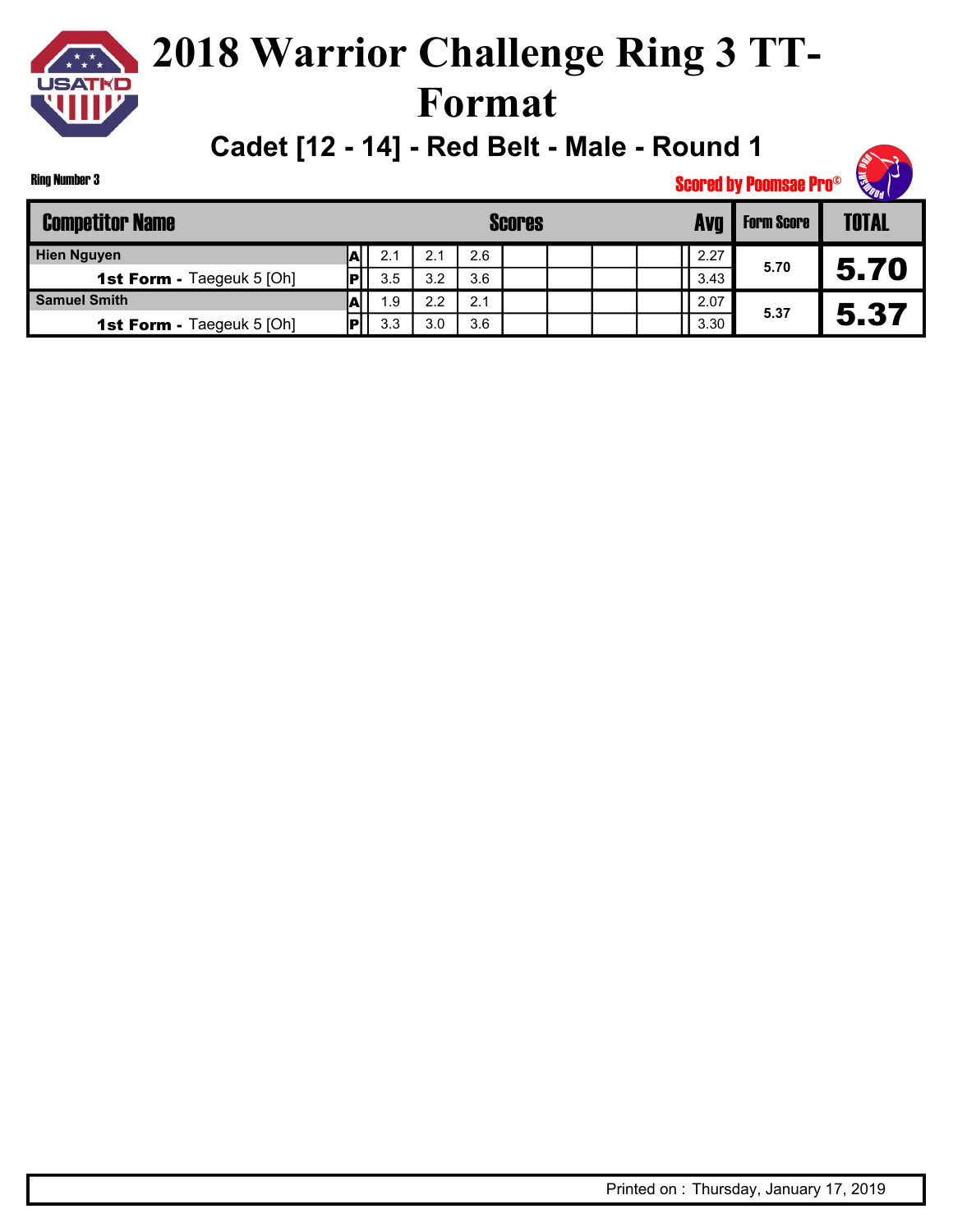

**Cadet [12 - 14] - Red Belt - Male - Round 2**

| Ring Number 3 |  |
|---------------|--|
|---------------|--|

| <b>Competitor Name</b>            |     |     |     | <b>Scores</b> |  | Ava  | <b>Form Score</b> | <b>TOTAL</b> |
|-----------------------------------|-----|-----|-----|---------------|--|------|-------------------|--------------|
| <b>Samuel Smith</b>               | 2.0 | 1.7 | 2.0 |               |  | .90  |                   |              |
| <b>1st Form - Taegeuk 6 [Yuk]</b> | 3.5 | 2.8 | 3.6 |               |  | 3.30 | 5.20              | 5.20         |
| <b>Hien Nguyen</b>                | 1.9 | 2.1 | 1.3 |               |  | 1.77 |                   |              |
| 1st Form - Taegeuk 6 [Yuk]        | 3.4 | 3.3 | 3.5 |               |  | 3.40 | 5.17              | 5.17         |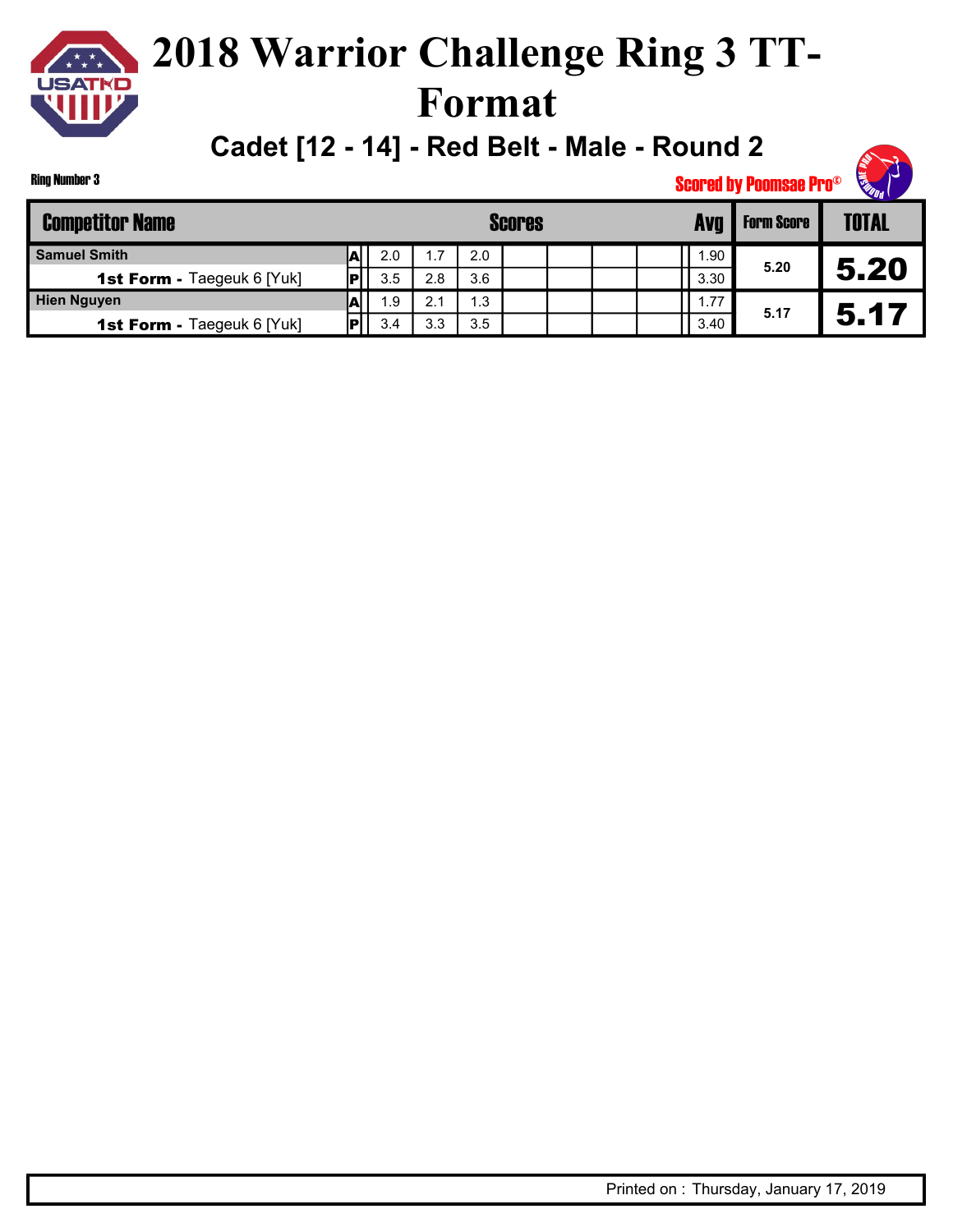### **2018 Warrior Challenge Ring 3 TT-Format**

**Cadet [12 - 14] - Red Belt - Male - Round 3**

Ring Number 3

| <b>Competitor Name</b>             |      |     |               |     | <b>Scores</b> |  | Ava  | <b>Form Score</b> | <b>TOTAL</b> |
|------------------------------------|------|-----|---------------|-----|---------------|--|------|-------------------|--------------|
| <b>Hien Nguyen</b>                 |      | 1.9 | 2.3           | 1.5 |               |  | .90  |                   |              |
| <b>1st Form - Taegeuk 7 [Chil]</b> |      | 3.3 | 3.5           | 3.5 |               |  | 3.43 | 5.33              | 5.33         |
| <b>Samuel Smith</b>                | .AI' | 2.1 | $\mathsf{L}2$ | 1.5 |               |  | .60  |                   |              |
| <b>1st Form - Taegeuk 7 [Chil]</b> |      | 3.5 | 2.8           | 3.7 |               |  | 3.33 | 4.93              | 4.93         |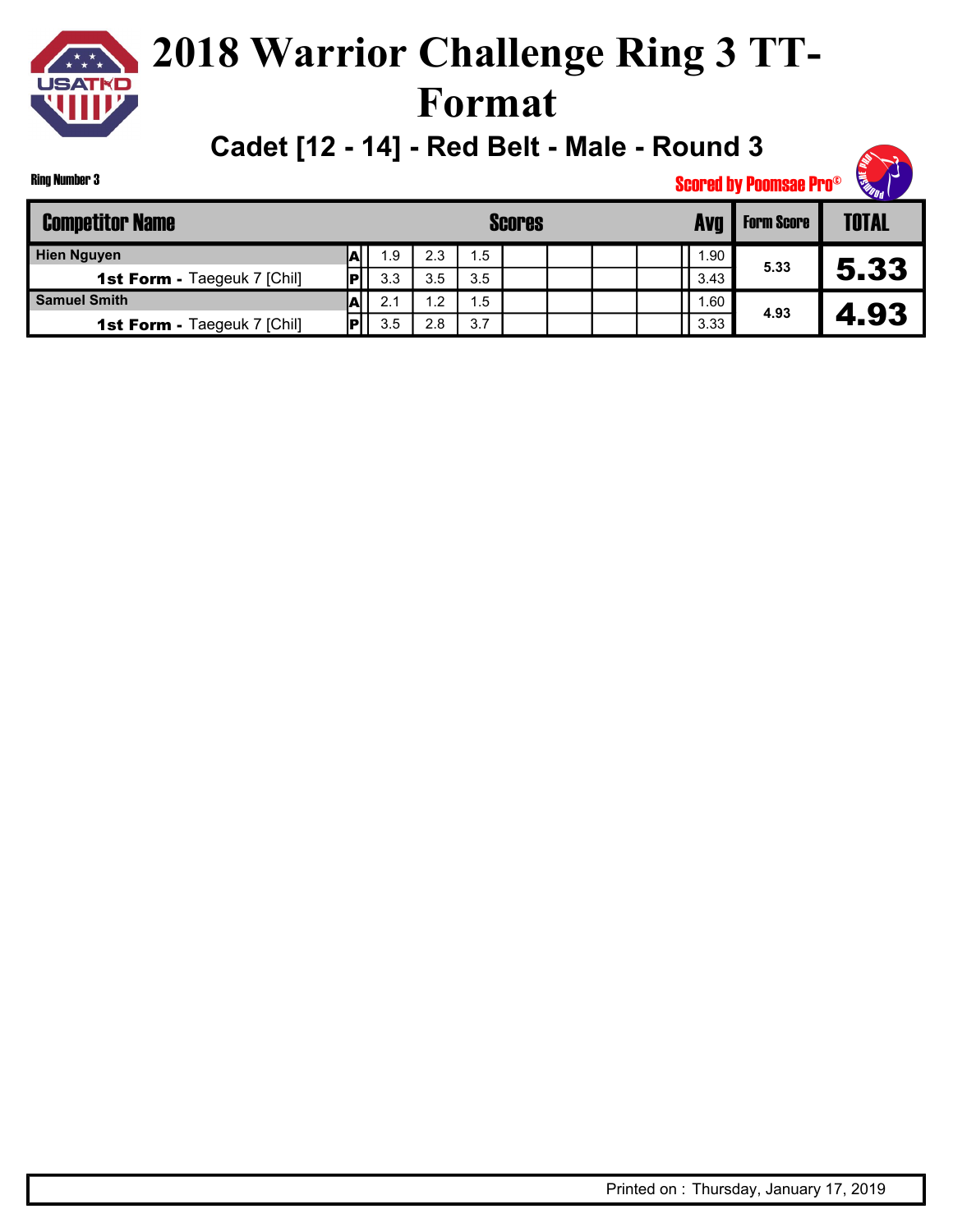

**Cadet [12 - 14] - Red Belt - Male - Round 4**

Ring Number 3

| <b>Competitor Name</b>            |     |      |     | <b>Scores</b> |  | Avq  | <b>Form Score</b> | <b>TOTAL</b> |
|-----------------------------------|-----|------|-----|---------------|--|------|-------------------|--------------|
| <b>Hien Nguyen</b>                | 1.9 | 2.3  | 1.9 |               |  | 2.03 |                   |              |
| <b>1st Form - Taegeuk 8 [Pal]</b> | 3.5 | 3.3  | 3.8 |               |  | 3.53 | 5.56              | 5.56         |
| <b>Samuel Smith</b>               | 1.7 | . .4 | 2.4 |               |  | . 83 |                   |              |
| <b>1st Form - Taegeuk 8 [Pal]</b> | 3.3 | 2.7  | 3.8 |               |  | 3.27 | 5.10              | 5.10         |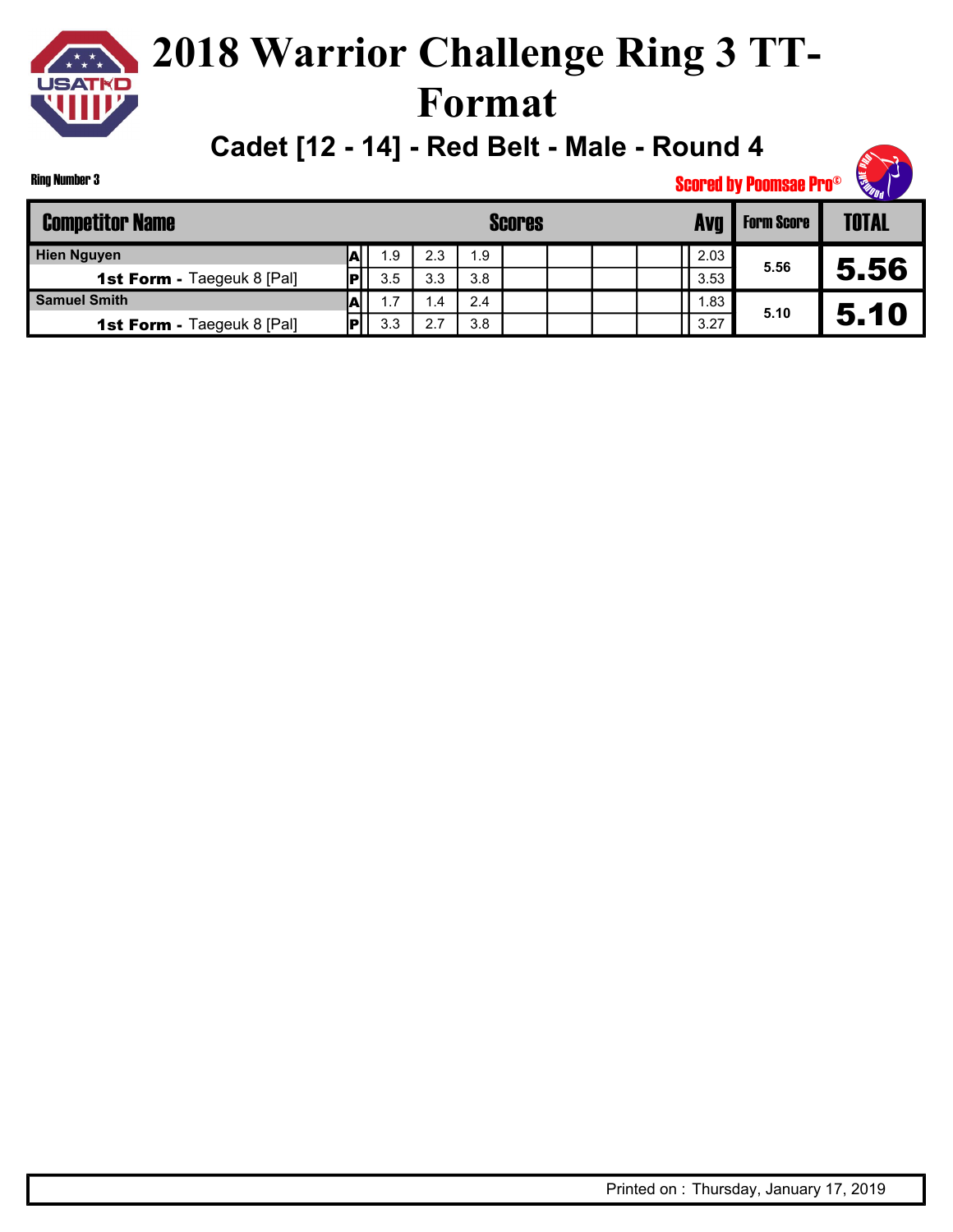

#### **2018 Warrior Challenge Ring 3 TT-Format**

**Junior [15 - 17] - Blue Belt - Female - Round 1**

| <b>STEEP</b> |
|--------------|
|--------------|

| <b>Competitor Name</b>            |    |     |                 | Scores |  | Avg  | <b>Form Score</b> | <b>TOTAL</b> |
|-----------------------------------|----|-----|-----------------|--------|--|------|-------------------|--------------|
| Jennifer Hwang                    |    | 1.8 | $\Omega$<br>ے.∠ | 2.0    |  | 2.00 |                   |              |
| <b>1st Form - Taegeuk 3 [Som]</b> | םו | 3.3 | 3.6             | 3.4    |  | 3.43 | 5.43              | 5.43         |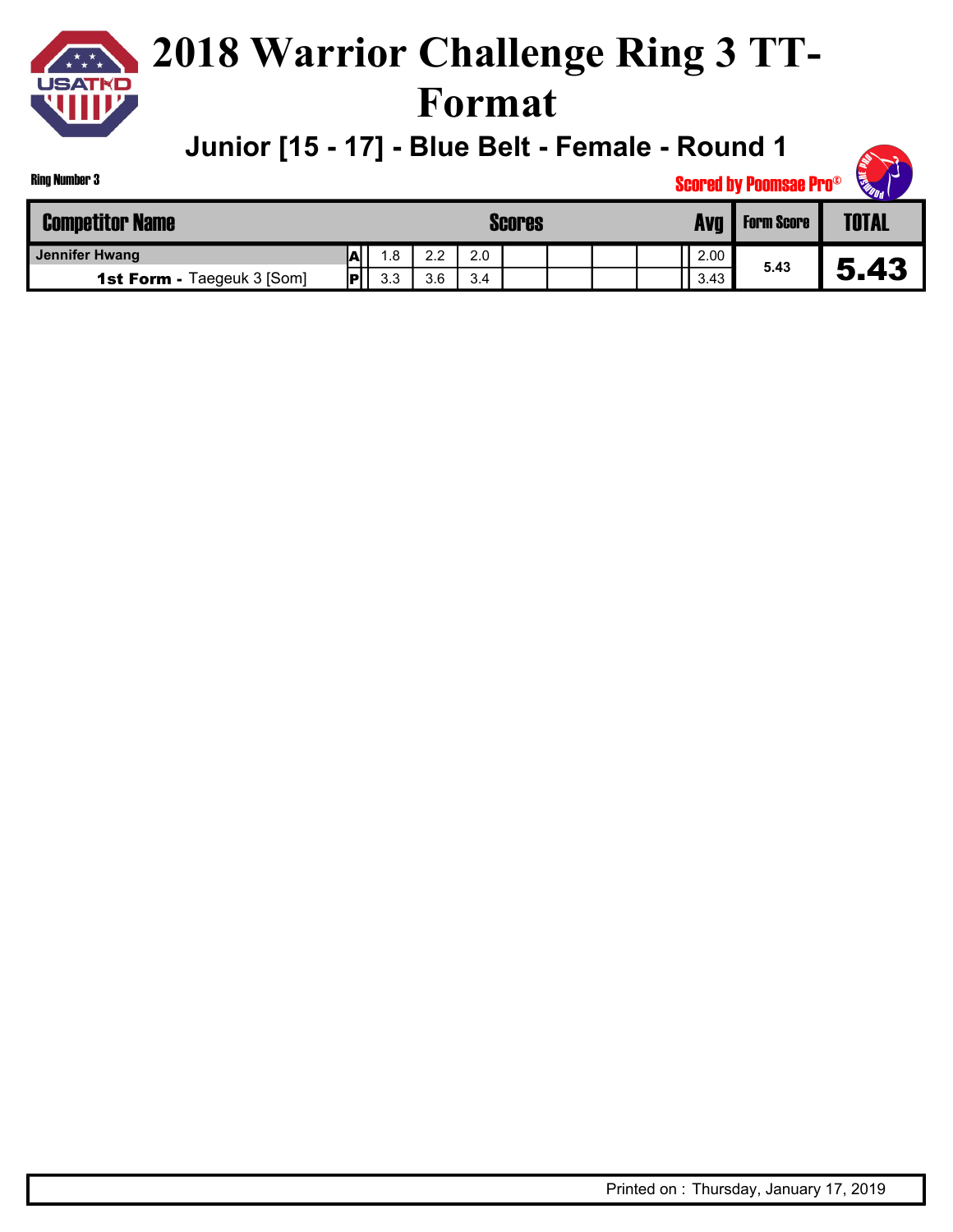

#### **2018 Warrior Challenge Ring 3 TT-Format**

**Junior [15 - 17] - Blue Belt - Female - Round 2**

| <b>OUTS</b> |
|-------------|
|-------------|

| <b>Ring Number 3</b>             |     |     |     |     |               |      | <b>Scored by Poomsae Pro®</b> | <b>READER</b><br>$\overline{\phantom{a}}$ |
|----------------------------------|-----|-----|-----|-----|---------------|------|-------------------------------|-------------------------------------------|
| <b>Competitor Name</b>           |     |     |     |     | <b>Scores</b> | Ava  | <b>Form Score</b>             | <b>TOTAL</b>                              |
| <b>Jennifer Hwang</b>            | ΙAΙ | 2.0 | 2.5 | 2.0 |               | 2.17 |                               |                                           |
| <b>1st Form - Taegeuk 4 [Sa]</b> |     | 3.2 | 3.5 | 3.5 |               | 3.40 | 5.57                          | 5.57                                      |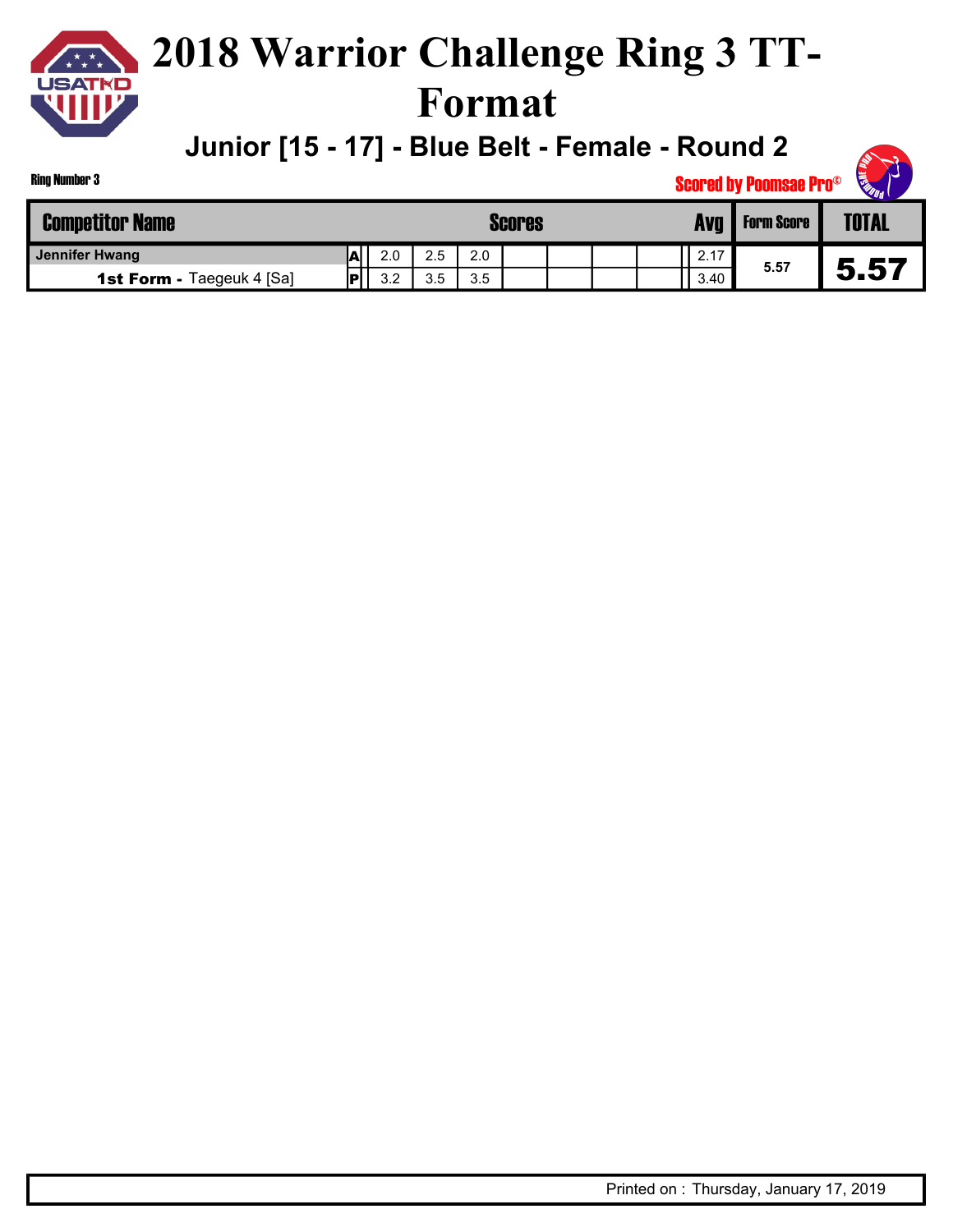

#### **2018 Warrior Challenge Ring 3 TT-Format**

**Junior [15 - 17] - Blue Belt - Female - Round 3**

| <b>Competitor Name</b>           |     |      |                                  |     | <b>Scores</b> | Avg  | <b>Form Score</b> | <b>TOTAL</b> |
|----------------------------------|-----|------|----------------------------------|-----|---------------|------|-------------------|--------------|
| Jennifer Hwang                   | ΙAΙ | 4. ، | $\sim$ $\rightarrow$<br><u>.</u> | .8  |               | .97  |                   |              |
| <b>1st Form - Taegeuk 5 [Oh]</b> | IP  | 2.8  | 3.5                              | 3.1 |               | 3.13 | 5.10              | 5.10         |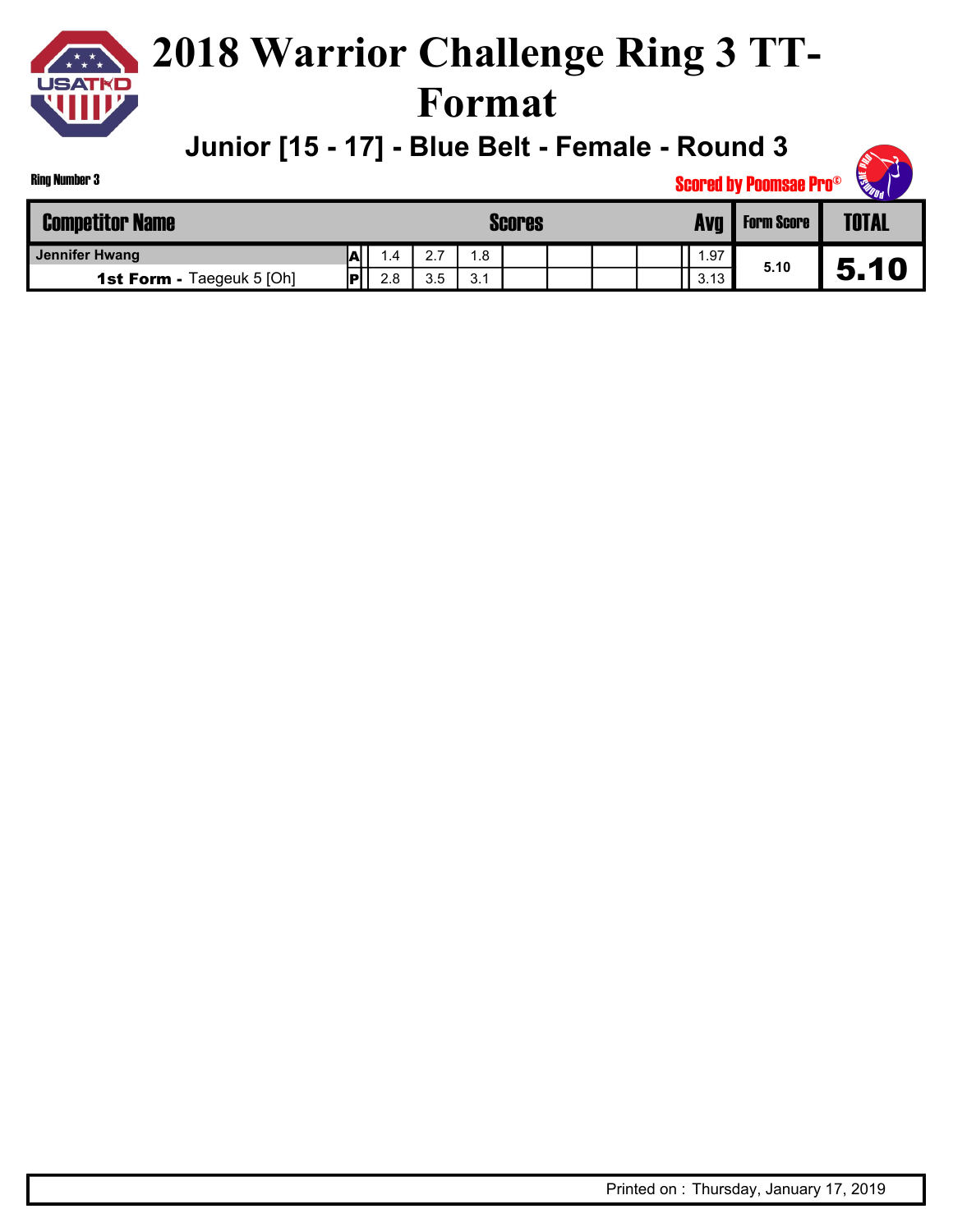

#### **2018 Warrior Challenge Ring 3 TT-Format**

**Junior [15 - 17] - Blue Belt - Female - Round 4**

| <b>STEEP</b> |
|--------------|
|--------------|

| <b>Competitor Name</b>            |                          |      |                 |     | <b>Scores</b> |  | Avg   | <b>Form Score</b> | <b>TOTAL</b> |
|-----------------------------------|--------------------------|------|-----------------|-----|---------------|--|-------|-------------------|--------------|
| Jennifer Hwang                    | $\overline{\phantom{a}}$ | . .8 | $\Omega$<br>2.2 | 1.8 |               |  | . .93 |                   |              |
| <b>1st Form - Taegeuk 6 [Yuk]</b> | Πэ                       | 3.0  | 3.4             | 3.4 |               |  | 3.27  | 5.20              | 5.20         |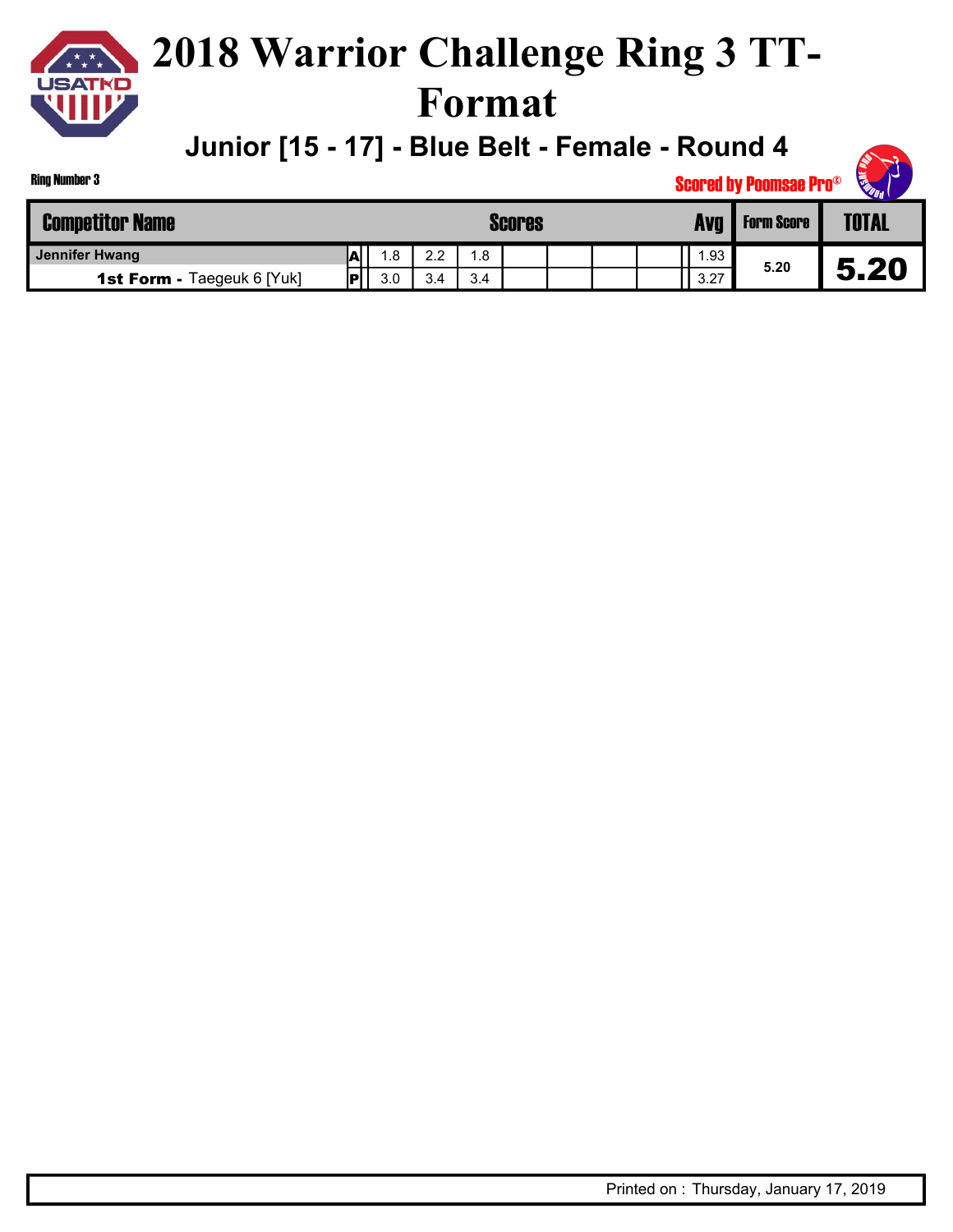

### **2018 Warrior Challenge Ring 3 TT-Format**

**Junior [15 - 17] - Red Belt - Female - Round 1**



| <b>Competitor Name</b>           |     |     |     |     | <b>Scores</b> |  | Avg  | <b>Form Score</b> | <b>TOTAL</b> |
|----------------------------------|-----|-----|-----|-----|---------------|--|------|-------------------|--------------|
| <b>Maria Cruz</b>                | IA  | 2.0 | 2.4 | 2.0 |               |  | 2.13 |                   |              |
| <b>1st Form - Taegeuk 5 [Oh]</b> | . . | 3.4 | 3.4 | 3.5 |               |  | 3.43 | 5.56              | 5.56         |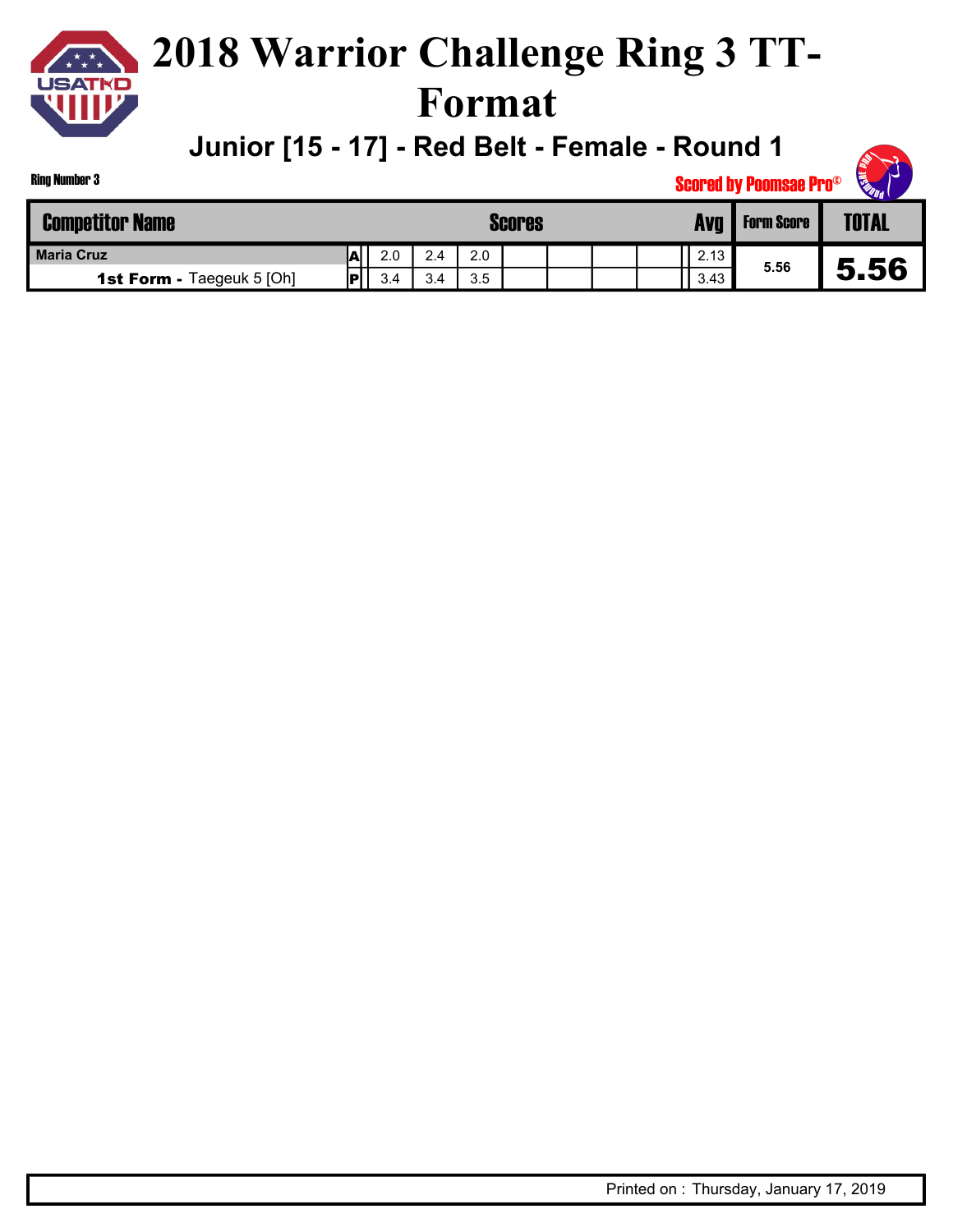

### **2018 Warrior Challenge Ring 3 TT-Format**

**Junior [15 - 17] - Red Belt - Female - Round 2**

| <b>Ring Number 3</b>              | <b>Scored by Poomsae Pro®</b> |     |     |     |  |  |  |            |                   |              |      |
|-----------------------------------|-------------------------------|-----|-----|-----|--|--|--|------------|-------------------|--------------|------|
| <b>Competitor Name</b>            | <b>Scores</b>                 |     |     |     |  |  |  | <b>Avg</b> | <b>Form Score</b> | <b>TOTAL</b> |      |
| <b>Maria Cruz</b>                 | IAI                           | 2.1 | 2.6 | 2.1 |  |  |  |            | 2.27              |              |      |
| <b>1st Form - Taegeuk 6 [Yuk]</b> | IР                            | 3.5 | 3.4 | 3.4 |  |  |  |            | 3.43              | 5.70         | 5.70 |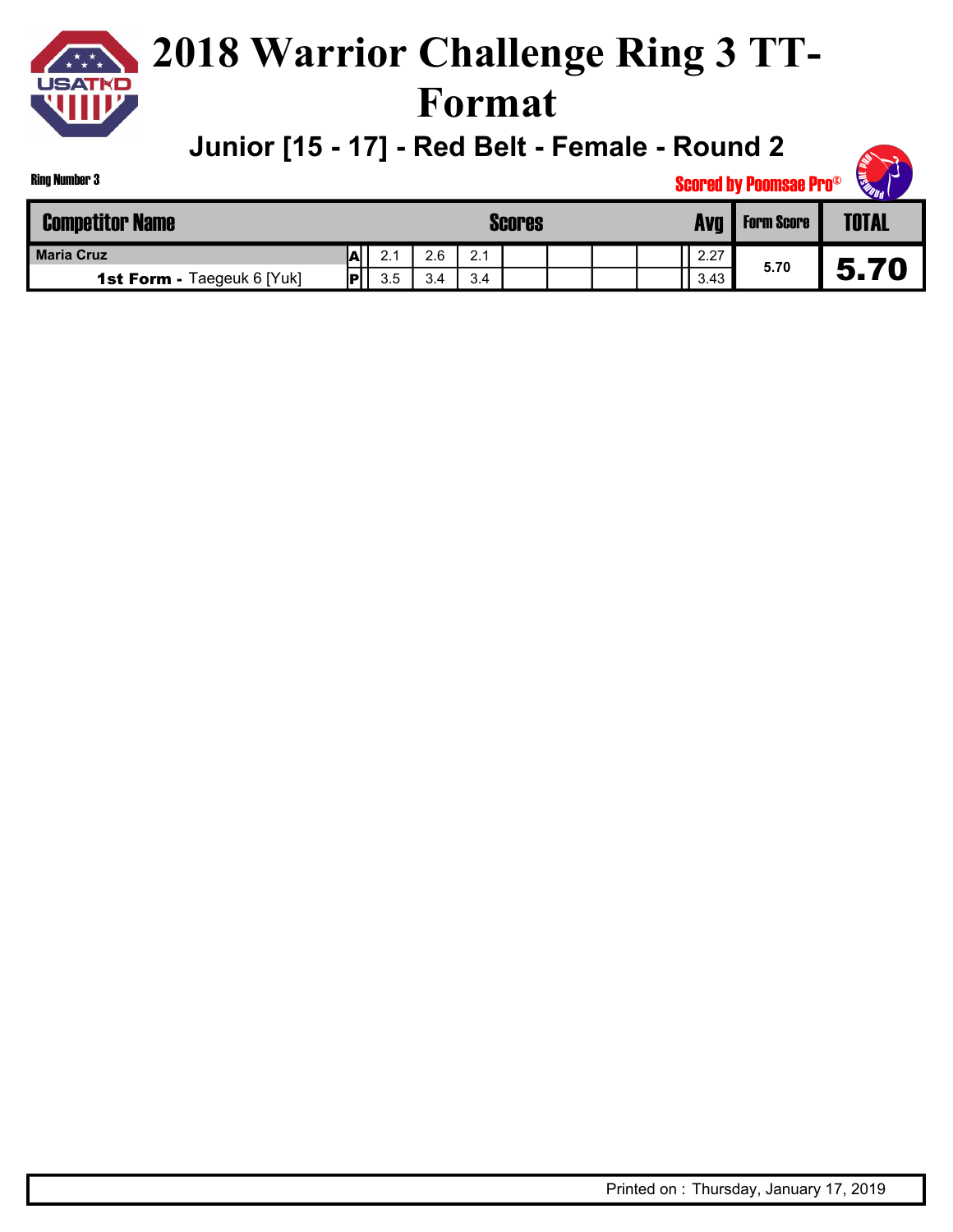

### **2018 Warrior Challenge Ring 3 TT-Format**

**Junior [15 - 17] - Red Belt - Female - Round 3**

| <b>Ring Number 3</b>               |                    |     |     |     |  |  |      | <b>Scored by Poomsae Pro®</b> | <b>CELEBRATION</b><br><b>AN</b> |
|------------------------------------|--------------------|-----|-----|-----|--|--|------|-------------------------------|---------------------------------|
| <b>Competitor Name</b>             | <b>Scores</b>      |     |     |     |  |  | Ava  | <b>Form Score</b>             | <b>TOTAL</b>                    |
| <b>Maria Cruz</b>                  |                    | 2.0 | 2.6 | 2.1 |  |  | 2.23 |                               |                                 |
| <b>1st Form - Taegeuk 7 [Chil]</b> | $ \mathsf{P} $ $ $ | 3.3 | 3.5 | 3.5 |  |  | 3.43 | 5.66                          | 5.66                            |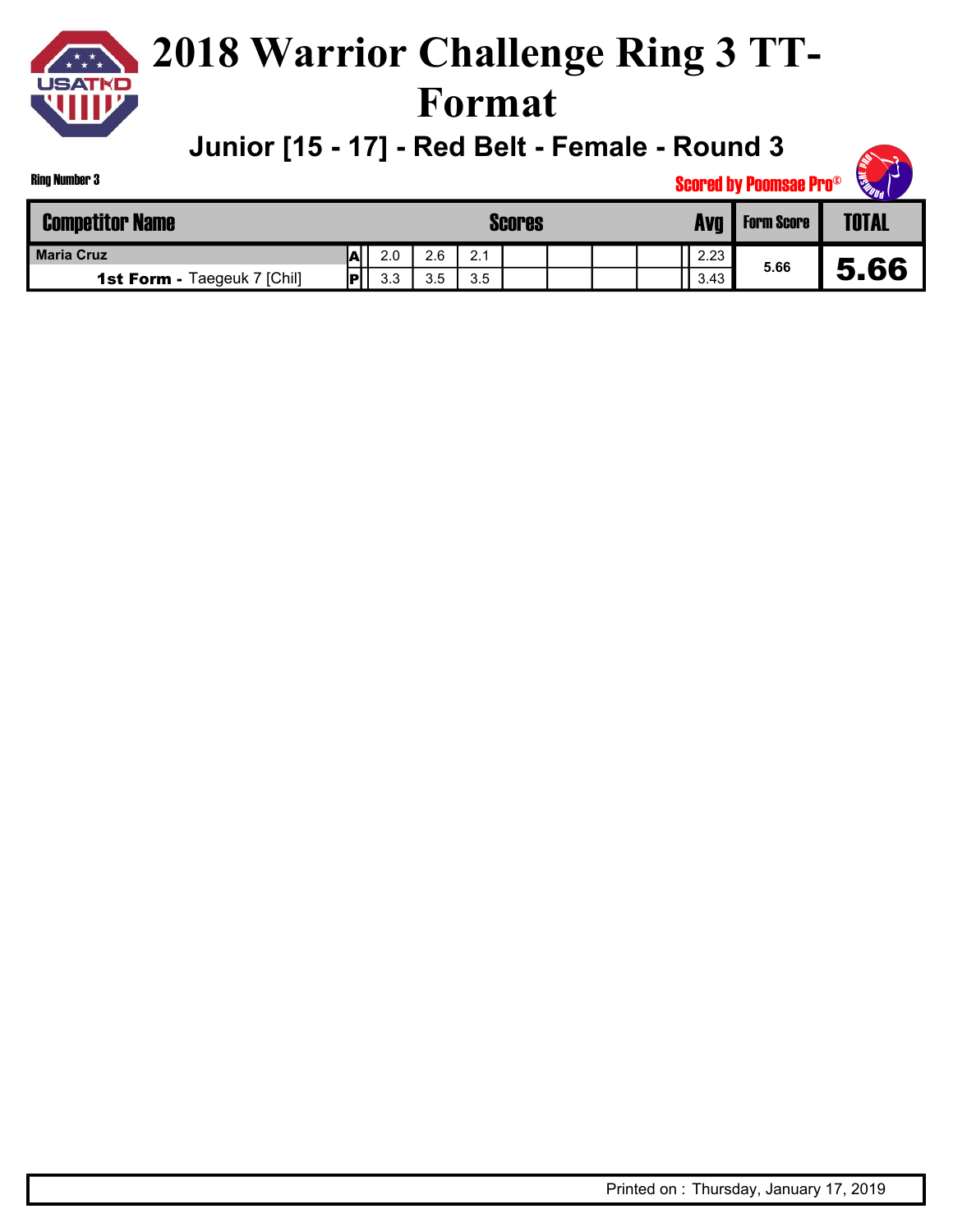

### **2018 Warrior Challenge Ring 3 TT-Format**

**Junior [15 - 17] - Red Belt - Female - Round 4**

| <b>Competitor Name</b>            | <b>Scores</b> |     |     |     |  |  | Avg | <b>Form Score</b> | $\sim$ 41 $\sim$<br><b>TOTAL</b> |      |
|-----------------------------------|---------------|-----|-----|-----|--|--|-----|-------------------|----------------------------------|------|
| <b>Maria Cruz</b>                 | ΙAΙ           | 1.9 | .9  | 2.0 |  |  |     | .93               |                                  |      |
| <b>1st Form - Taegeuk 8 [Pal]</b> | IP            | 32  | 3.5 | 3.6 |  |  |     | 3.43              | 5.36                             | J.JO |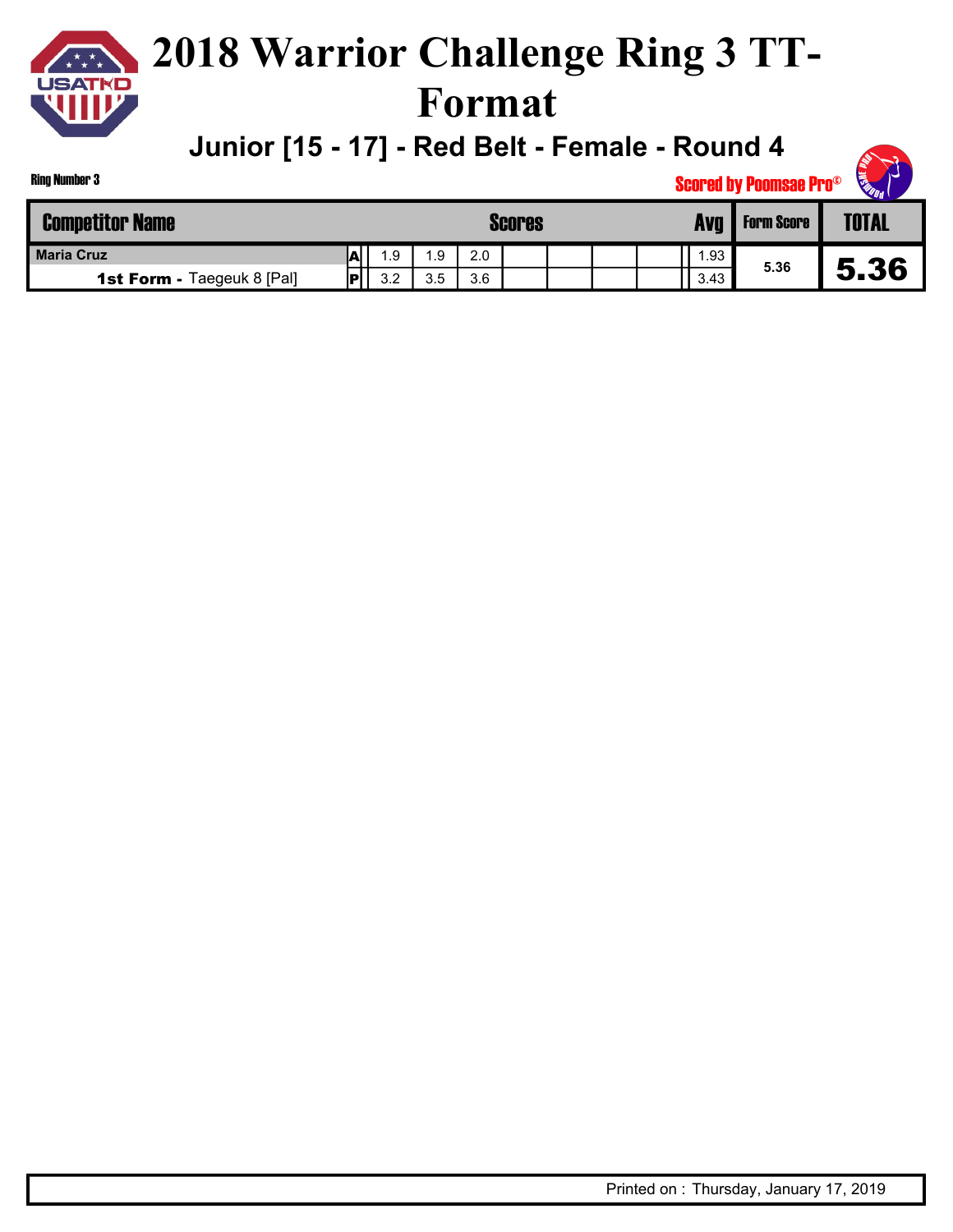**Under 40 [31 - 40] - Black Belt - Female - Round 1**

| <b>Ring Number 3</b>       |          |         |               |  |      | <b>Scored by Poomsae Pro®</b> | <b>CERTIFICATION CONTROL</b> |
|----------------------------|----------|---------|---------------|--|------|-------------------------------|------------------------------|
| <b>Competitor Name</b>     |          |         | <b>Scores</b> |  | Avq  | <b>Form Score</b>             | <b>TOTAL</b>                 |
| <b>Adair McDonald</b>      | 2.0<br>W | 2.3     | 2.3           |  | 2.20 | 5.73                          |                              |
| <b>1st Form - Pyongwon</b> | 3.4      | 27<br>ູ | 3.5           |  | 3.53 |                               | 5.73                         |

Ring Number 3

**RANT RE**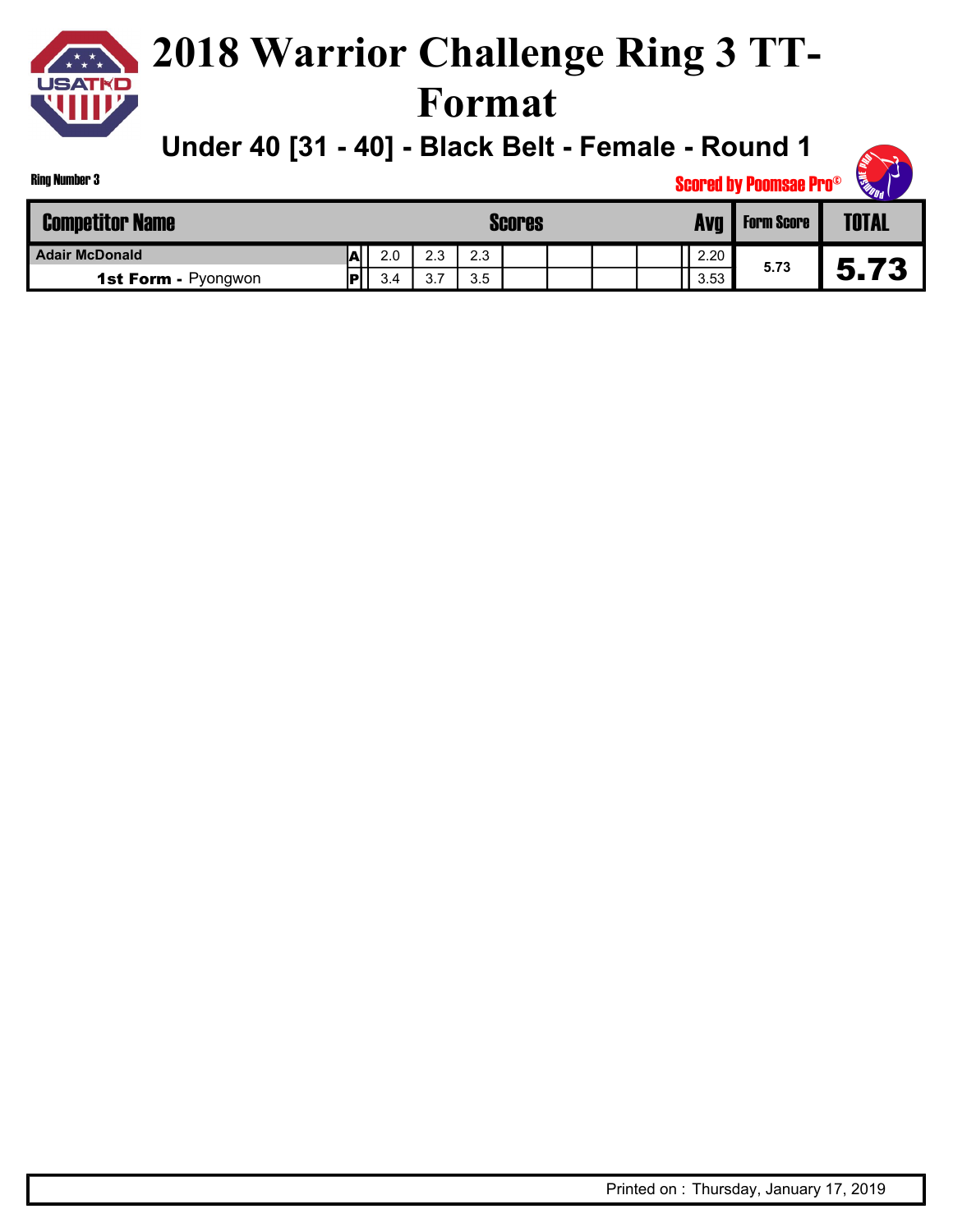**Under 40 [31 - 40] - Black Belt - Female - Round 2**

|                            |           |           |     |  |  |  |  |      | <b>OUUI UU IJ I UUIIIUUU I I U</b> | $v_{q_1}$    |
|----------------------------|-----------|-----------|-----|--|--|--|--|------|------------------------------------|--------------|
| <b>Competitor Name</b>     | Scores    |           |     |  |  |  |  | Avq  | <b>Form Score</b>                  | <b>TOTAL</b> |
| <b>Adair McDonald</b>      | L         | .9<br>1.9 | 2.8 |  |  |  |  | 2.20 | 5.77                               |              |
| <b>1st Form - Keumgang</b> | 3.5<br>IР | 3.5       | 3.7 |  |  |  |  | 3.57 |                                    | 5.77         |

Ring Number 3

**RAT REAL** Scored by Poomsae Pro©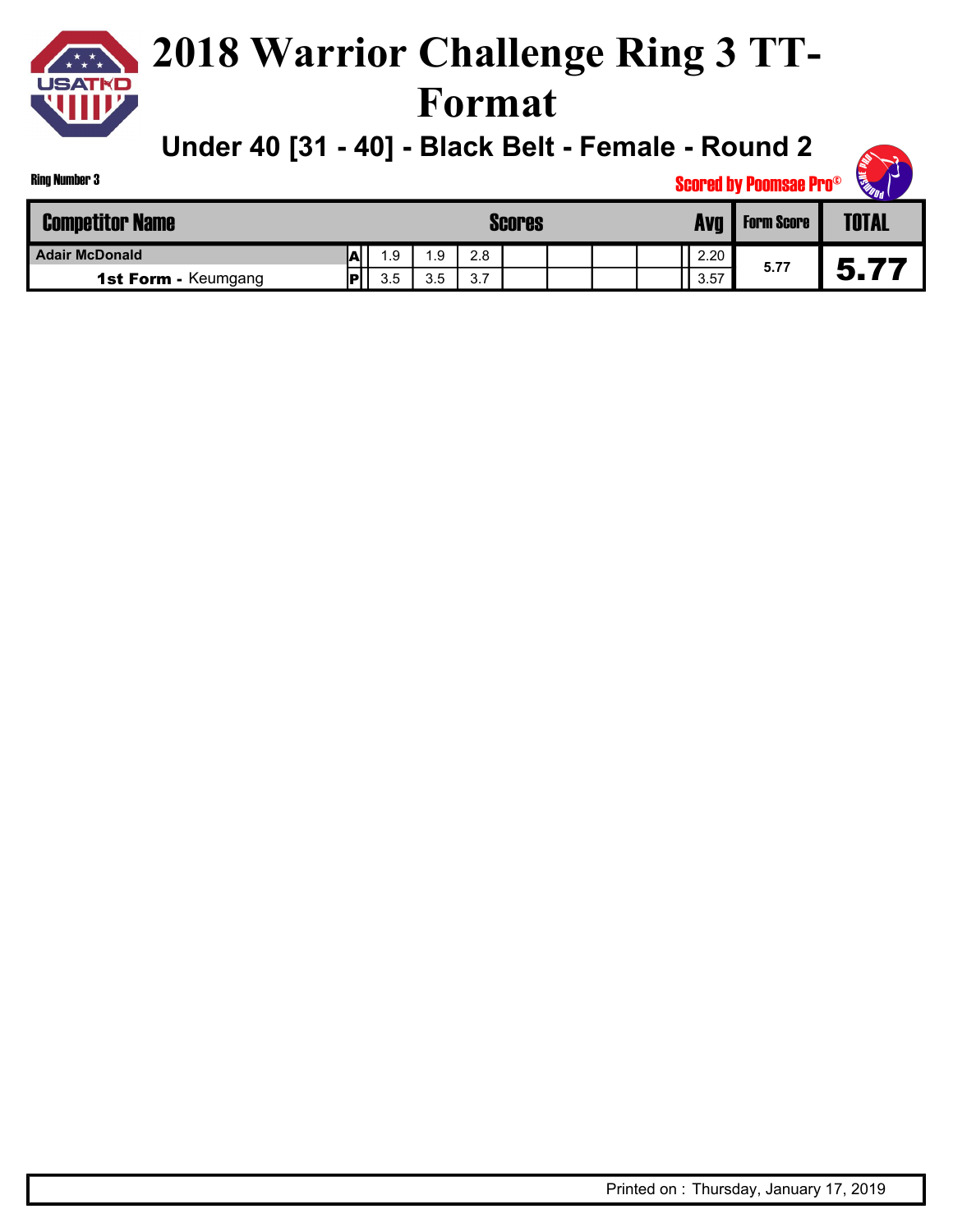

### **2018 Warrior Challenge Ring 3 TT-Format**

**Teams - Junior Teams [15 - 17] - Black Belt -** 

**Female - Round 1**



| <b>Competitor Name</b>             | Scores |     |     |     |  |  | Avg | <b>Form Score</b> | <b>TOTAL</b> |      |
|------------------------------------|--------|-----|-----|-----|--|--|-----|-------------------|--------------|------|
| <b>Team Roman</b>                  | m      | 1.9 | 2.0 | 1.8 |  |  |     | .90               |              |      |
| <b>1st Form - Taegeuk 7 [Chil]</b> | IP'    | 3.4 | 3.6 | 3.5 |  |  |     | 3.50              | 5.40         | 5.40 |